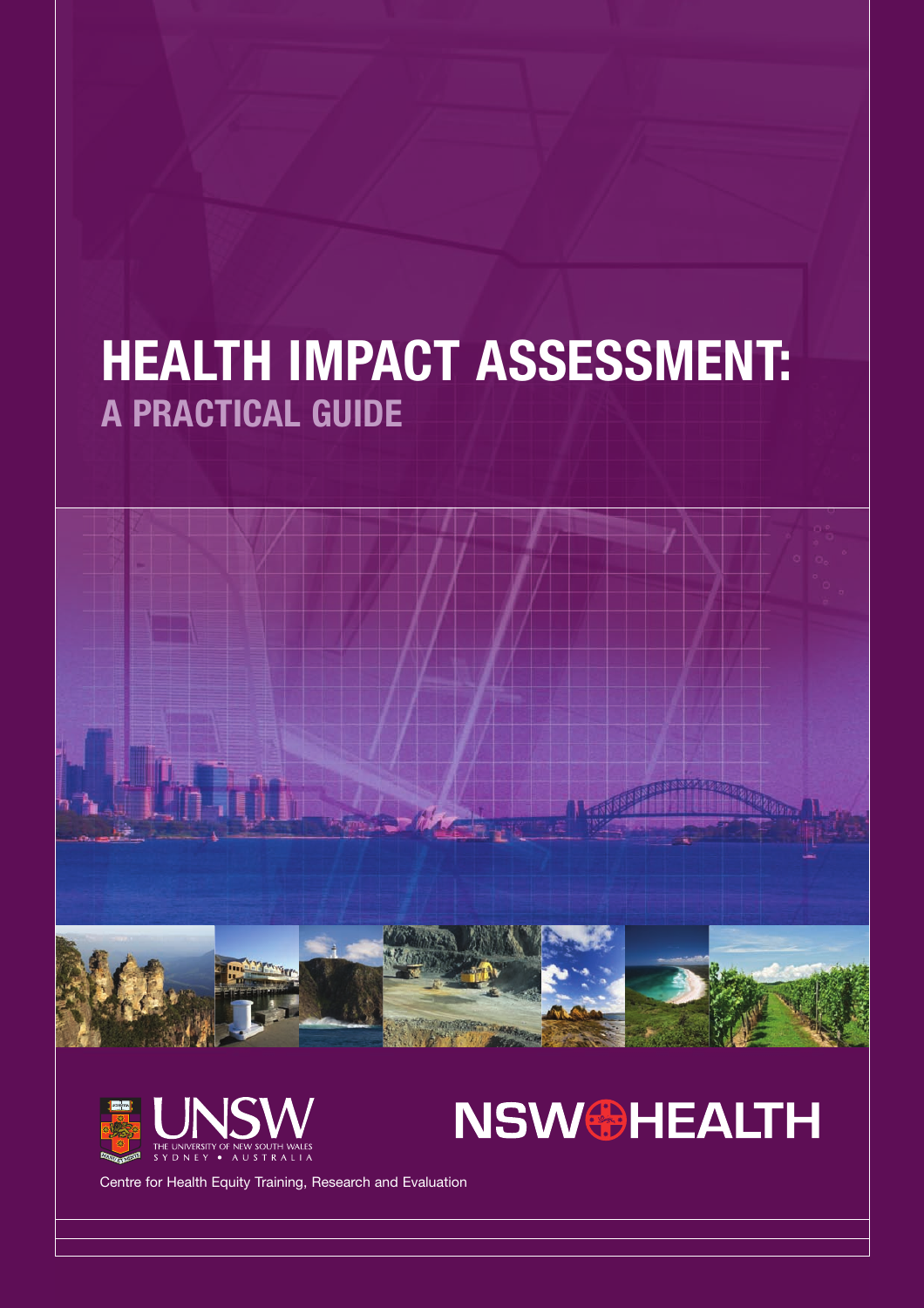#### Suggested citation:

Harris, P., Harris-Roxas, B., Harris, E., & Kemp, L. Health Impact Assessment: A Practical Guide, Sydney: Centre for Health Equity Training, Research and Evaluation (CHETRE). Part of the UNSW Research Centre for Primary Health Care and Equity, UNSW.

NSW Department of Health 73 Miller Street North Sydney 2060 Tel. (02) 9391 9000 Fax (02) 9391 9101 TTY (02) 9391 9900

www.health.nsw.gov.au

SHPN (PD) 070078 ISBN 1 876504 196

For Further copies of this document please contact: Centre for Health Equity Training, Research and Evaluation Locked Bag 7103 Liverpool Hospital Liverpool BC NSW 1871 Australia Phone +61 2 9828 6230 Fax +61 2 9828 6332 http://www.hiaconnect.edu.au

August 2007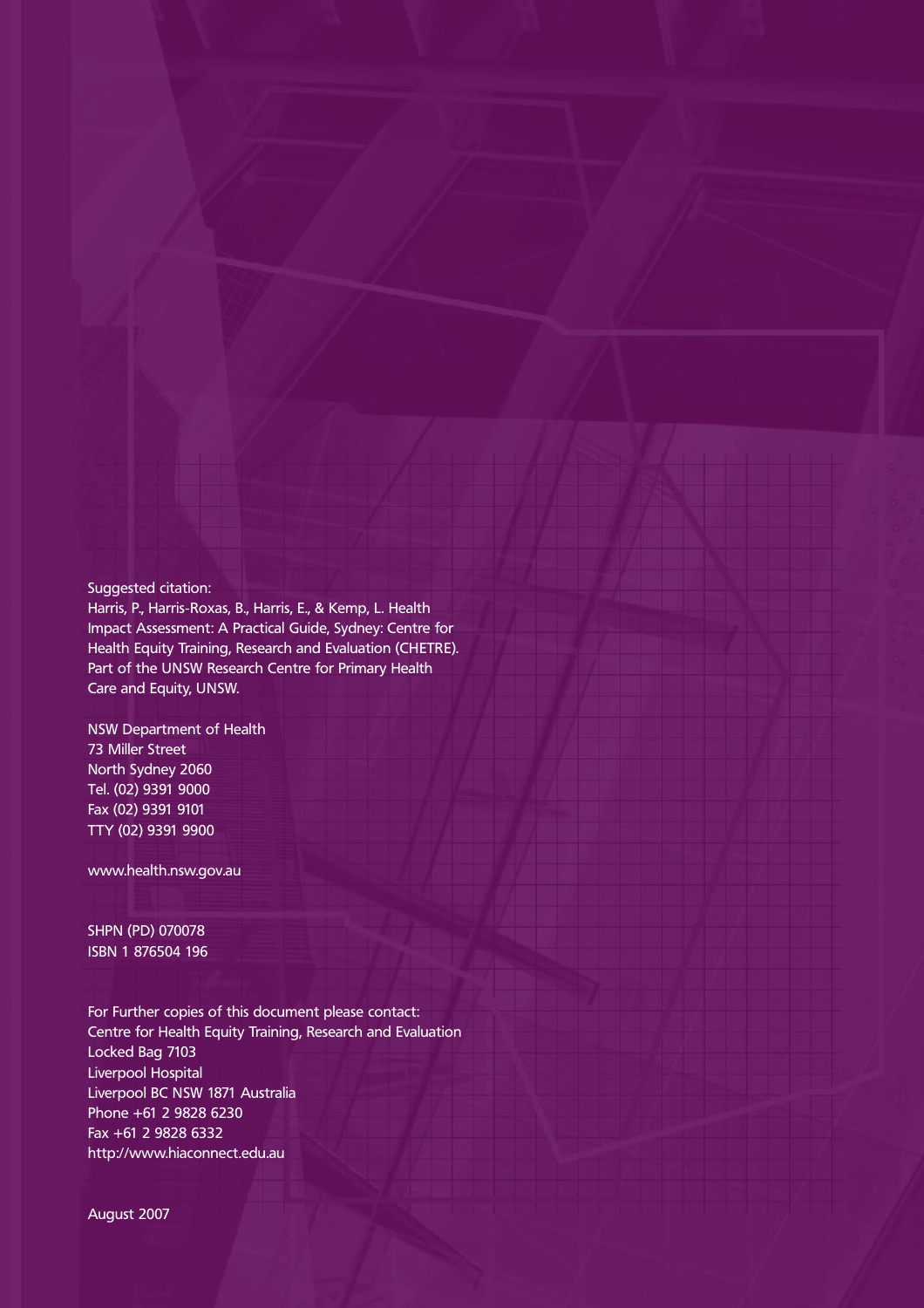# **HEALTH IMPACT ASSESSMENT: A PRACTICAL GUIDE**

# **Table of Contents**

| Foreword                                                                | $\overline{2}$ |
|-------------------------------------------------------------------------|----------------|
| <b>Introduction</b>                                                     | 3              |
| Purpose                                                                 | 3              |
| Audience                                                                | 3              |
| Approach                                                                | 3              |
| Structure                                                               | 3              |
| Overview of the Steps of HIA, their purpose and the main tasks involved | 4              |
| <b>PART One: Overview of Key Concepts</b>                               |                |
| What is HIA?                                                            | 5              |
| Why undertake HIA?                                                      | 5              |
| What do we mean by 'health'?                                            | 5              |
| How is health created?                                                  | 6              |
| What are health impacts?                                                | 6              |
| HIA is prospective                                                      | 6              |
| <b>Broad participation</b>                                              | 7              |
| Equity                                                                  | 7              |
| <b>PART Two: The Steps in HIA</b>                                       |                |
| 1. Screening                                                            | 8              |
| 2. Scoping                                                              | 12             |
| 3. Identification                                                       | 19             |
| 4. Assessment                                                           | 24             |
| 5. Decision-making and recommendations                                  | 29             |
| 6. Evaluation and follow-up                                             | 31             |
| <b>Glossary of Terms</b>                                                | 34             |
| <b>References</b>                                                       | 35             |
| <b>Appendix 1</b>                                                       | 36-37          |
| <b>Appendix 2</b>                                                       | 38             |
| <b>Appendix 3</b>                                                       | 39             |
| <b>Appendix 4</b>                                                       | 40             |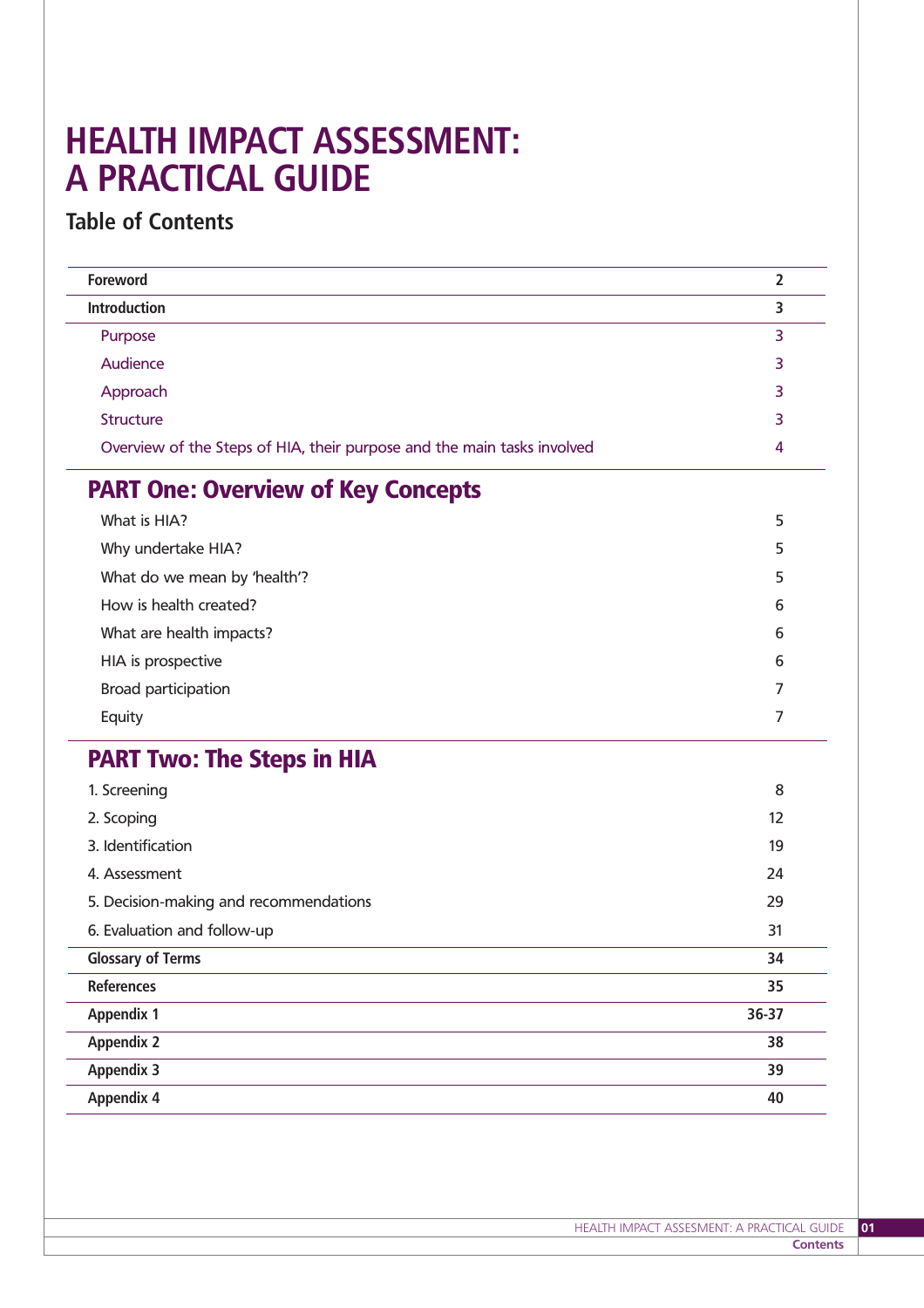## **Foreword:**

**In NSW for the past five years, NSW Health and the Centre for Health Equity Training Research and Evaluation (part of the UNSW Research Centre for Primary Health Care and Equity) have been working together to build capacity to undertake Health Impact Assessment. This program of 'learning by doing' Health Impact Assessment is unique in its approach, and has resulted in a strong understanding of Health Impact Assessment grounded in practical experience. This guide is a direct result of that investment and experience.**

There are two key findings of the New South Wales Health Impact Assessment project to date that underpin the importance of this guide. Health Impact Assessment helps ensure that planning projects, plans, programs and policies contribute to the health of the community and do not have unanticipated negative impacts on health. Health Impact Assessment also provides a structured mechanism for people from many disciplines and backgrounds, be they in health or in other sectors, to work together to incorporate a deeper awareness of health, wellbeing and equity into their work.

We encourage you to use this guide to undertake Health Impact Assessments, to 'learn by doing', and thereby work toward ensuring the health and wellbeing for all people in New South Wales.

OLakines

**Dr Denise Robinson** Chief Health Officer and Deputy Director- General Population Health

Mill

**Professor Mark Harris** Executive Director UNSW Research Centre for Primary Health Care and Equity

# The New South Wales HIA project

**The NSW HIA project is run by the Centre for Health Equity Training, Research and Evaluation at the University of New South Wales and is funded by NSW Health. The project's objectives are to integrate HIA into the New South Wales health system as a tool to:**

**a) improve internal planning and decision-making and b) as a way to engage external partners on initiatives which influence health outcomes.** 

The project is principally achieving its objectives through using a "learning by doing" approach to build capacity to undertake HIA in New South Wales. This approach has led the project to support a range of HIAs carried out by health and non-health agencies on proposals ranging from health care service programs to major urban development strategies and plans.

This guide is a synthesis of the experience of the NSW HIA project and the HIAs that have been supported to date.

**More details of the project and its activities are available at the 'HIA Connect' website http://www.hiaconnect.edu.au The site is an actively updated and maintained statewide, national and international resource on HIA.**

**Foreword**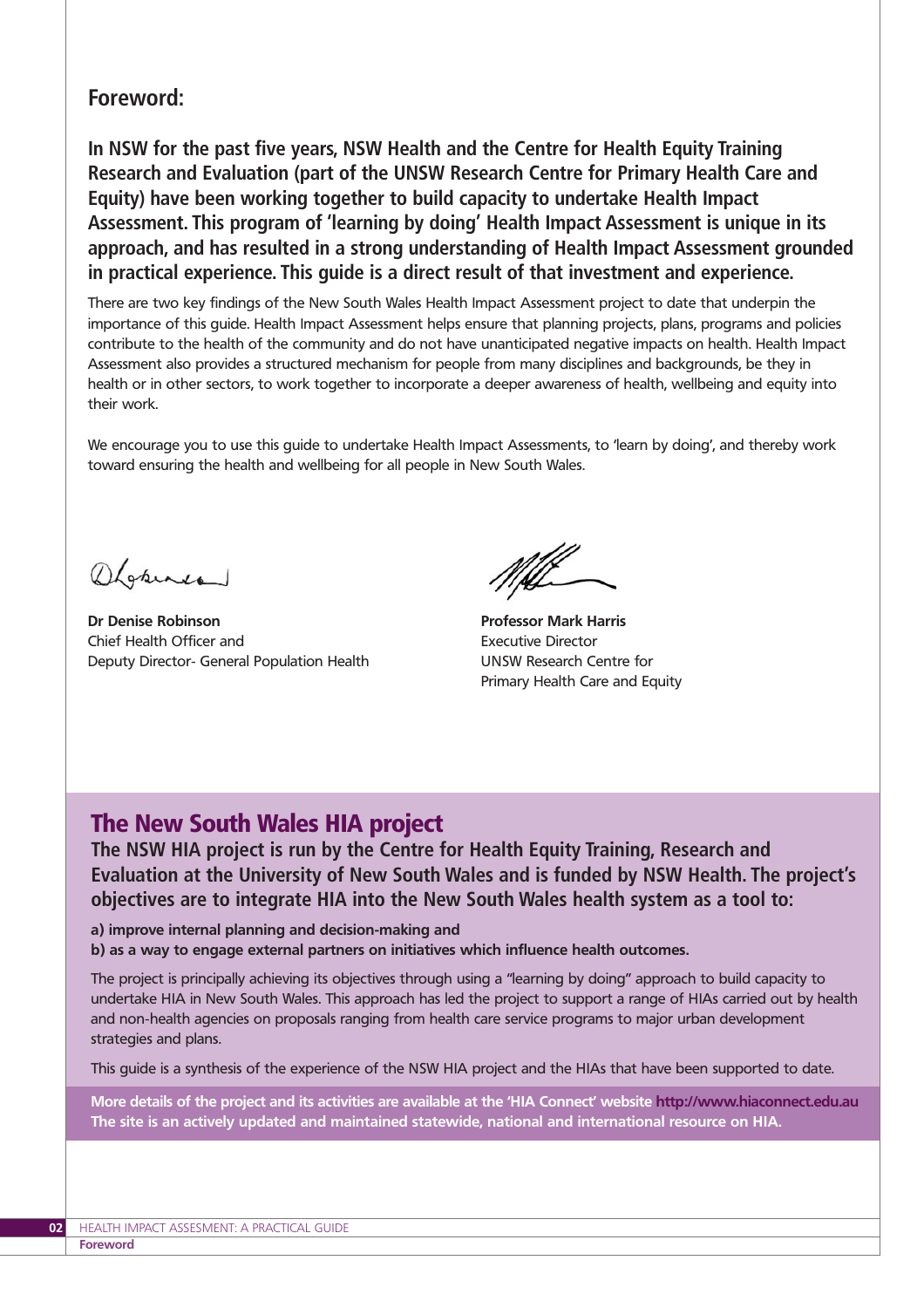# **INTRODUCTION**

# Purpose:

**This guide provides a practical approach to undertaking Health Impact Assessment (HIA). Based on the findings of the New South Wales HIA project, the aim is to encourage greater consideration of health and wellbeing through the use of HIA within project, program and policy development in New South Wales.**

# Audience:

# **The print version of the guide is written as an introduction to HIA. It will be useful for:**

- **people working in both health and non-health sectors;**
- **communities and their representatives; and**
- **people developing health public policy.**

This guide will enable you to come away with a practical understanding of HIA, its steps and underpinning concepts and theories. It is a resource to enable people to embark on doing HIAs, but also may be of use to those commissioning an HIA.

# Approach:

# **Those undertaking an HIA are likely to pick and choose from a range of strategies and approaches.**

As will be shown, HIA is a tool that is flexible and responsive to both the proposal it is assessing, and the people involved in the assessment. This guide provides detail that may or may not be required depends on the HIA being planned. The aim is to provide a range of 'best practice' information to enable you to pick and choose from among concepts and strategies that best suit the HIA at hand.

A web-based version of the guide provides more detail which will be useful as familiarity with HIA steps and concepts increases.

# Structure:

**This guide focuses on established steps or stages of HIA: screening, scoping, identification, assessment, decision-making and recommendations, and evaluation and follow-up (see Figure 1).**

Guidance for undertaking each step is broken down into four key components:

- **Purpose of the step**
- **Who is involved in the step**
- **Processes involved within the step**
- **Expected endpoints of the step**

The key considerations when undertaking each component of each step are presented throughout the guide, supported by practical advice based on the findings of the NSW HIA project to date. These include:

- **practitioner reflections based on the experiences of those who have completed HIAs in NSW as part of the NSW HIA project;**
- **introductions to the theories and concepts behind the steps; and**
- **case studies referring to both actual HIAs undertaken as part of the NSW HIA project and HIAs that have occurred elsewhere. The findings have been adapted to fit the topic the case is illustrating.**

The appendices provide additional resources to support your HIA.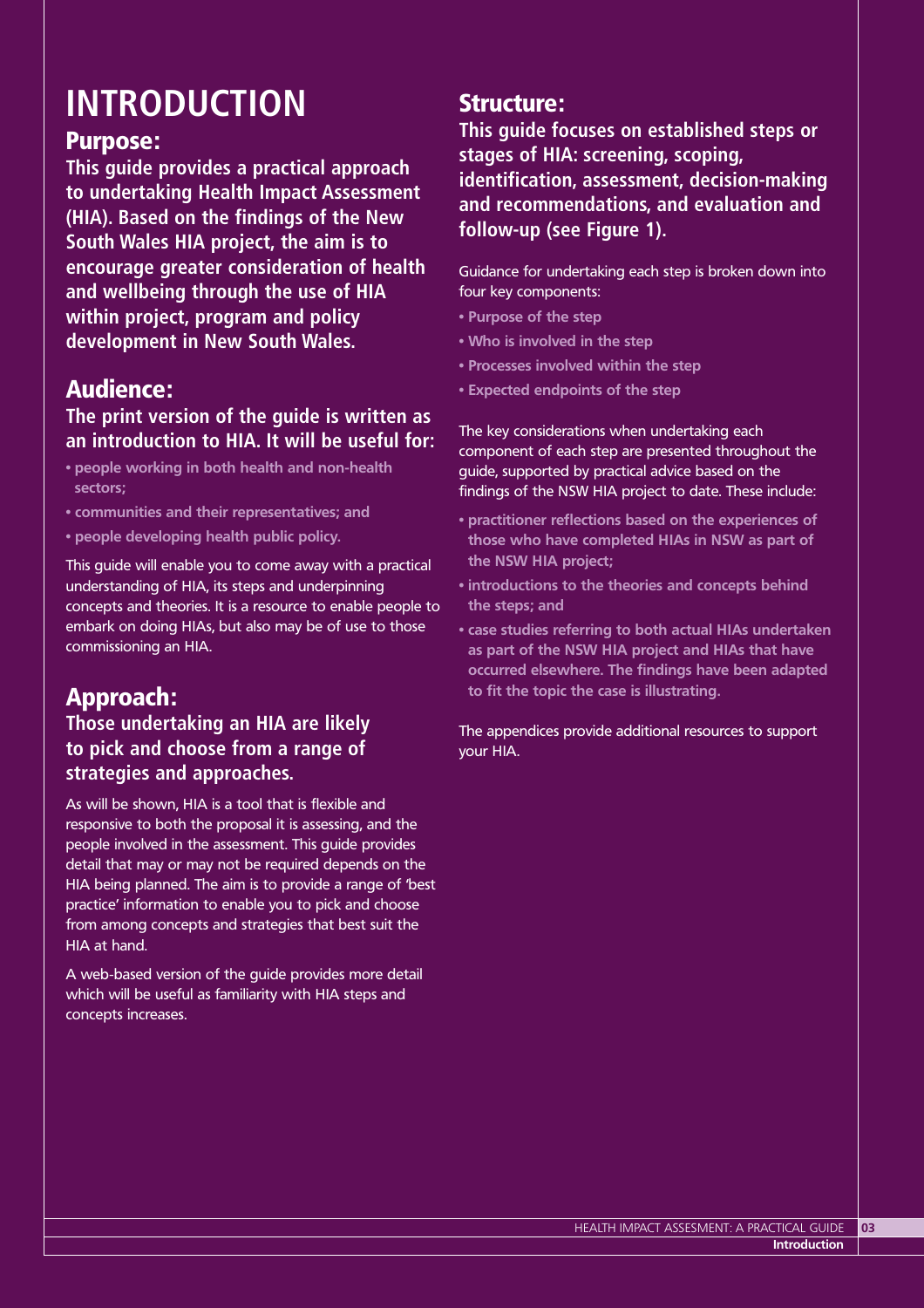# **HEALTH IMPACT ASSESSMENT: A PRACTICAL GUIDE**

**FIGURE 1: OVERVIEW OF THE STEPS OF HIA, THEIR PURPOSE AND THE MAIN TASKS INVOLVED**

| <b>STEP</b>                                            | <b>PURPOSE</b>                                                                                                                                          | <b>TASK</b>                                                                                                                                                                               |
|--------------------------------------------------------|---------------------------------------------------------------------------------------------------------------------------------------------------------|-------------------------------------------------------------------------------------------------------------------------------------------------------------------------------------------|
| <b>SCREENING</b>                                       | Determine whether HIA is<br>appropriate and required                                                                                                    | • Pre-screening tasks<br>• Conduct a screening meeting<br>• Make screening recommendations                                                                                                |
| <b>SCOPING</b>                                         | Set out the parameters of the HIA                                                                                                                       | · Set up a steering committee<br>• Choose the appropriate level of depth<br>of HIA that needs to be undertaken<br>• Set the scope of gathering<br>the evidence<br>· Design a project plan |
| <b>IDENTIFICATION</b>                                  | Develop a community / population<br>profile and collect information to<br>identify potential health impacts                                             | · Develop a community/population<br>profile<br>• Collect primary and secondary,<br>qualitative and quantitative<br>information                                                            |
| <b>ASSESSMENT</b>                                      | Synthesise and critically assess the<br>information in order to prioritise<br>health impacts.                                                           | • Assess the information on the impacts<br>collected from the different sources.<br>• Deliberate on the impacts to assess<br>their significance and prioritise them                       |
| <b>DECISION MAKING</b><br><b>&amp; RECOMMENDATIONS</b> | Make decisions to reach a set of<br>final recommendations for acting on<br>the HIA's findings                                                           | • Develop a draft set of concise and<br>action-oriented recommendations<br>. Write a final recommendations report<br>for implementation and action                                        |
| <b>EVALUATION &amp;</b><br><b>&amp; FOLLOW-UP</b>      | <b>Evaluate the processes involved in</b><br>the HIA and its impact, and follow up<br>the HIA through monitoring and a<br>health impact management plan | • Conduct process and impact evaluation<br>• Set up monitoring the impacts<br>• Develop a health impact<br>management plan                                                                |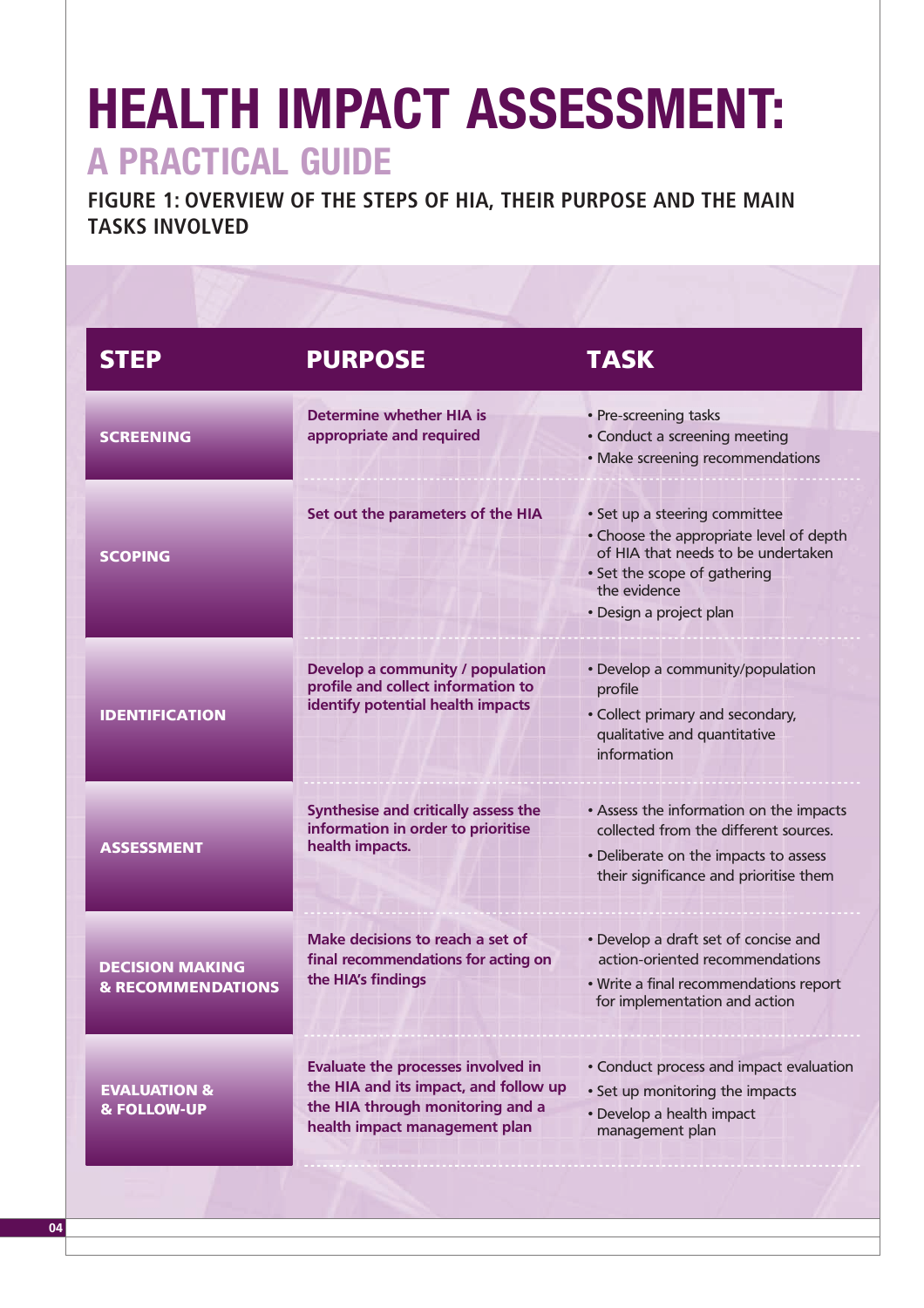# **PART ONE: OVERVIEW OF KEY HIA CONCEPTS**

### **What is HIA?**

Health Impact Assessment:

- **Assesses plans, project, program or policies before they are implemented.**
- **Predicts the health impacts of these proposals, including:**
	- **>** assessing the severity and likelihood of the identified positive and negative impacts;
	- **>** determining whether these are direct or indirect impacts, and
	- **>** assessing the distribution of impacts.

#### **• Recommends mitigation measures:**

- **>** to maximise positive health impacts and minimise negative health impacts; and
- **>** engage decision makers so that they consider health impacts and the determinants of health in their  $deliberations<sup>1</sup>$ .

### **Why undertake HIA?**

HIA is a structured, solution-focused and action-oriented approach to maximising the positive and minimising the negative health impacts of new initiatives (see Theory Box 1).

There are five reasons that are generally given for why HIA helps to improve planning and policy development:

- 1. To identify hazards to health from the proposal being developed.
- 2. To reduce or eliminate the potential risks to health arising from these hazards and to undertake risk communication on the remaining risks as part of this process.

## **THEORY BOX 1: HEALTH PROTECTION AND HEALTH PROMOTION**

HIA is both a health protection and health promotion tool. In HIA, health should be broadly defined to include assessments of both health hazards and health benefits of a proposal and the potential ways in which health and wellbeing can be both protected and promoted.

- 3. To identify, and where feasible strengthen, the ways in which the proposed development can promote and enhance health.
- 4. To identify and address underlying social, environmental and economic impacts of the development that will have both direct and indirect impacts on health.
- 5. To reduce or eliminate health inequities occurring as a result of the proposal (see Theory Box 2 on page 7)

### **What do we mean by 'health'?**

Health means more than health service provision or clinical care. Traditionally in the health sector there have been two approaches to considering what health is (as shown in Table 1):

- **The 'tight' approach is situated within the traditional biomedical model of health, which focuses on disease categories and the importance of having quantitative evidence on health impacts.**
- **The 'broad' view is situated in the social or wellness model of health, which focuses on 'health and wellbeing' and the importance of qualitative evidence on health impacts.**

HIAs are able to accommodate both ends of this spectrum, depending on the proposal being assessed, the impacts being addressed and the availability of quantitative and qualitative health impact evidence.

|                           | <b>BROAD FOCUS</b>              | <b>TIGHT FOCUS</b>                       |
|---------------------------|---------------------------------|------------------------------------------|
| <b>VIEW OF HEALTH</b>     | <b>Holistic</b>                 | Emphasis on defined & observable aspects |
| <b>DISCIPLINARY ROOTS</b> | Sociological                    | Epidemiology, toxicology                 |
| <b>ETHOS</b>              | <b>Democratic</b>               | <b>Technocratic</b>                      |
| <b>QUANTIFICATION</b>     | Vague                           | <b>Precise</b>                           |
| <b>TYPES OF EVIDENCE</b>  | Key Informants, popular concern | <b>Measurement</b>                       |
| <b>PRECISION</b>          | Low                             | High                                     |

#### **TABLE 1**<sup>2</sup>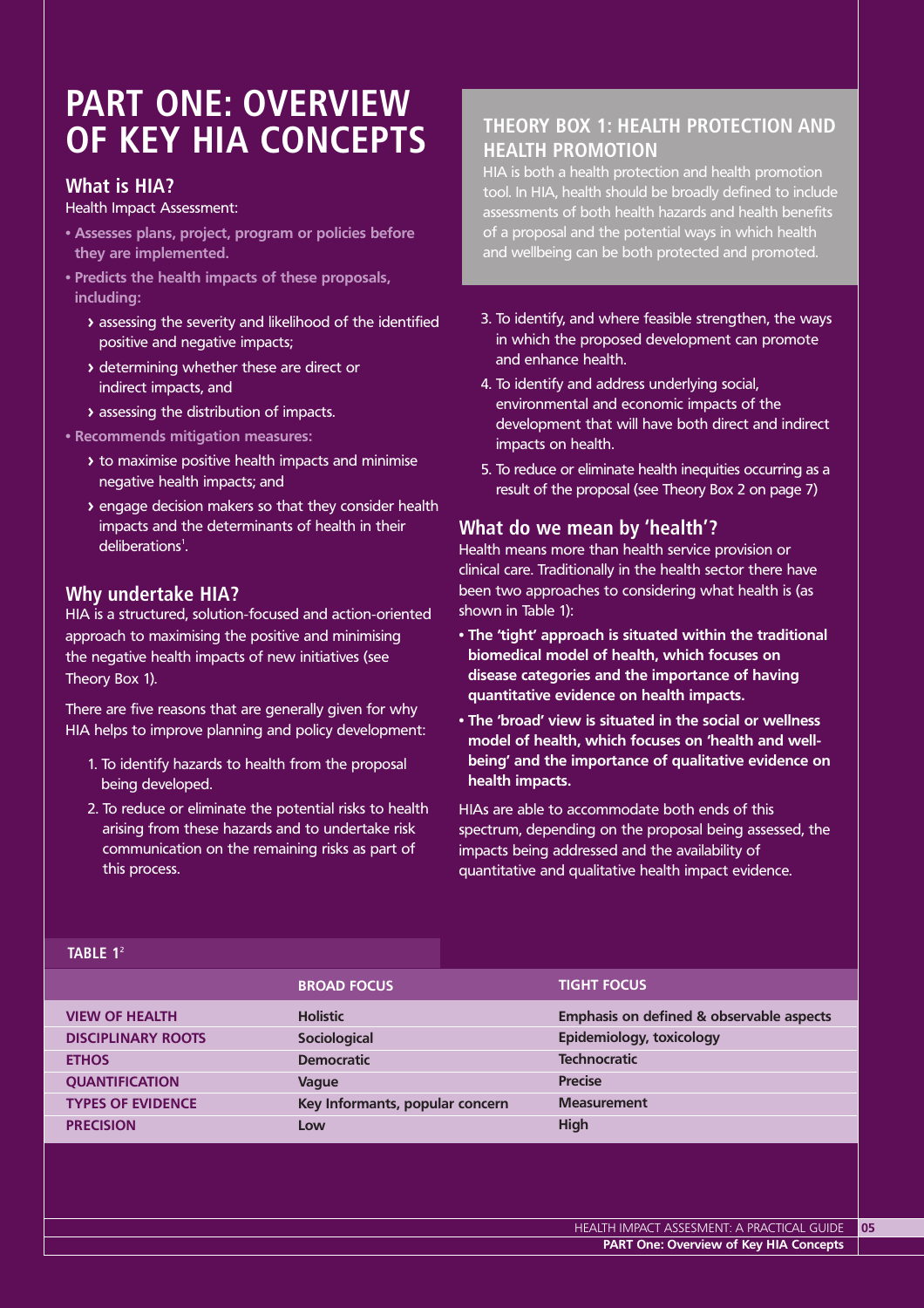#### **FIGURE 2**

**Healthy Public Policy - The Wider Determinants of Health 'Rainbow'. Adapted from Dahlgren and Whitehead (1991)** 



### **Where is health created?**

Health and health inequalities are influenced by the interactions between a wide range of determinants. These are outlined in Figure 2 and include: income and poverty, housing, employment, the environment, transport, education and access to services<sup>3</sup> (see also Barton & Grant<sup>4</sup> for an urban planner's perspective on this). HIA can support and enable better consideration of these wider determinants of health in the development and implementation of plans, projects, programs or policies.

In addition, these determinants emphasise the health impact of 'non-health' sectors (including treasury, housing, employment, transport, local government, planning, environment and conservation, education, and community services). By using these determinants, HIA can support and enable these sectors to develop 'healthy public policy'.

#### **What are Health Impacts?**

Health impacts are the overall effects, direct or indirect, of a policy, plan, program or project on the health of a population. These may include both:

- **direct effects on the health of the population, for example exposure to pollutants (including noise) that a proposal may release in the air, water and soil;**
- **indirect effects through a proposal's influence on the determinants of the health, for example the affects a proposal might have on the local job market, access to local shops and amenities and the availability of public spaces.**

Such impacts may be felt immediately, in the short term or after a longer period of time<sup>5</sup>. .

HIA should identify and assess both the potential positive and negative health impacts of a proposal. The aim of the assessment is to enhance the proposal's potentially positive health benefits and mitigate its potentially negative health risks and costs.

#### **HIA is prospective**

HIA has most value as a prospective tool, as represented in Figure 3. HIA should be undertaken prior to the implementation of the policy, program and project that is being assessed. This means HIA is best placed within the policy and planning cycle after a draft proposal has been developed but before that proposal is implemented. In this way HIA differs from needs assessment, monitoring and evaluation.

#### **FIGURE 3**

**HIA within the Planning cycle. When do you do it?**

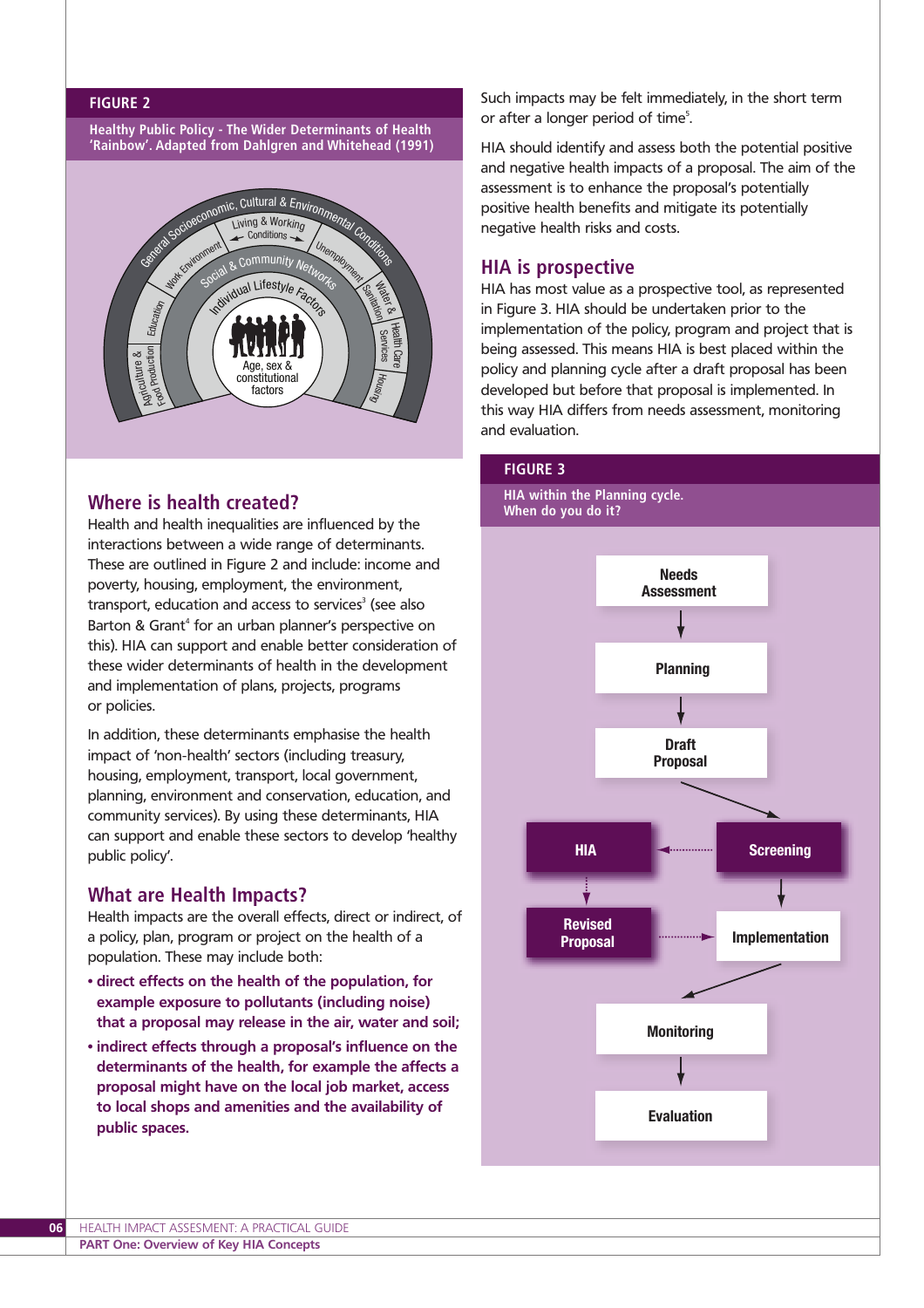### **THEORY BOX 2: EQUITY IN RELATION TO HIA**

In HIA, equity is concerned with making clear if a proposal will differentially impact on different groups. Differential impacts refer to whether the benefits of the proposal may be experienced to a greater extent by one group and not others, and whether the negative impacts of a proposal may be experienced to a greater extent by one group and not others. For example, a freeway may make it easier for people to travel to and from work but may also have negative impacts on the air quality and noise for people who live near the freeway but make little use of it.

In an HIA, this involves an assessment of whether this difference is significant in health terms, whether it is likely to be considered unfair by affected people and whether the proposal can be modified to eliminate or reduce the potential impact. This is especially true if one group is seen to carry a higher burden of disadvantage or risk of being disadvantaged. For example, when major roads go through poor neighbourhoods and avoid more wealthy ones.

### **Broad participation**

HIA engages a broad range of stakeholders. HIA '…draws on the insight, experience and expertise of a wide range of those involved in, or affected by, the proposal. These may include: professionals with knowledge relevant to the issues being addressed; key decision-makers; relevant voluntary organisations; and the local population affected by the proposal.'  $6$  (p.7).

#### **Equity**

Equity is a core concern of HIA. HIA therefore focuses on the potential for a proposal to lead to unequal health impacts on particular groups within a population, for example lone parents, children, people on low incomes and people with disabilities. It aims to provide recommendations to reduce the potential of a proposal to lead to new health inequalities or to widen existing ones<sup>7</sup>. .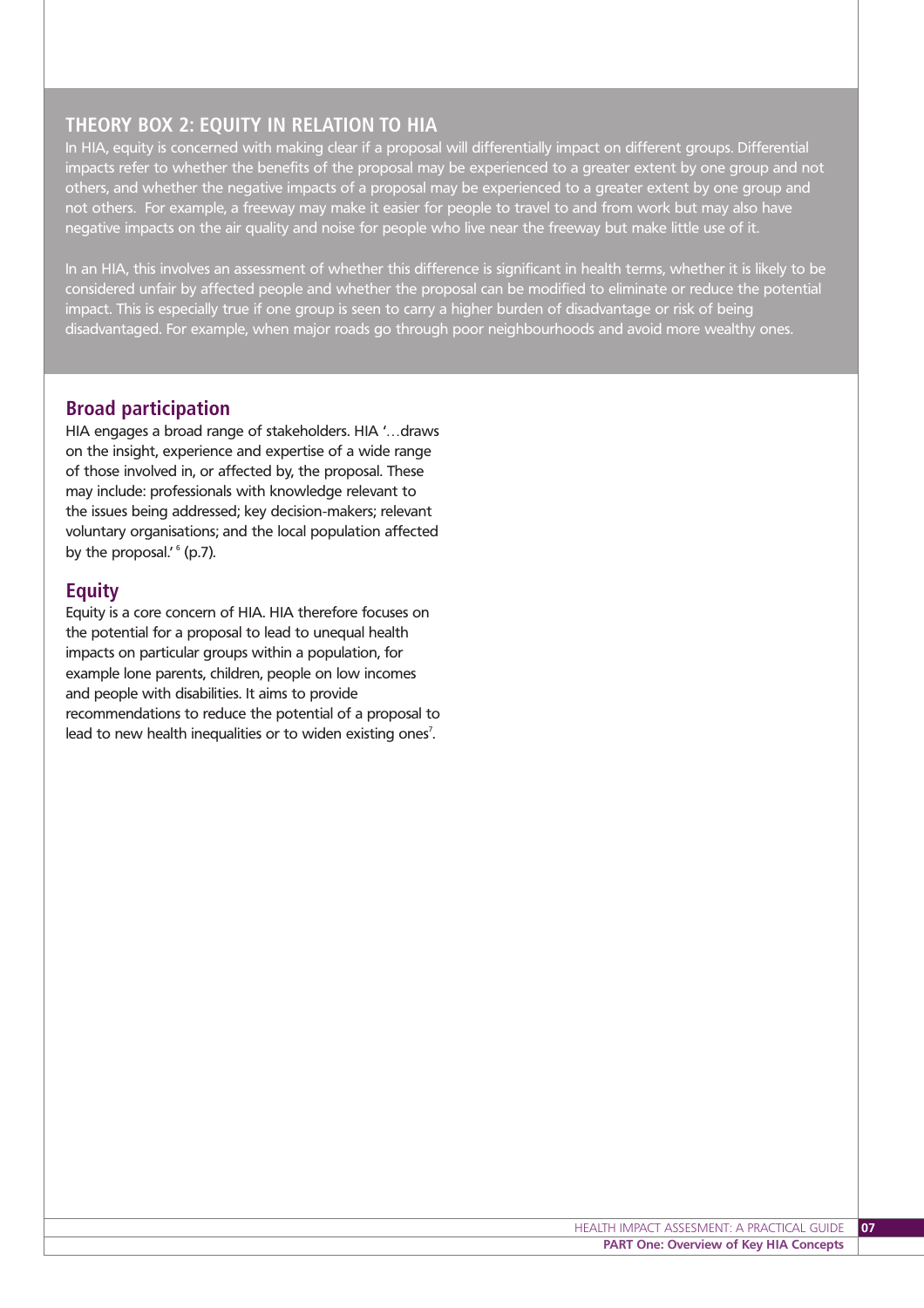# **PART TWO: THE STEPS IN HIA**

# **1. Screening**

# 1.1. Purpose

**Screening determines whether an HIA is appropriate or required. Screening ensures that time, effort and resources are targeted appropriately.**

Not all proposals will benefit from an HIA<sup>8</sup>. Screening has two key features:

- **It scrutinises the proposal for certain HIA triggers in order to quickly and systematically establish whether an HIA is appropriate or required.**
- **Identifying opportunities for improving the proposal even if a full HIA is judged not to be appropriate.**

# 1.2. Who is involved in screening?

Screening should be done by a group rather than one person with the aim of conducting one screening meeting. This group should include:

- **>** decision-makers with the ability to change the proposal;
- **>** the proposal proponents;
- **>** communities and community representatives likely to be affected by the proposal; and
- **>** key informants with knowledge of the potential health impacts and / or the population the proposal is likely to impact on.

# 1.3. The process of screening

There are three main tasks in screening:

- **Pre-screening activities**
- **Conducting a screening meeting**
- **Making recommendations**

Records should be kept on what decisions and recommendations were made, why they were made and the methods and tools used to reach these. They will also assist in ensuring the transparency of the HIA process and in making decisions later in the HIA.

## 1.3.1. Pre-screening activities

Prior to a screening meeting, pre-screening activities will outline the key elements and objectives of the proposal. Pre-screening involves:

- **>** collating background information; and
- **>** selecting and agreeing on an appropriate screening tool.

#### *1.3.1.1. Background information*

Prior to the screening meeting, the initial task for the group is to write and circulate among themselves:

- *a summary description of the proposal. For example covering aims, objectives, potential impacts, key decision-making points, timelines and the potential for changes to be made; and*
- *a basic population profile of the population potentially affected. For example covering demographics, the environment, living conditions and access to services.*

## **PRACTITIONER REFLECTION 1: A STRUCTURED APPROACH TO SCREENING**

"Screening benefits from having a transparent governance structure. For example a clear 'screening group' with terms of reference provided our multi-sectoral screening group with in-principle understanding between stakeholders plus an explicit, agreed upon, structured process of how the deliberations of the screening will feed into the development or modification of the proposal.

Also, having a clear structure can go a long way to establishing trust, mutual understanding and ownership if a full HIA is screened to go ahead. Our HIA Screening Group and its terms of reference formed the foundation of the broader steering committee of the full HIA".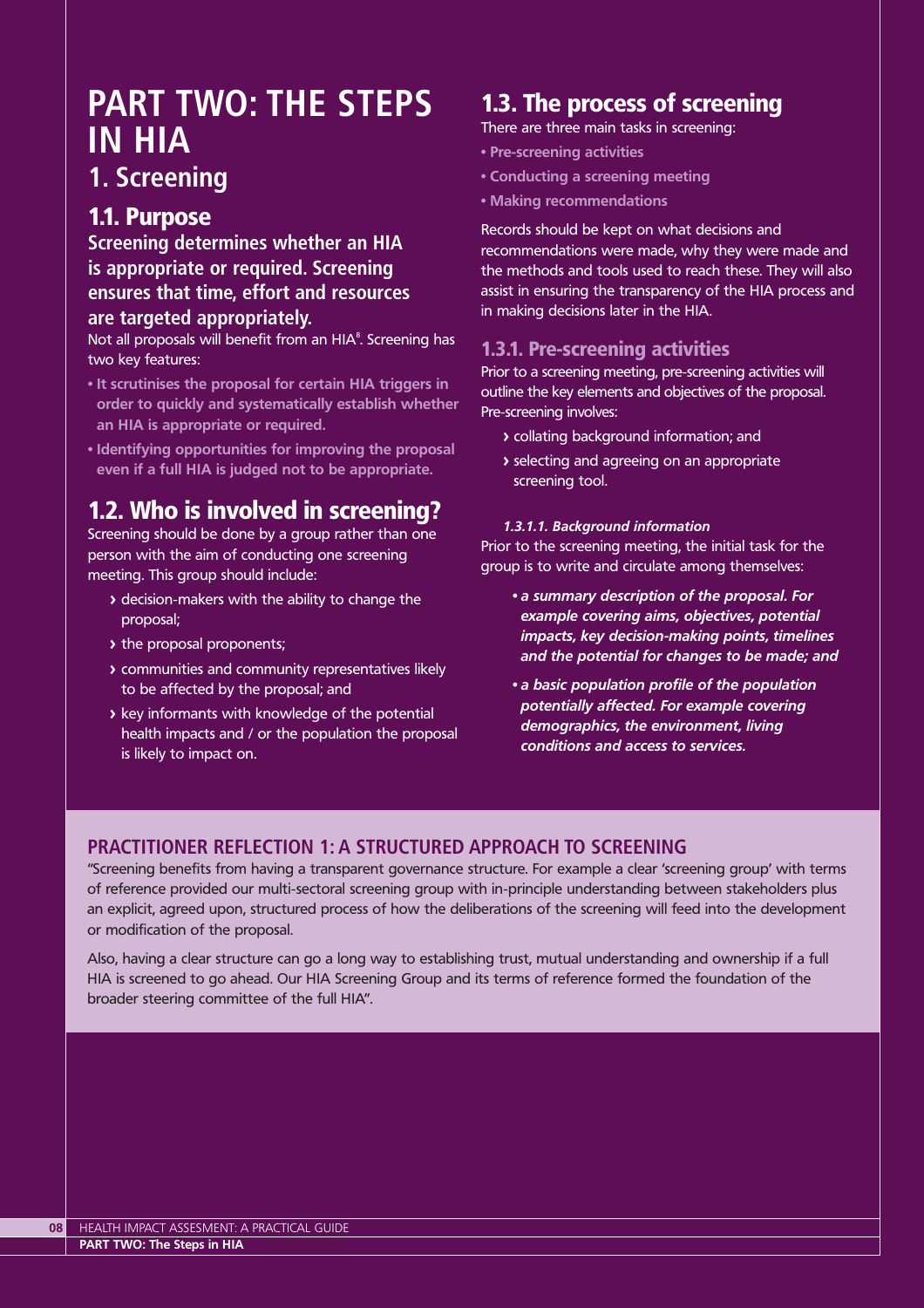# **CASE STUDY 1: PRE-SCREENING**

**An Area Health Service is approached by a local community advisory group to comment on a draft proposal of a wind-farm. A manager is assigned the task and thinks an HIA may be a useful process to help understand the potential positives and negatives of the proposal in relation to health. Initially, the manager develops an in-house team to undertake pre-screening on the proposal, prior to a more formal screening meeting.**

**First the team puts together a summary description of the proposal:** 

| <b>Proposal aims and objectives</b>                    | To develop a large scale wind-farm (5 km from an established community) to<br>provide increased electricity to the local town, some 40 km away from the site.                                                                                                                                                                         |
|--------------------------------------------------------|---------------------------------------------------------------------------------------------------------------------------------------------------------------------------------------------------------------------------------------------------------------------------------------------------------------------------------------|
| Potential impacts based on a<br>scan of the literature | <b>Negative</b><br>Noise, community perceptions of light flicker impacting on those with epilepsy,<br>decreased tourism, negative impacts on local amenity and social capital.                                                                                                                                                        |
|                                                        | <b>Positive</b><br>Short term employment, reduced greenhouse gas emissions, increased electricity<br>for consumption, sustainable source of energy, increased tourism.                                                                                                                                                                |
| <b>Key decision making points</b>                      | • The proposal notes significant negative press coverage on the issue of wind-farms<br>impacting on local communities but with limited consideration of their needs.                                                                                                                                                                  |
|                                                        | • However, the proposal also notes that wind-farms are a key component<br>in the Government's strategy in reducing greenhouse gas emissions.                                                                                                                                                                                          |
|                                                        | • The proponents of the proposal are a public and private sector partnership<br>between State Government and an international power corporation with<br>a growing track record in 'green' energy.                                                                                                                                     |
|                                                        | • The proposal notes an extensive construction phase with a large number<br>of employees accessing the site daily.                                                                                                                                                                                                                    |
| <b>Timelines</b>                                       | The draft proposal is released for public comment in two months time and the<br>window for public comments will be three months.                                                                                                                                                                                                      |
| Potential for changes to be<br>made to the proposal    | The draft proposal, while mentioning the importance of community, has<br>limited strategies to address their needs and does not mention health (although<br>economic and social issues are raised). From this it becomes clear that there is an<br>opportunity for an HIA to add value to the development and design of the proposal. |

**The team then conduct a rapid population profile which shows that the local community has:** 

- **>** high employment levels with the major employers being the surrounding farms, local business and a university in a nearby town;
- **>** 2,000 inhabitants, largely made up of older people with some young families;
- **>** a life-expectancy of 79.2 years for women and 78 years for men; and
- **>** limited reliance on tourism for jobs and income.

**Based on the summary description and profile, the manager decides that a formal screening meeting is required, and the team completes a more in-depth screening tool at the meeting that includes the local community group and local council representatives.** 

At meeting the local council representatives comment that an in depth Environmental Impact Assessment is being conducted as part of NSW regulations covering the development application for the wind-farm, which has been declared by the Minister of Planning to be of state significance. Due to this, the group at the meeting decides against proceeding. However the group make a recommendation that the Department of Planning consult with the local community about health and wellbeing issues as part of the Environmental Assessment.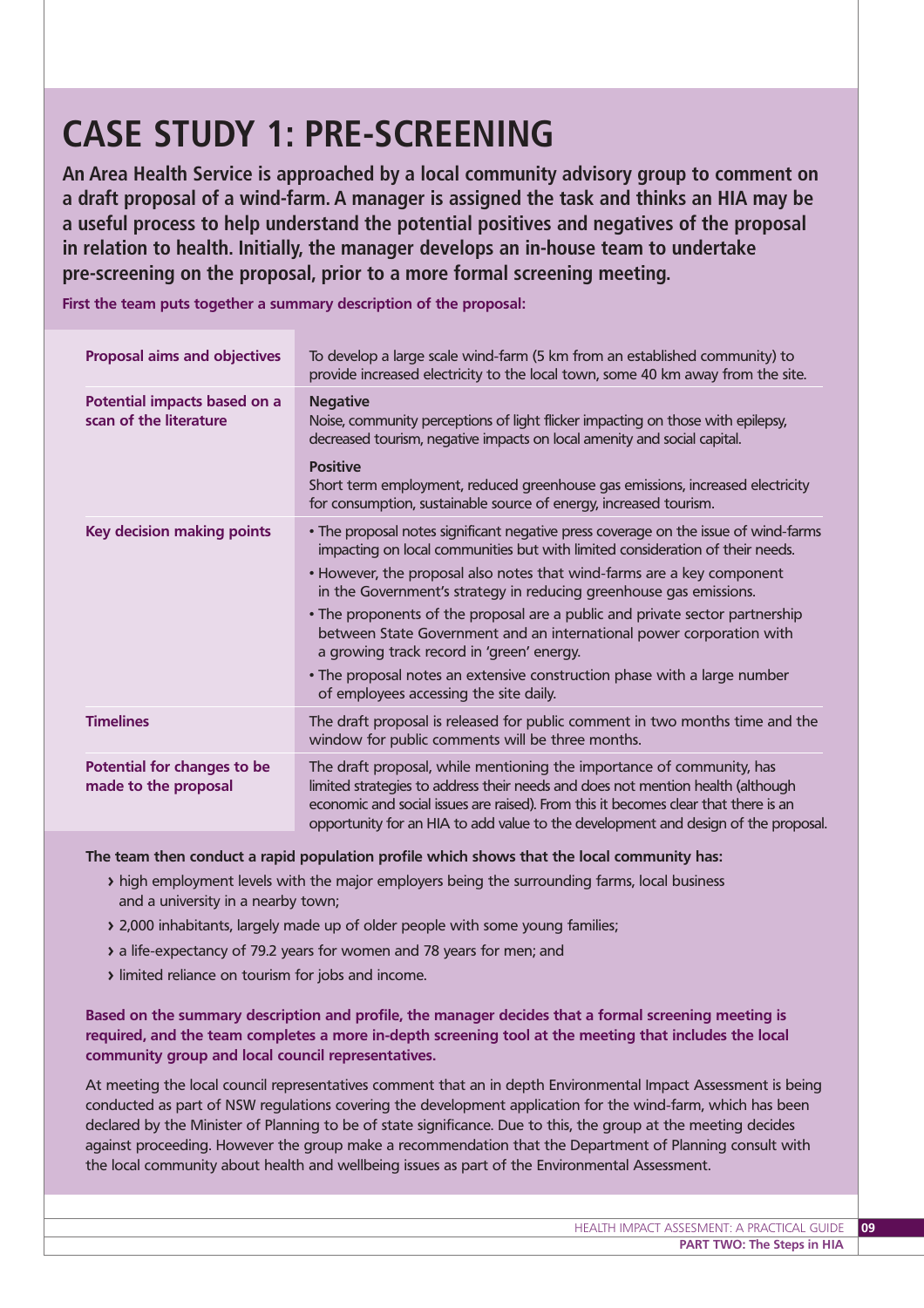#### *1.3.1.2. Choosing a screening tool*

Pre-screening work prior to the screening meeting also involves selecting an appropriate screening tool for use in screening. Many different tools exist that may be more or less appropriate to the proposal at hand. Examples of specific screening tools include:

- **>** NSW Health's "Greater-Western Area Health Service screening tool"<sup>9</sup>. This is provided in Appendix One.
- **>** The National Public Health Service for Wales' "Health Inequalities Impact Assessment Checklist: Guidance notes"<sup>10</sup>.
- **>** The Devon Health Forum's "Health and Wellbeing Checklist: A Guide to Using Health Impact Assessment in Your Organisation"<sup>11</sup>.
- **>** Westminster City Council and Westminster Primary Care Trust's "Screening Tool for Assessing the Impacts of Committee Reports on Health and Well-Being"<sup>12</sup>.

### 1.3.2. Conducting the screening meeting

During the meeting the team will either:

- **>** work through an appropriate screening tool; or
- **>** conduct a brainstorming session to arrive at a shared agreement on the following screening considerations.

#### *1.3.2.1. Is there a clear proposal to be assessed?*

For an HIA to proceed, proposals must contain enough information that potential impacts can be assessed and recommendations made.

#### *1.3.2.2. An initial assessment of the health impacts*

Screening the proposal for impacts is more than a simple 'yes' or 'no' exercise. Screening should also consider:

- **>** the size and significance of the potential impacts. For example, whether a housing regeneration proposal will have large, small or negligible impacts on residents and how significant these will be for the community affected; and
- **>** the potential for cumulative impacts when a number of small or non-significant impacts may interact with each other to become larger or more significant impacts over time. For example, a series of housing developments in an area may be too small individually to warrant HIAs but collectively may result in large and significant impacts on the surrounding communities and environment.

Assessing the proposal against the wider determinants of health as shown in Figure 2 (See page 6) is a useful way of screening for less direct, explicit or obvious impacts.

#### *1.3.2.3. Is it possible to influence decision-making?*

Limited opportunity to influence the decisions surrounding the development and implementation of a proposal will reduce the need for an HIA. However an HIA may still become a useful advocacy tool in its own right.

Decision-making and the opportunity to influence those decisions frequently occurs within short timeframes. As a result the length of time that a proposal is in draft form and can be changed can often be tight. A good example in NSW is the development application process in local councils. Understanding these timeframes and conducting the HIA within them ensures the HIA can meaningfully inform the decisions being made.

#### *1.3.2.4. The timing of the proposal being assessed*

Screening should indicate where the HIA fits as part of the broader proposal development and implementation process.

#### *1.3.2.5. An initial assessment of the potential links between the proposal and health*

Some proposals have only a peripheral relationship to health and in these cases an HIA should not proceed. For example, changes to the accounting software used by an organisation are likely to have no significant impact on human health.

#### *1.3.2.6. An initial equity assessment of the proposal*

Screening may also draw attention to the equity of the potential health impacts of the proposal:

- **>** whether the proposal will lead to impacts being differentially distributed in the population. For example, negative health impacts falling disproportionately on low socioeconomic groups, groups from culturally and linguistically diverse backgrounds, Aboriginal people, men or women, different age groups, or those living in rural areas.
- **>** whether this distribution is significant, considered unfair by key stakeholders and is modifiable. For example, a policy to change health insurance may widen existing health inequalities, be seen as unfair and can be modified; and
- **>** whether changes to the proposal will lead to improved equity.

Where equity considerations are screened as being central to the proposal and its implementation, an Equity Focussed HIA should undertaken<sup>7</sup>. .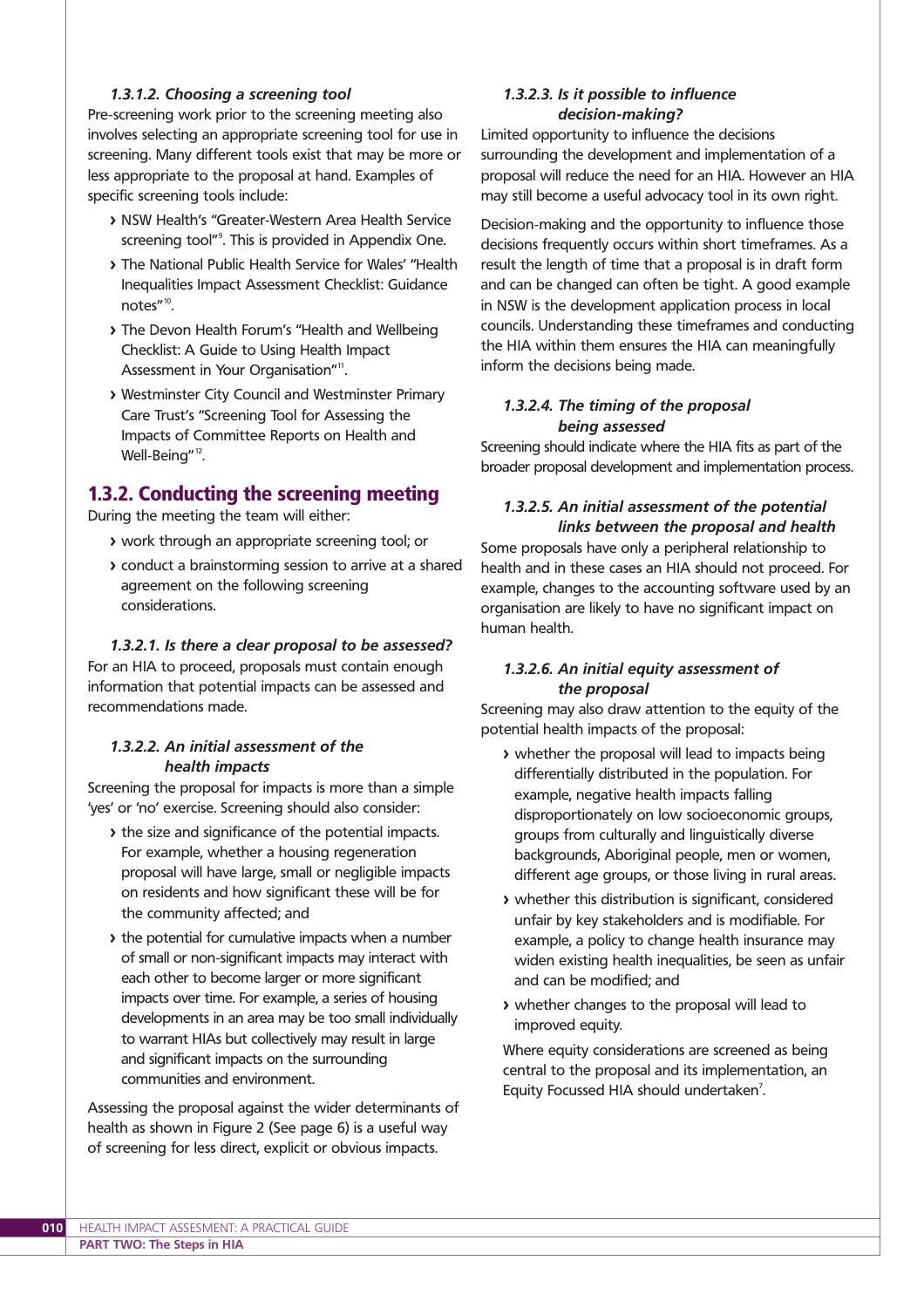#### *1.3.2.7. Whether the nature of potential impacts is well documented*

Well-documented evidence of the potential impacts of similar proposals within similar contexts (for example, similar locations) may mean a full HIA is not required. In this case the screening exercise will be able to make recommendations concerning changes to the proposal, based on this well-documented evidence. For example, NSW Health's Environmental Health Branch has a database of previous development assessments made as part of planning applications.

#### *1.3.2.8. Whether other assessment tools are more appropriate*

There are a number of alternative tools to an HIA that can be used to assess impacts and assist with proposal development. These tools include risk assessment, evaluation, needs assessment, and monitoring during implementation. Other types of impact assessment may also be used, for example Environmental Impact Assessment or Social Impact Assessment (See Theory box 3).

*1.3.2.9. Availability of resources and capacity* An HIA requires financial and human resources. A brief review of whether these are available will determine whether a full HIA is able to proceed.

### 1.3.3. Recommendations

From the pre-screening and the screening meeting it will be possible to make one of a number of recommendations. These are:

- **>** an HIA not proceeding, but screening itself resulting in recommendations about the potential impacts of the proposal (including whether another assessment tool should be used); or
- **>** an HIA not proceeding, but screening resulting in a follow-up plan to monitor and follow-up potential impacts were they to occur (see Evaluation and Follow up stage); or
- **>** the proposal not proceeding, pending further assessment, due to the potential severity of impacts; or
- **>** an HIA proceeding.

# 1.4. The Endpoints of screening

**Screening should result in a written transparent review of the proposal that includes:**

- **a brief overview of the proposal;**
- **an introduction to the potential health impacts of the proposal;**
- **potential resource requirements of the HIA;**
- **a description of the opportunities to influence decision-making; and**
- **screening recommendations.**

Where the decision to proceed with an HIA is taken, appropriate resources will need to be identified. Commitment from all participating organisations to adequately resource and support the HIA is required.

### **THEORY BOX 3: OTHER TYPES OF IMPACT ASSESSMENT – EIA, SIA, AND IIA**

HIA is not the only type of impact assessment. Environmental Impact Assessment (EIA) and Social Impact Assessment (SIA) are the most well-established, and in NSW EIAs are statutory requirements. More recently there has been a push to integrate different types of impact assessment into 'Integrated Impact Assessment' (IIA).

The relationship of HIA to these other impact assessments is not conflicting and HIA should form an important part of these other assessments. For example, HIA can add a strong health protection component, or a rigorous understanding of the health equity impacts of a proposal. The challenge for advocates of HIA is to ensure that health is not sidelined when included in other types of impact assessment, but instead is assessed as rigorously as possible.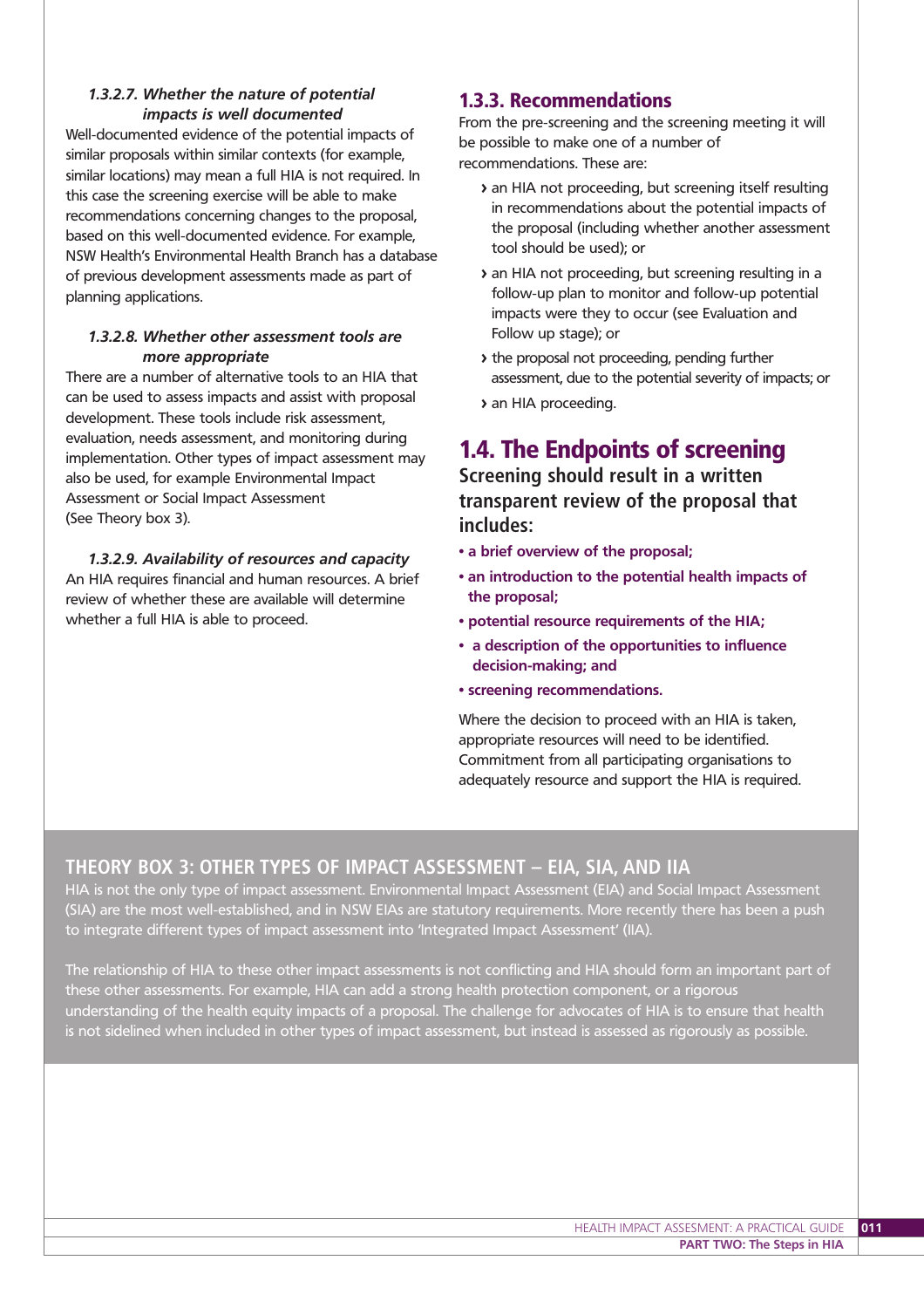# **2. Scoping**

# 2.1. Purpose

**Scoping involves planning and designing the HIA, setting out its parameters. Thorough scoping saves time, work and resources in the remaining steps. Scoping is 'the key step, if not the most important**

**step, in the HIA process'13.**

# 2.2. Who is involved in scoping

**Two groups can be formed in the scoping step: an HIA project team and an HIA steering committee. Both groups will continue in these roles throughout the life of the HIA.**

- **>** The HIA project team will conduct the scoping and the other steps of the HIA, reporting to the steering committee for sign-off. The team may be the same group that conducted the screening and should be made up of individuals that have the authority, skills and capacity to carry out an HIA.
- **>** The HIA steering committee is created to oversee and provide direction to the HIA. All major decisions will be considered and signed off by the steering committee.

# 2.3. The process of scoping **There are four main tasks in scoping:**

- **setting up a steering committee;**
- **choosing the appropriate level for the HIA that needs to be undertaken;**
- **choosing which impacts will be assessed**
- **designing a workplan; and**
- **setting the scope of the evidence to be gathered.**

To ensure transparency and assist decision-making, records (for example minutes of meetings) should be kept on what decisions were made, why they were made, and the methods and tools used to reach them.

## 2.3.1. Setting up a steering committee

Establishing a steering committee, underpinned by a clear and transparent statement of values, is the core organising task of scoping.

#### **•** *Representation*

Forming a steering committee involves balancing the need to make it small enough (a maximum of eight) to

be manageable and making it large enough to include a diverse range of perspectives and expertise.

Useful areas of expertise for the committee are: the proposal topic, the potential population(s) affected, community involvement, public health evidence and research, negotiation skills, policy analysis, equity issues and the social determinants of health $14$ .

### **PRACTITIONER REFLECTION 2: INCLUDING DECISION-MAKERS ON THE COMMITTEE**

"I'd recommend having representation on the committee from decision-makers and those who are in control of the proposal. The HIA we undertook was on a proposal being developed by the NSW Department of Planning. Having representatives from the Department on the committee allowed recommendations to be better tailored to the language and approach of the department."

#### *• Chair*

The Chair of the steering committee should be carefully selected. The Chair does not need to be a health professional but must be familiar with chairing high level and diverse steering committees, be respected, have the skills to deal with potential conflict between group members and be committed to the successful completion of the HIA.

#### *• Values*

Establishing the group's values and perspective on health early on in the proceedings of the steering committee helps to ensure that there is consensus on the scope of the impacts that will be assessed in the HIA. Key questions that need to be asked are:

- **>** How will health be defined? (see pages 5-6)
- **>** How will health equity be defined? (see page 7)
- **>** What specific groups, communities or populations will be considered in terms of differential impacts?
- **>** How will evidence be valued and evaluated?
- **>** How will competing or conflicting evidence be reconciled? For example where community perceptions of an impact differ from discussions on the impact in literature.
- **>** How will recommendations be made?
- **>** What range of stakeholders will be consulted and how?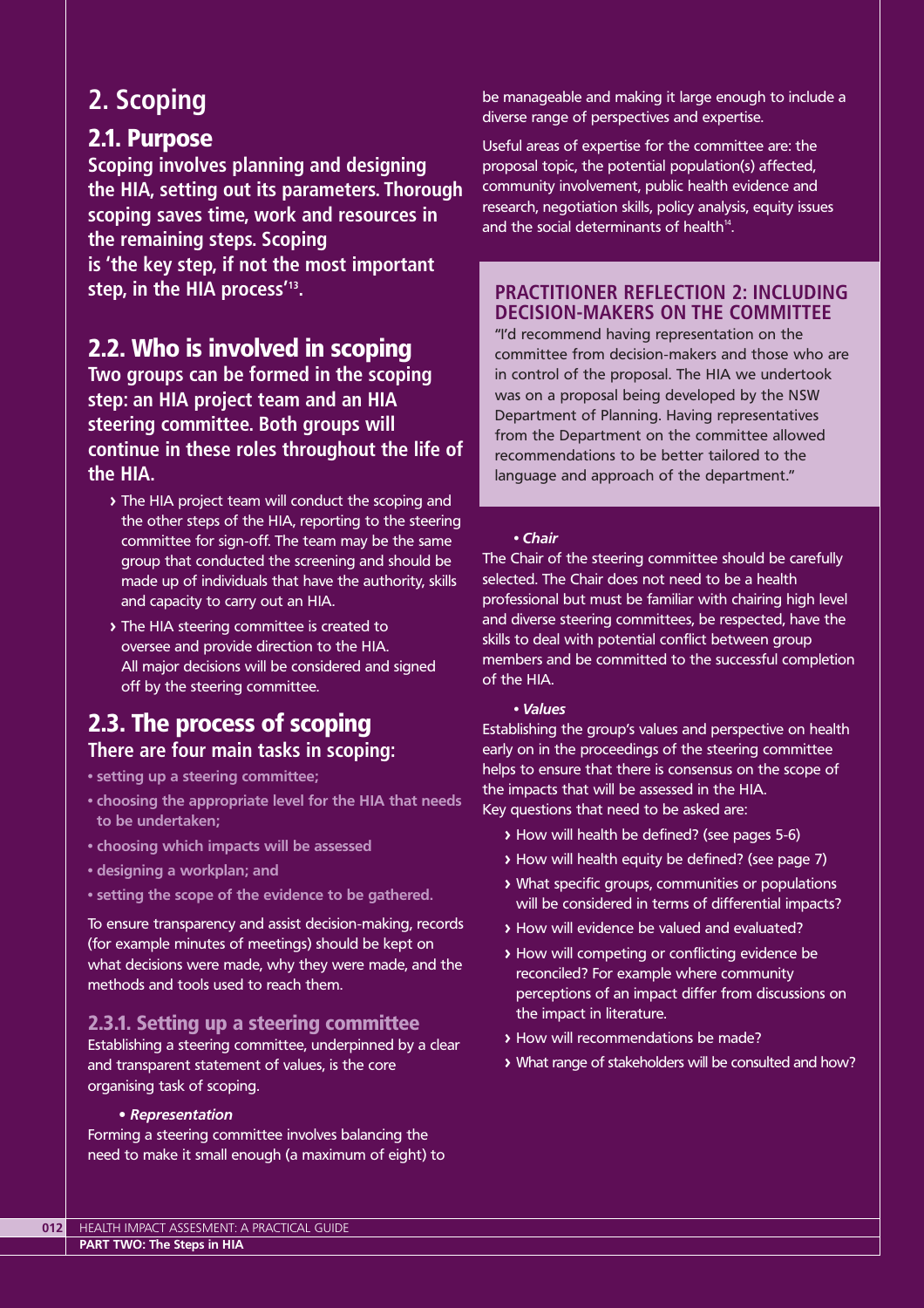### **PRACTITIONER REFLECTION 3: VALUES**

"Making the values that will drive the HIA explicit during scoping is vital for the conduct of the HIA across every subsequent stage. Our comprehensive HIA involved many different organisations and many different stakeholders. Unfortunately, it missed its window of influence largely because the committee argued at every meeting about what health meant, and what type of evidence should be included."

#### *• Terms of reference*

Terms of reference should be comprehensive and act as the guiding document for both the HIA and the steering committee. While the terms of reference are specific to each HIA, it is recommended that they include $^{\rm s}$ :

- **>** the goals, aims, purpose and functions of the HIA (including the values and perspective on health);
- **>** the membership of the steering committee together with a explicit description of the roles and responsibilities of members;
- **>** agreement on definitions. For example 'health' and 'equity';
- **>** the provision of secretarial support;
- **>** the nature and frequency of the project team's feedback to the HIA Steering Committee;
- **>** the number of group meetings to be held (for example seven meetings, one for each stage of the HIA, plus two ad hoc meetings);
- **>** a detailed description of the methods to be used in the assessment;
- **>** a protocol for information and data sharing between agencies if required;
- **>** an outline of the form and content of deliverables;
- **>** any conditions associated with production and publication of findings and outputs (for example journal articles and media releases) including intellectual property, confidentiality agreements, copyright and publication;
- **>** an outline of the scope of the work what is to be included and excluded - and the boundaries of the HIA in terms of time and place;
- **>** an outline of the project plan including deadlines;
- **>** the budget and source(s) of funding;
- **>** how to deal with conflict and the inability to achieve consensus; and
- **>** how changes to the terms of reference will be handled should they need to be made.

### 2.3.2. Choosing the appropriate level of depth for the HIA

HIAs can vary in scope and size. Generally one of four levels of depth can be chosen: desk-based, rapid, intermediate and comprehensive (see Figure 4). The level of HIA should correspond to the level of resources and capacity available, the scale of the proposal and the size of the potential impacts (see Table 2).

An important rule of thumb is that the greater the level of depth of the HIA, the greater the range of impacts that will be included in the assessment.

#### **PRACTITIONER REFLECTION 4: DATA SHARING**

"HIA can be driven by a number of agencies - health and others - and involve sharing information and data owned by these separate agencies. While this crossagency ownership and direction can be very useful, it is important to make clear how data will be shared early on in scoping. For example, one HIA we were involved in was driven by ten state government agencies and:

- **data sharing agreements were made with each organisation represented on the steering committee;**
- **some agencies allowed their data to be put into the public domain whereas other agencies required strict confidentiality agreements before releasing their data;**
- **one recommendation made from the HIA was that '…systems should be implemented to ensure ongoing monitoring of vulnerability levels in the region as identified in the report.' This is now being implemented and will require further agreements about data sharing."**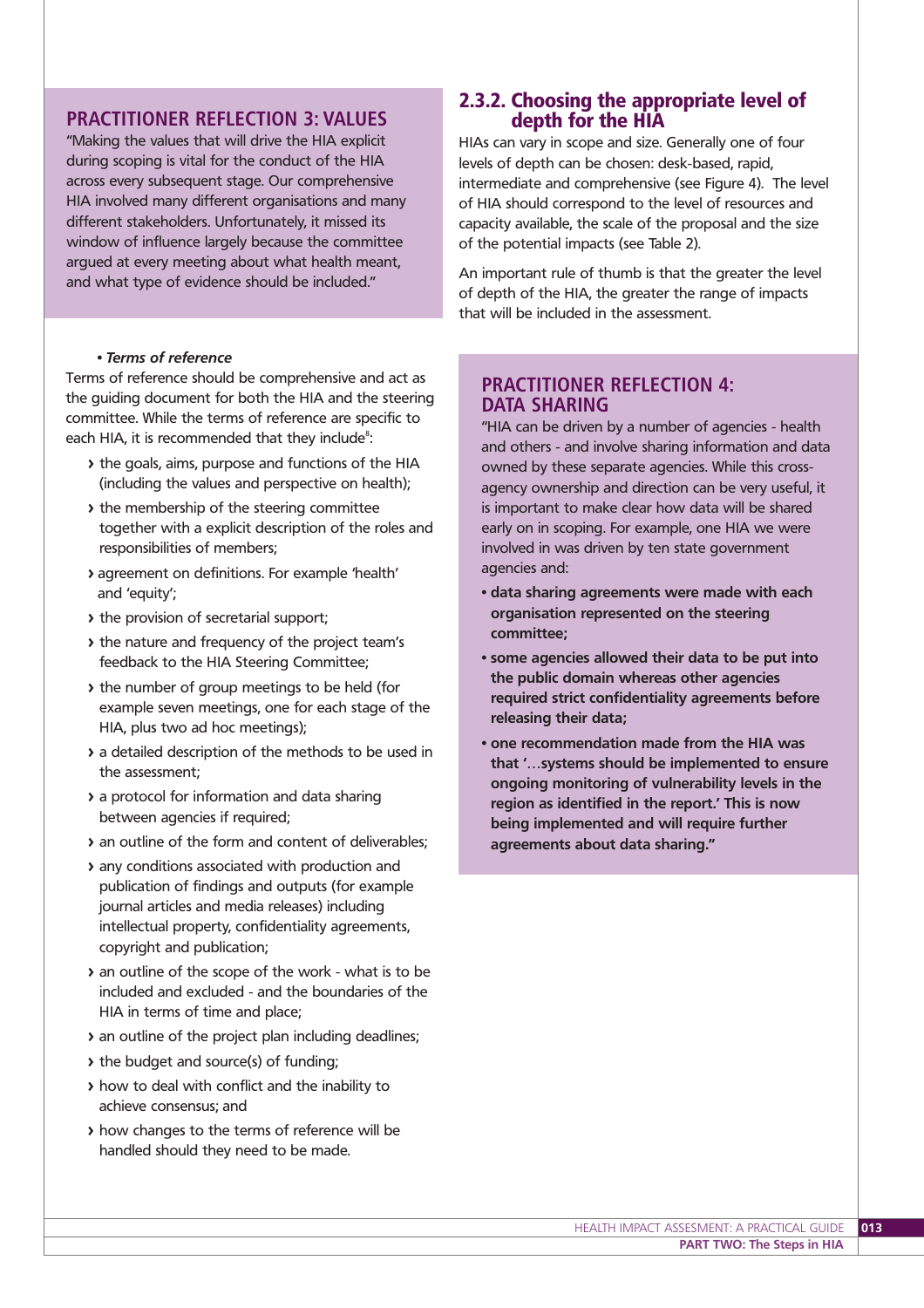#### **TABLE 2**

**The four levels and their resource and practice implications (adapted from15): Resources and practice guide to each level of depth in HIA**

| <b>DESK BASED</b>                                                                                          | <b>RAPID</b>                                                                                                                                                                                                                                             | <b>INTERMEDIATE</b>                                                                                                                                                                                                                                                                                                                                                        | <b>COMPREHENSIVE</b>                                                                                                                                                                                                                                                                                                                                                         |
|------------------------------------------------------------------------------------------------------------|----------------------------------------------------------------------------------------------------------------------------------------------------------------------------------------------------------------------------------------------------------|----------------------------------------------------------------------------------------------------------------------------------------------------------------------------------------------------------------------------------------------------------------------------------------------------------------------------------------------------------------------------|------------------------------------------------------------------------------------------------------------------------------------------------------------------------------------------------------------------------------------------------------------------------------------------------------------------------------------------------------------------------------|
| 2-6 weeks for one person<br>full time <sup>1</sup> .                                                       | 6 to 12 weeks for one<br>person full time.                                                                                                                                                                                                               | 12 weeks to 6 months<br>for one person full time.                                                                                                                                                                                                                                                                                                                          | 6 to 12 months for one<br>person full time.                                                                                                                                                                                                                                                                                                                                  |
| Provides a broad overview<br>of potential health impacts.                                                  | Provides a more detailed<br>overview of potential<br>health impacts.                                                                                                                                                                                     | Provides a more thorough<br>assessment of potential<br>health impacts, and more<br>detail on specific predicted<br>impacts.                                                                                                                                                                                                                                                | Provides a comprehensive<br>assessment of potential<br>health impacts.                                                                                                                                                                                                                                                                                                       |
| Could be used where time<br>and resources are limited.                                                     | Could be used where time<br>and resources are limited.                                                                                                                                                                                                   | Requires significant time<br>and resources.                                                                                                                                                                                                                                                                                                                                | Requires significant time<br>and resources.                                                                                                                                                                                                                                                                                                                                  |
| Is an 'off the shelf' exercise<br>based on collecting and<br>analysing existing accessible<br>data.        | Involves collecting and<br>analysing existing data with<br>limited input from experts<br>and key stakeholders                                                                                                                                            | Involves collecting and<br>analysing existing data<br>as well as gathering new<br>qualitative data from<br>stakeholders and key<br>informants.                                                                                                                                                                                                                             | Involves collecting and<br>analysing data from multiple<br>sources (qualitative and<br>quantitative)                                                                                                                                                                                                                                                                         |
| Activities include accessing<br>off the shelf resources and<br>synthesising and appraising<br>information. | Activities include accessing<br>resources, hosting and<br>supporting meetings, and<br>synthesising and appraising<br>information.<br>If capacity does not exist<br>in-house, consideration<br>should be given to<br>commissioning external<br>assessors. | Activities include accessing<br>resources, hosting and<br>supporting meetings,<br>identifying stakeholders and<br>key informants, gathering<br>and analysing qualitative<br>and quantitative data, and<br>synthesising and appraising<br>information.<br>If capacity does not exist in-<br>house, consideration should<br>be given to commissioning<br>external assessors. | Activities include accessing<br>resources, hosting and<br>supporting meetings,<br>identifying stakeholders and<br>key informants, gathering<br>and analysing qualitative<br>and quantitative data, and<br>synthesising and appraising<br>information.<br>If capacity does not exist<br>in-house, consideration<br>should be given to<br>commissioning external<br>assessors. |

#### **LESS IMPACTS NORE IMPACTS**

\*The time involved will vary depending on the number of people actively involved in undertaking HIA tasks. For example a comprehensive assessment may take a team of four people three months to complete.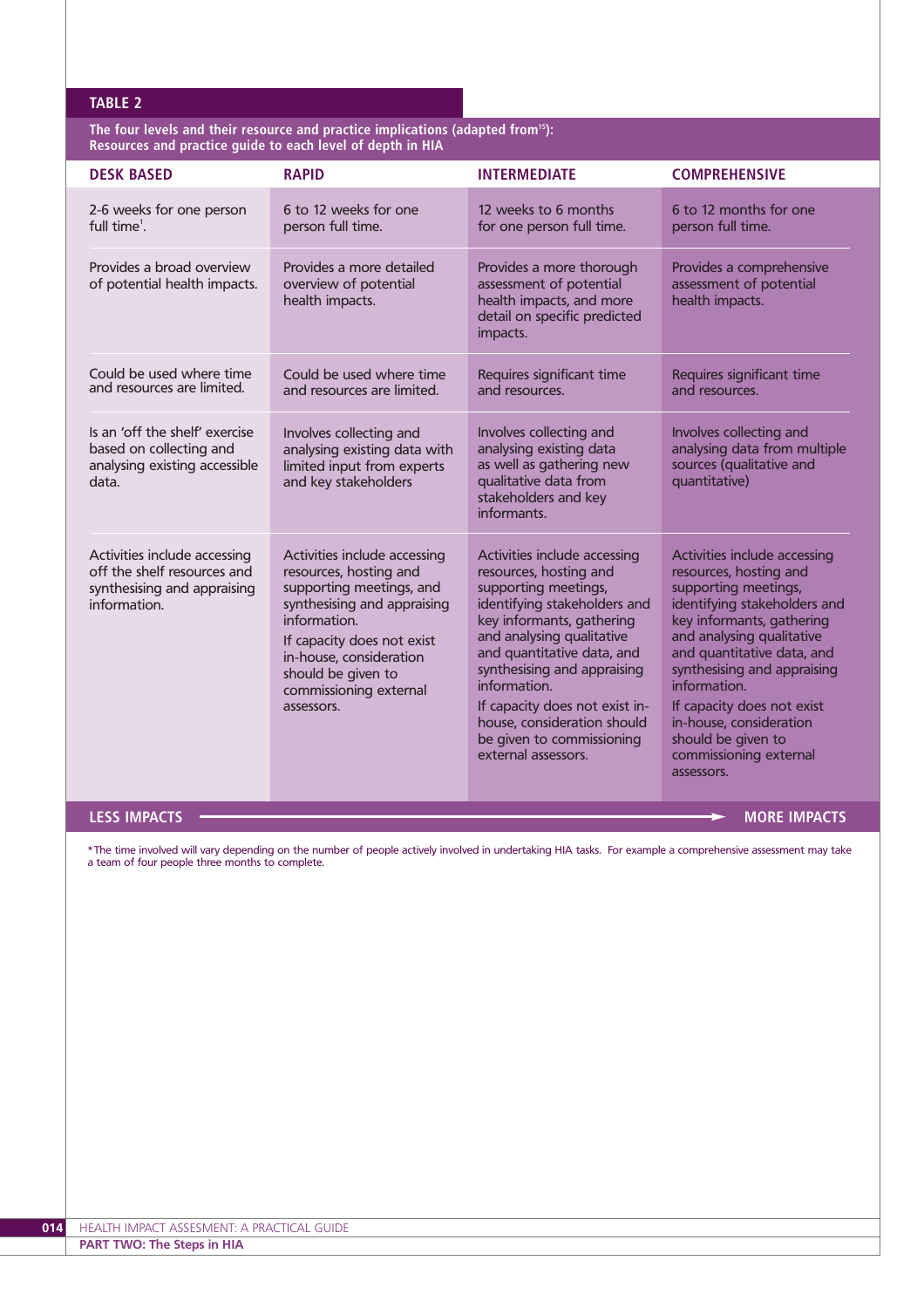#### **FIGURE 4**



#### *2.3.2.1. Contextual issues*

The context surrounding the proposal and the conduct of the HIA itself will drive both the level of HIA, and what impacts will be included in the assessment.

Key contextual issues are (see also checklist provided in Appendix 2):

#### *• the scale of the proposal*

The greater the size and importance of the proposal in terms of the potential for health risks and health benefits the more comprehensive the HIA should be. If this is not known at the first scoping meeting, discussions among the steering committee, or with proposal proponents and others who have a stake in the outcome of the proposal, such as community members, should be used to form a preliminary assessment of this.

#### *• the significance of the impacts*

The greater the magnitude for potential positive and negative impacts, and the higher degree of uncertainty surrounding these impacts, the more comprehensive the HIA should be.

#### *• external interest*

The greater the political, professional and/or public interest in the proposal the more comprehensive the HIA should be. The more complex these interests are, the more comprehensive the HIA should be.

#### *• timing*

The more urgent the HIA is and/or the more critical the link between the proposal and the timing of other projects, proposals and policies with short timeframes, the less comprehensive the HIA should be.

#### *• window of opportunity*

The more closed the 'window of opportunity' (based on timing, political and public currency considerations), the less comprehensive the HIA should be.

#### *• organisational capacity*

The more staff available to work on the HIA, and/or the higher the level of in-house expertise the more comprehensive the HIA can be. The greater the availability and accessibility of external expertise, the more comprehensive the HIA can be.

#### *• resources*

The more funds available to do the HIA, and/or the more data on health impacts that is available and accessible, the more comprehensive the HIA can be.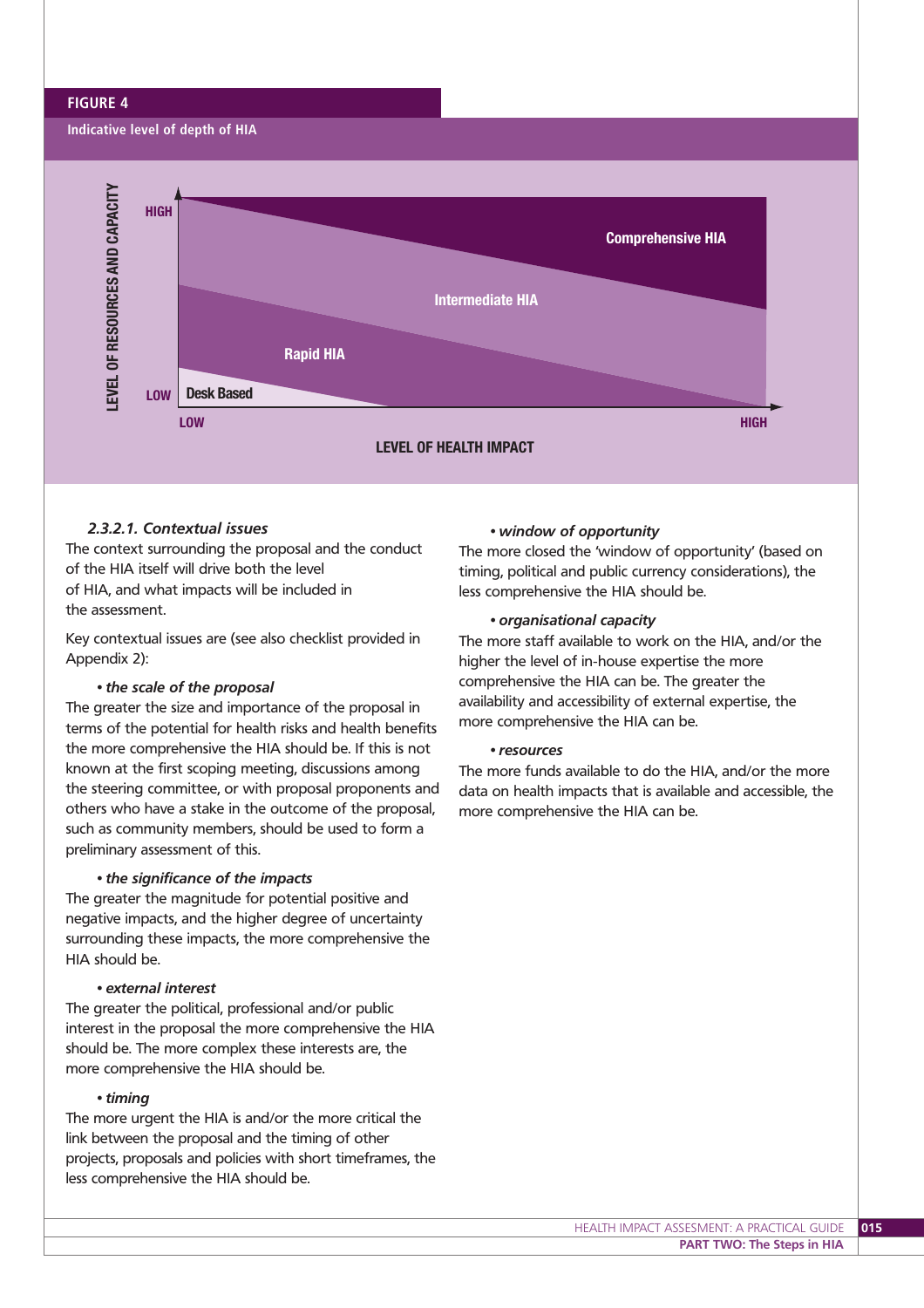# **CASE STUDY 2 AND 3: CONTEXT AND HIAS**

**Two HIAs are being conducted, one by an Area Health Service on a plan for a local playground, and one overseen by a multi-sectoral steering committee on a proposed large freeway development. Each has different contextual issues surrounding it, resulting in each being scoped at a different level.**

|                                 | CASE 1                                                                                                                                                                                  | <b>CASE 2</b>                                                                                                                                                                                                                                           |
|---------------------------------|-----------------------------------------------------------------------------------------------------------------------------------------------------------------------------------------|---------------------------------------------------------------------------------------------------------------------------------------------------------------------------------------------------------------------------------------------------------|
| <b>Issue</b>                    | <b>Local Playground Proposal</b>                                                                                                                                                        | Freeway development Proposal                                                                                                                                                                                                                            |
| <b>Level scoped</b>             | Desk-based - small number of<br>impacts to be assessed                                                                                                                                  | Comprehensive - large number of<br>impacts to be assessed                                                                                                                                                                                               |
| <b>Scale of proposal</b>        | Minimal size and potential to do harm<br>or be of benefit, and small investment<br>as it is one small playground in one<br>park in one area.                                            | Very large potential for harm and<br>benefit, and large investment.                                                                                                                                                                                     |
| The significance of the impacts | Large scope for impacts but on a<br>small area, and there is considerable<br>certainty about the types of likely<br>impacts, as identified by existing<br>HIA evidence.                 | Considerable scope for both negative<br>impacts (e.g. pollution and traffic<br>related injuries) and positive impacts<br>(e.g. access to services, improved<br>infrastructure), but the likely local levels<br>and distribution of these are uncertain. |
| <b>External interest</b>        | Small amount of local political and<br>public interest.                                                                                                                                 | Large amount of political and public<br>interest.                                                                                                                                                                                                       |
| <b>Timing</b>                   | One month to provide<br>recommendations to fit with the<br>Council's current plans.                                                                                                     | One year to provide recommendations.                                                                                                                                                                                                                    |
| <b>Window of opportunity</b>    | One month turnaround. However<br>there is an election in six weeks, after<br>which construction of the playground<br>may not have the priority in the<br>Council that it currently has. | Likely to stay on the political agenda<br>until approval and construction, which<br>is more than one year away.                                                                                                                                         |
| <b>Organisational capacity</b>  | Limited staff availability in Area Health<br>Service but there is ready access to the<br>HIA literature and expert advice.                                                              | Capacity for a consultancy firm be<br>commissioned to do the HIA, and a large<br>number of experts to be engaged for<br>specific portions of the assessment.                                                                                            |
| <b>Resources</b>                | Limited resources but good access to<br>the literature and expertise.                                                                                                                   | Large resources available to support<br>the HIA and a large amount of data<br>and expertise is available and<br>accessible.                                                                                                                             |
|                                 |                                                                                                                                                                                         |                                                                                                                                                                                                                                                         |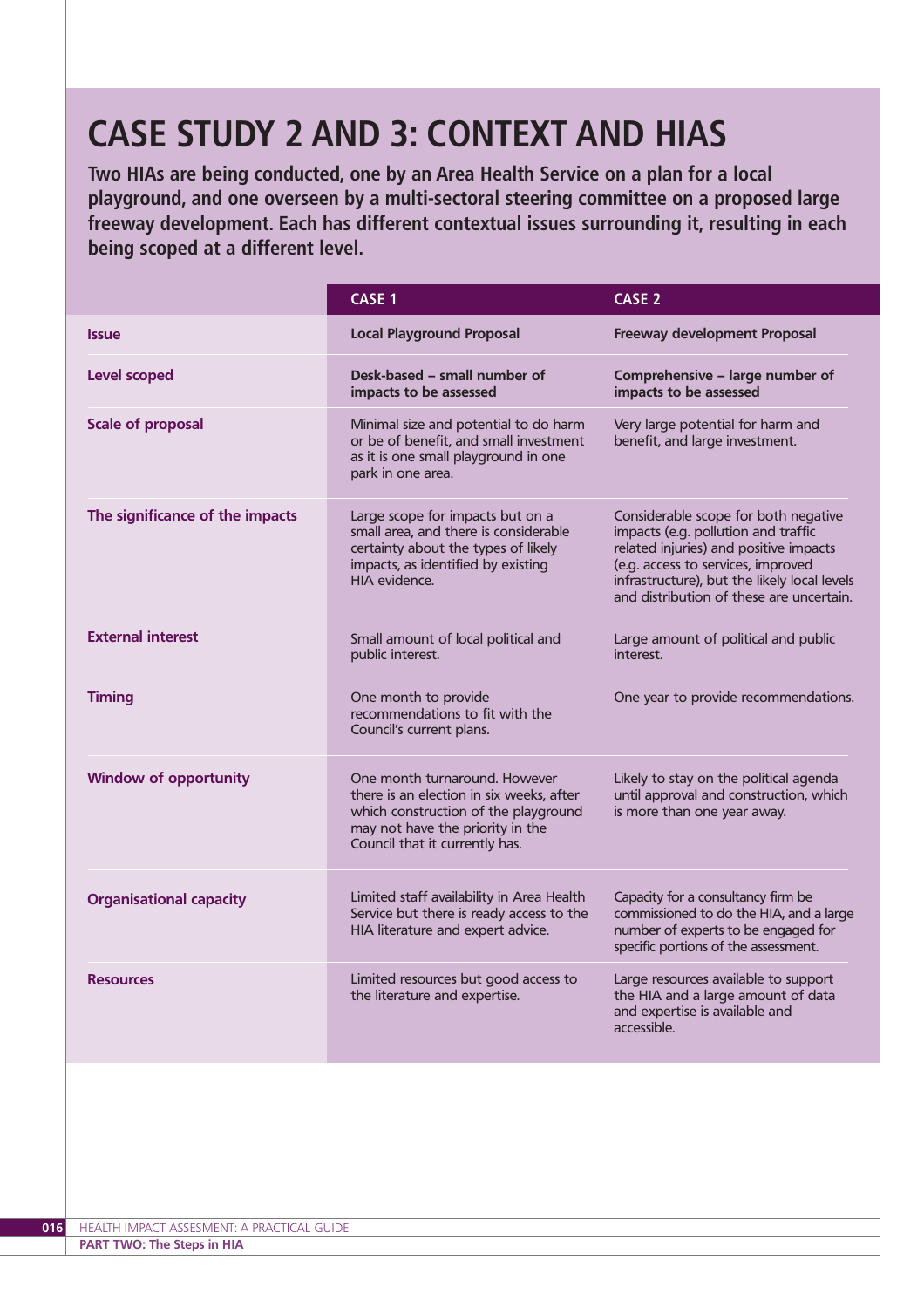### 2.3.3. Choosing which impacts to assess

There are two drivers for the choice of impacts to assess in an HIA: the proposal itself, and context.

#### *2.3.3.1. The proposal*

When choosing impacts, the focus should be on the proposal itself, including:

- **>** activity that is outlined in a proposal; and/or
- **>** any gaps or activities not included in the proposal that have potential effects on health.

For example, the proposed activity of building a new freeway is very likely to have an impact on air quality and commuting times. An additional activity in the proposal is to increase the number of transit lanes, which is likely to have an impact on traffic flow and use of public transport. However, the proposal does not include the activity of installing sound barriers, which is likely to impact on noise levels in adjacent communities.

#### *2.3.3.2. Context*

Scoping what impacts to include will also depend on the contextual issues outlined in point 2.3.2 above. Desk-based and rapid HIAs should focus on a smaller number of impacts and comprehensive HIAs should focus on a detailed assessment of a larger number of impacts (see Table 3).

#### **TABLE 3**

**Level of HIA and number and depth of impacts to assess:**

| <b>DESK BASED</b>                                           | <b>RAPID</b>                                                        | <b>INTERMEDIATE</b>                                                                                                        | <b>COMPREHENSIVE</b>                                                  |
|-------------------------------------------------------------|---------------------------------------------------------------------|----------------------------------------------------------------------------------------------------------------------------|-----------------------------------------------------------------------|
| No more than three<br>impacts, assessed in<br>less detail   | No more than three<br>impacts, assessed in<br>more detail           | Three to ten impacts,<br>assessed in detail                                                                                | All potential impacts,<br>assessed in detail                          |
| Provides a broad<br>overview of potential<br>health impacts | Provides a more detailed<br>overview of potential<br>health impacts | Provides a more thorough<br>assessment of potential<br>health impacts, and more<br>detail on specific predicted<br>impacts | Provides a comprehensive<br>assessment of potential<br>health impacts |

## 2.3.4. Scoping the evidence to be gathered

During scoping it is useful to identify the range and type of evidence used in the HIA. Doing this will be based on:

- **>** the values those involved in the HIA have about what constitutes evidence of potential impacts (see point 2.3.4.1 below);
- **>** the time you have;
- **>** the resources you have available to assist you in locating evidence;
- **>** access to experts in the field;
- **>** the type of HIA proposal; and
- **>** the evidence that is available.

#### *2.3.4.1. Evidence to fit questions: typologies of evidence16*

During scoping it is important to think about the types of evidence to access in order to address specific questions that arise during scoping. For HIA it is useful to think in terms of typologies of evidence rather than rigid hierarchies of evidence. For HIA (which is different to research) this requires asking two questions:

- **>** "What is the best evidence we have for each of potential health impacts that could arise from this proposal?"; and
- **>** "What weights do proponents, stakeholders and decision-makers place on various types of evidence?"

For example:

- **>** To know what a community's concerns will be about building an incinerator in their area the HIA should gather information about community concerns and include community consultation.
- **>** To know what the known health impacts from existing incinerators are, systematic reviews of the literature may be the best source of evidence.
- **>** To know what the likely geographical impacts of emissions in a 2km radius from the incinerator are, computer modelling of emissions and airsheds may useful.

A typology of evidence tool can assist in mapping the ways in which evidence will need to be gathered.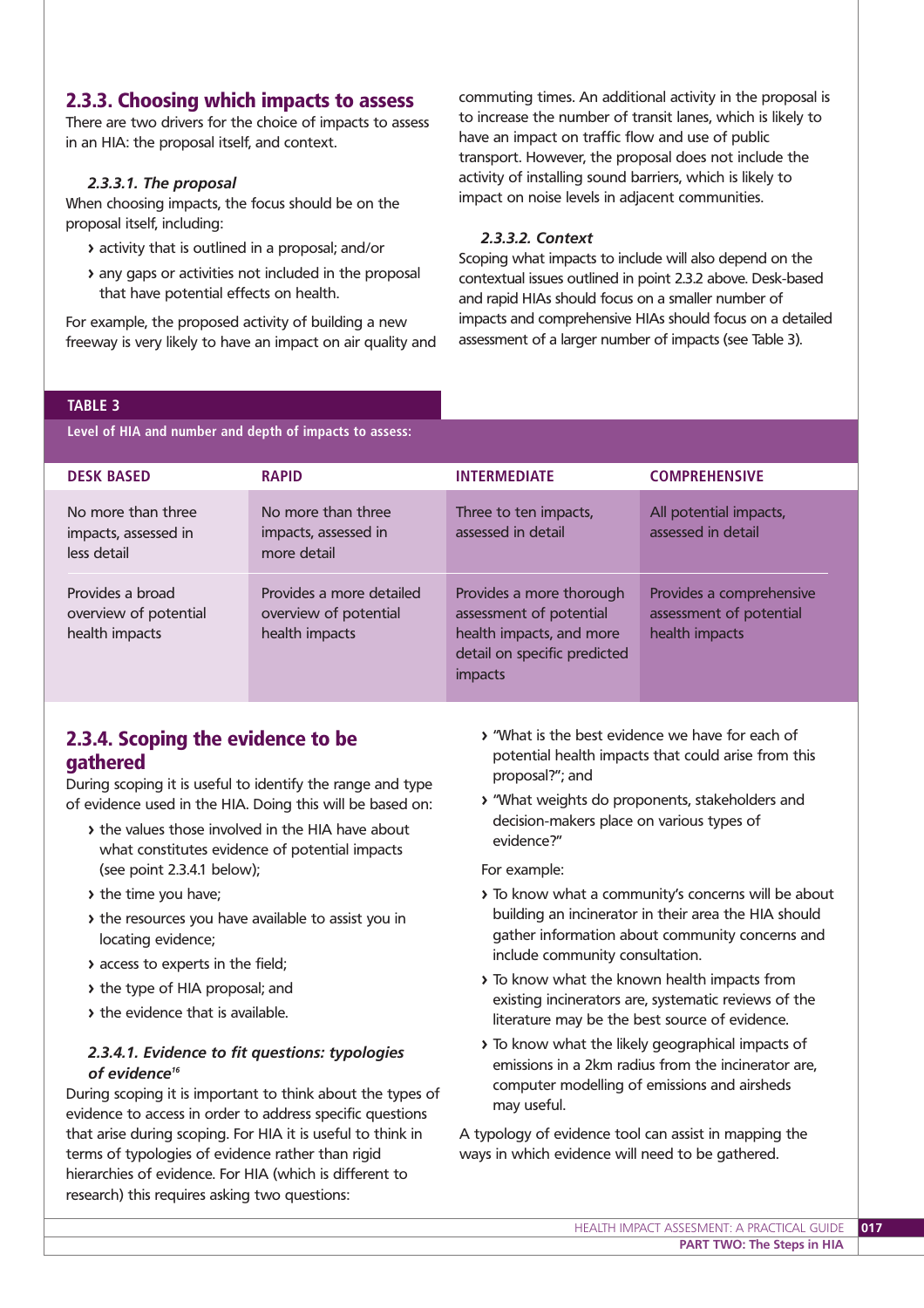Table 4 is an example of a typology of evidence as used by a steering committee overseeing an HIA of an incinerator. The committee have scoped that they are conducting an intermediate HIA which will include some stakeholder consultation to assess community concerns and a literature review that will include 'grey' (non-peer reviewed) literature.

## 2.3.5. Project plan

Having worked through all the previous components of scoping, the written project plan, endorsed by the HIA Steering Committee, provides useful direction for the project team and the steering committee. The plan should include:

- **>** Background to the HIA including proposed level of depth and impacts to be assessed, informed by screening and based on scoping.
- **>** Preliminary plan for identification and assessment of impacts.
- **>** Preliminary plan for making decisions and recommendations.
- **>** Preliminary plan for evaluation and follow-up.
- **>** Timelines.
- **>** Budget.

# 2.4. Endpoints of scoping

## **Scoping should result in:**

- **>** terms of reference for the steering committee;
- **>** a written clear and transparent project plan for the depth of the HIA chosen and impacts to be assessed, endorsed by the HIA Steering Committee; and
- **>** a concrete commitment to the proposed plan for carrying out the HIA, including cross-institutional commitment where relevant.

#### **TABLE 4**

**Typology of evidence tool for an HIA on an incinerator**

| <b>KEY QUESTIONS</b>                                                                                                  | <b>SOURCE OF EVIDENCE</b>                      |                   |                                |                                                 |                                     |  |  |  |
|-----------------------------------------------------------------------------------------------------------------------|------------------------------------------------|-------------------|--------------------------------|-------------------------------------------------|-------------------------------------|--|--|--|
|                                                                                                                       | <b>COMMUNITY</b><br><b>CONSULTATION REVIEW</b> | <b>LITERATURE</b> | <b>POLICY</b><br><b>REVIEW</b> | <b>SPECIAL</b><br><b>COLLECTION*</b>            | <b>QUESTION</b><br><b>RELEVANT?</b> |  |  |  |
| <b>USE</b> Who's going to use the area<br>following the implementation of<br>the proposal?                            | $+++$                                          | $+$               | $\pm$                          | ++ (focus groups,<br>stakeholder<br>interview)  | <b>Yes</b>                          |  |  |  |
| <b>EFFECT</b> Will the proposal change any<br>determinants of health?                                                 | $++$                                           | $+++$             | $+$                            | ++ risk assessment<br>of air pollution          | Yes                                 |  |  |  |
| <b>DIFFERENTIAL IMPACTS Will the</b><br>proposed have differential impacts?                                           | $+$                                            | $+++$             | $++$                           | +++ (demographic<br>analysis)                   | Yes                                 |  |  |  |
| <b>SALIENCE</b> Is the proposed change<br>important to the community/<br>stakeholders?                                | $+++$                                          | N/A               | N/A                            | +++ (focus groups,<br>stakeholder<br>interview) | <b>Yes</b>                          |  |  |  |
| <b>SATISFACTION</b> Are local residents,<br>providers, and other stakeholders<br>satisfied with the proposed changes? | $+++$                                          | N/A               | N/A                            | +++ (focus groups,<br>stakeholder<br>interview) | <b>Yes</b>                          |  |  |  |
| <b>OTHER QUESTION 1</b>                                                                                               |                                                |                   |                                |                                                 |                                     |  |  |  |
| <b>OTHER QUESTION 2</b>                                                                                               |                                                |                   |                                |                                                 |                                     |  |  |  |
| <b>OTHER QUESTION 3</b>                                                                                               |                                                |                   |                                |                                                 |                                     |  |  |  |

# Note the typology can be used to scope and guide the HIA overall, not each issue or impact.

\* Focus groups, key stakeholder interviews, modelling, etc.

**Note: the number of pluses (+, ++, +++) indicates the extent to which that particular source of evidence will be** drawn on to answer that question. Adapted from: Petticrew and Roberts<sup>16</sup>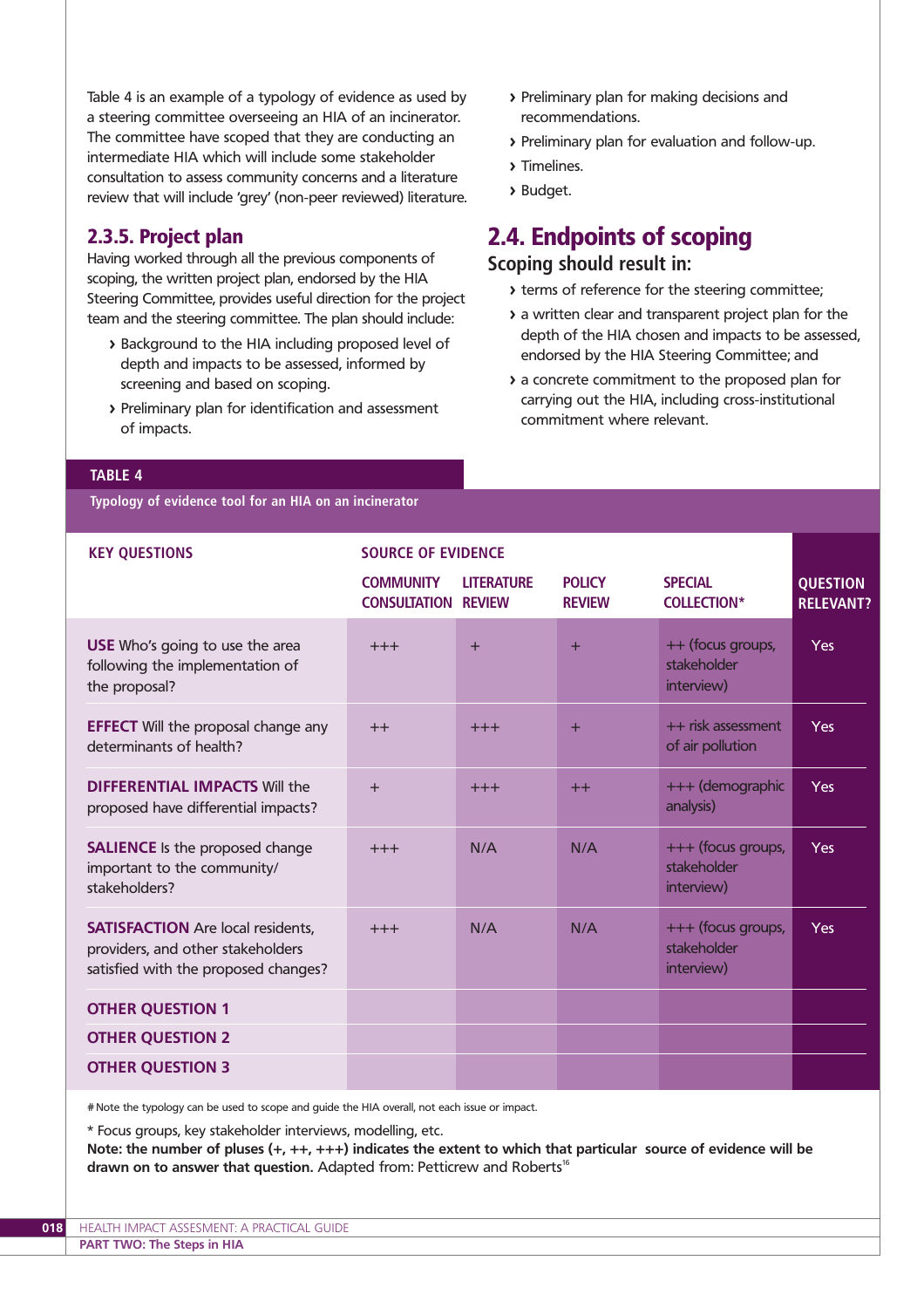# **3. Identification**

# 3.1. Purpose

**The identification stage develops a profile of the community or population likely to be affected by the proposal and collects information to identify the potential health impacts of a proposal.**

# 3.2. Who is involved in identification?

**This stage will be conducted by the HIA Project Team that is established or commissioned during the scoping stage and it is overseen by the HIA Steering Committee.**

Identification may also involve stakeholders such as professionals with relevant experience and/or the local community themselves<sup>17</sup>.

# 3.3. The process of identification

**There are two main tasks in identification:**

- **Developing a community/population profile**
- **Collecting information**

To ensure transparency and assist decision-making, records should be kept on what HIA decisions and recommendations were made, why they were made and the methods and tools used to reach them.

## 3.3.1. Developing a community/population profile

Profiles of affected communities and populations generate a clearer picture concerning the community or population likely to be affected<sup>15</sup>. Profiling provides an overview of the community or population potentially affected by the proposal and identifies potentially vulnerable groups and groups likely to be more affected by potential health impacts than others<sup>7</sup>. Profiling may build on the initial profile developed during screening.

## **PRACTITIONER REFLECTION 5: PROFILING**

"Profiling the community can provide a good baseline for the monitoring and evaluation of a proposal's health impacts. As a result if the data is routinely collected then this may assist with longer term monitoring and evaluation of impacts."

# **THEORY BOX 4: ACCESSING DATA**

Profiling is done through reviewing existing data. There are a number of useful Australian and NSW web links for accessing this data:

- Australian Bureau of Statistics http://www.abs.gov.au (Census data and other useful packages such as the SEIFA index of disadvantage)
- Report of the NSW Chief Health Officer http://www.health.nsw.gov.au/public-health/chorep/
- Local Government http://www.dlg.nsw.gov.au/dlg/dlghome/dlg\_home.asp
- Australian Institute of Health and Welfare http://www.aihw.gov.au/
- State Library of NSW http://www.sl.nsw.gov.au/links/stats.cfm
- Bureau of Crime Statistics and Research (BOCSAR) http://www.lawlink.nsw.gov.au/bocsar
- Profile ID http://www.id.com.au/home/default.asp?pg=7

Examples of information a profile may generate are $13, 14, 15$ :

- **>** General population characteristics including size, density, distribution, age and sex, birth rate, ethnicity and demographic trends.
- **>** Health status of the population likely to be affected, including at-risk groups such as children or older people, aged care facilities and schools, current causes of death, illness and disability, and how health and wellbeing is perceived by different groups and communities.
- **>** Indicators of personal behaviour including diet, smoking status, physical activity, and alcohol use.
- **>** Environmental conditions including transport links, air, water and soil quality and the ability to increase capacity e.g. of a water supply or effluent disposal system.
- **>** Other health determinants including housing conditions, types of housing, employment status, socio-economic status, levels of employment or unemployment, transport infrastructure, social support and access to services (including health care services and sport and recreation facilities).
- **>** Locations where at risk-groups may be concentrated for example particular areas or schools.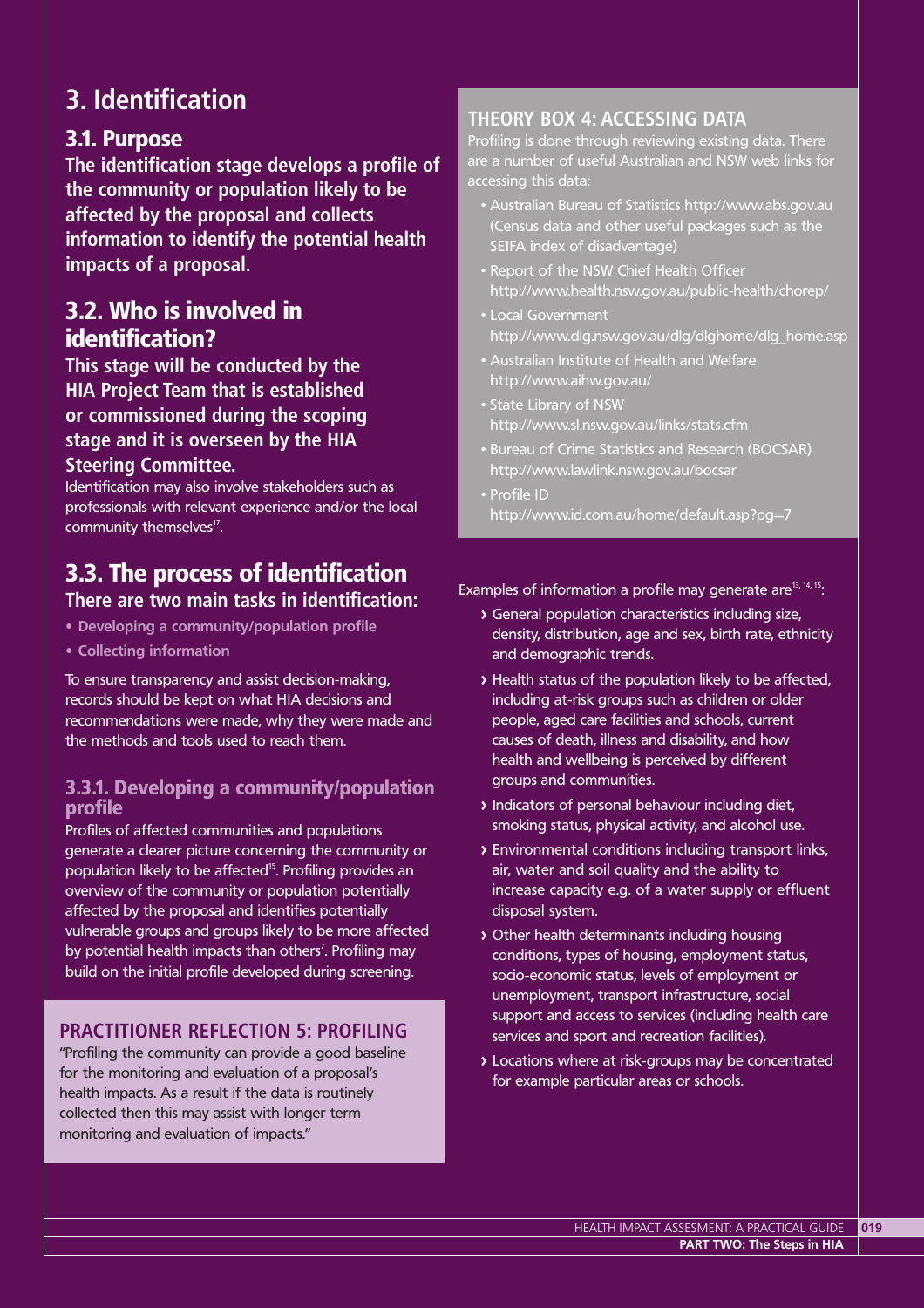### 3.3.2. Collecting information

Collecting information provides the detail required to make informed and balanced judgements about the potential health impacts of a proposal.

Generally in HIA, information is collected through:

- **>** literature sources; and
- **>** collection of quantitative and qualitative information.

### **THEORY BOX 5: PRIMARY AND SECONDARY DATA COLLECTION**

In an HIA it is useful to make a distinction between primary and secondary data. The use of either will depend on the level of the HIA that is being undertaken (desk-based, rapid, intermediate, or comprehensive).

Primary data is data collected solely for the purpose of the HIA itself. Examples of primary data include: consultations with communities or the sampling of local air quality as part of the HIA. Comprehensive and intermediate HIAs will generally collect this type of data. Some rapid HIAs may also collect primary data through stakeholder interviews.

Secondary data is data collected for another purpose but that is relevant to the HIA and therefore used to inform the HIA. Examples of secondary data include: community consultations conducted as part of a needs assessment by local government, articles in the peer reviewed literature or routine data collected by hospitals or the Environmental Protection Agency. All levels of HIA will include secondary data.

#### *3.3.2.1. Literature sources*

Literature sources are secondary sources of information and data. Depending on the level of HIA chosen during scoping, it may not be necessary, practical or possible to collect new data. Therefore, already available secondary sources of information and data are used, for example peer-reviewed journal articles, other reports, policy documents or previous HIAs and other Impact Assessments.

The types of literature and evidence that should be reviewed are:

#### *• Previous HIAs*

Other HIAs that have been conducted on similar topics can provide useful sources of information and save time and effort.

#### *• HIA-specific Literature Reviews*

Where existing systematic or more general literature reviews are unavailable or deemed insufficient, a literature review of relevant studies can be collected from a systematic search of bibliographic and research databases.

#### *• Existing Systematic Reviews*

Reviewing existing systematic reviews of the literature will provide robust overviews of both qualitative and quantitative information. These are generally seen as the 'gold standard' of the wider health impact literature. However, the numbers of systematic reviews relevant to health impacts commonly assessed in HIA are currently limited.

#### *• Existing Literature Reviews*

Where systematic reviews are unavailable or deemed insufficient, existing but less systematic literature reviews can also save time and effort. However, the quality and comprehensiveness of these reviews needs to be taken into account.

#### *• Grey Literature Reviews*

Reports, policy documents and other sources relating to the topic under consideration can yield important information but may not be found within the peer reviewed academic literature. Hence their colloquial name, 'Grey Literature'. Search engines, such as Google, Yahoo and Alta Vista, are useful tools to search for these.

#### **PRACTITIONER REFLECTION 6: QUALITY OF SECONDARY DATA**

"We have found that the evidence base for various impacts, including the sources or studies this information comes from, vary in quality. Sometimes information is just not available or readily accessible. This often means making a judgement to go ahead with incomplete information. However, doing so requires transparency about what methods were used to access the information and what gaps were encountered when collating the information."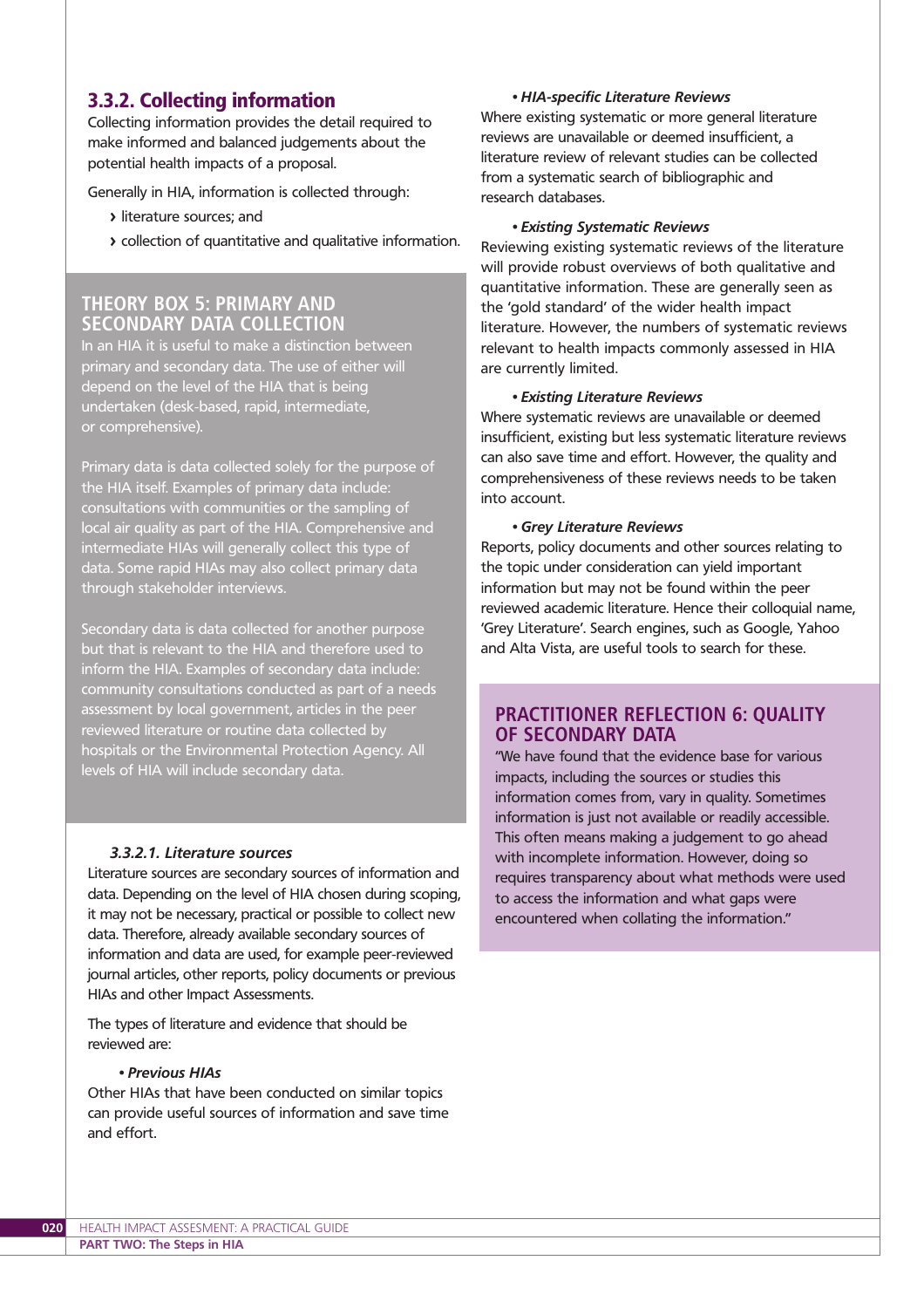### **THEORY BOX 6: SOME USEFUL WEB SOURCES BOTH IN AUSTRALIA AND OVERSEAS ARE:**

- **>** HIAs and impact assessments
	- HIA Connect **http://www.hiaconnect.edu.au/**
	- Health Impact Assessment (HIA) Community Wiki **www.healthimpactassessment.info/**
	- World Health Organisation **http://www.who.int/hia/en/**
	- International Health Impact Assessment Consortium **http://www.ihia.org.uk/**
	- International Association for Impact Assessment **http://www.iaia.org/**

#### **>** Systematic reviews

- Cochrane Centre **http://www.cochrane.org/index0.htm**
- Campbell Collaboration **http://www.campbellcollaboration.org/**
- Health Development Agency (HDA) **http://www.hdaonline.org.uk/html/research/evidencebase.html**
- Health Evidence Network **http://www.euro.who.int/HEN**
- Medical Research Council **www.msoc-mrc.gla.ac.uk**
- University of York, Centre for Reviews and Dissemination **http://www.york.ac.uk/inst/crd/**
- WHO **http://www.who.int/en/** WHO Europe **http://www.who.dk/**

#### **>** Literature reviews

- Pubmed **http://www.ncbi.nlm.nih.gov/entrez/query.fcgi?DB=pubmed**
- Medline **http://medline.cos.com/**
- BMJ Journals online **http://www.bmjjournals.com/**
- Google Scholar **http://scholar.google.com/**
- Other databases such as Ovid and CINAHL are accessible through libraries.

#### *3.3.2.2. Collection of quantitative and qualitative information*

Some HIAs will include collections of primary and secondary data that are both quantitative and qualitative. Ideally a combination of sources of information should be used to 'triangulate' and strengthen findings. At all times the collection of information during an HIA should focus on the quality of the information and evidence and should be based on two considerations:

- **>** Quality or robustness of the research design does the design match the scope of the HIA or the question asked?
- **>** Validity of the conclusions are the conclusions drawn appropriate in light of the scope/questions asked and design adopted.

A good handbook on undertaking research and evaluation (qualitative and/or quantitative) will prove useful detail to base identification on. Two examples of recommended texts are:

- **>** 'Qualitative Research and Evaluation Methods' by Michael Quinn Patton<sup>18</sup>; and
- **>** 'Real world research: a resource for social scientists and practitioner-researchers' by Colin Robson<sup>19</sup>.

### **THEORY BOX 7: TRIANGULATION**

Triangulation refers to the approach of investigating a phenomenon using two or more different methods. Similar findings obtained from all of these different methods about the phenomena in question will strengthen the conclusions and recommendations drawn. For example, in a rapid HIA on a population plan in rural NSW, both the literature review and key stakeholder interviews found that physical activity levels in young people was an important impact. In this way evidence found from secondary sources was triangulated with local primary data which, by showing similar findings, gave more weight to the HIAs recommendations concerning physical activity.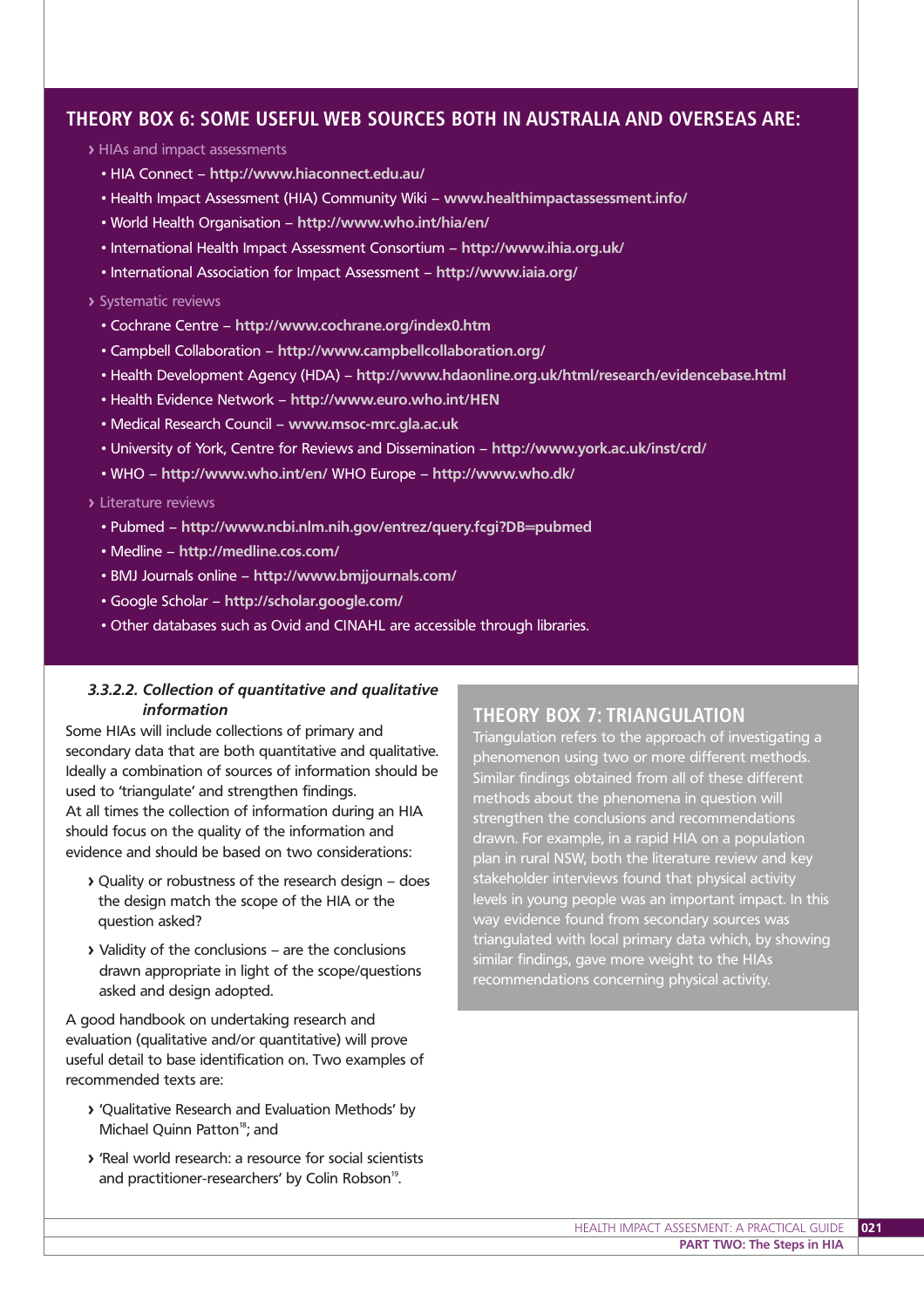#### *• Quantitative approaches to information collection*

Quantitative information provides numerical estimates of existing baselines to base the assessment on, e.g. census data at local level. It also provides information on the potential level of impacts and the numbers of people likely to be affected e.g. the likely level of emissions into the air and the population likely to be exposed to these emissions. Quantitative information can be both primary or secondary with the collection of primary data usually only possible in comprehensive HIAs.

#### *• Risk assessment*

Risk assessment is the quantitative approach most associated with HIA. Risk assessment also has an identification stage that identifies key issues to assess<sup>20</sup>. In Australia, the enHealth Council has provided two comprehensive and complementary resources for those considering risk assessment as part of HIA<sup>13,20</sup>. However, a focus on risks alone is problematic for HIA given that the aim of HIA is to identify both positive and negative health impacts. The focus should therefore be on both risks and benefits<sup>13</sup>. Furthermore, the types of health impacts most amenable to quantification are often 'simple' and more easily measurable impacts related to exposures to air, water and soil pollutants.

#### **THEORY BOX 8: HEALTH RISK ASSESSMENT AND HIA**

There is some debate nationally and internationally over whether HIA should first and foremost be a risk assessment exercise. However in Australia, the EnHealth Council National Guidance on Environmental Health Risk Assessment (2002) explicitly states that "Environmental Health Risk Assessment provides a tool for appraising health risks in the broader process of Health Impact Assessment." (p.7). Therefore the proposal and the potential impacts being looked at in the HIA should drive the use of risk assessment to inform the completeness of the HIA.

*• Qualitative approaches to information collection* The identification stage also aims to collect qualitative primary or secondary information and data. Qualitative information adds depth to HIA because:

- **>** It incorporates the 'real world' experience, knowledge, opinions and perceptions of people within populations affected by the proposal and people with expert knowledge<sup>14,15</sup>.
- **>** It can provide useful information on certain impacts for which it is not possible to make a quantitative estimate, particularly those associated with social factors $17$ .
- **>** It can provide a more in-depth picture of the range of health determinants affected by the proposal.
- **>** It can provide new perspectives on health inequalities that may not emerge from a purely quantitative approach.
- **>** It can contribute to the prioritisation of impacts<sup>14,15</sup>.
- **>** It can shift the balance of power between HIA practitioners, experts and the proponents of the proposal to those who are most likely to be affected by the proposal.

However, qualitative information cannot be generalised easily. As qualitative information is collected in small numbers and in one specific place and time, using the results in other contexts is problematic.

#### *• Stakeholder involvement*

Stakeholders can be useful sources of information and this information can be elicited through questionnaire surveys, interviews, focus groups and workshops. Potential stakeholders include:

- **>** Community-based non-government organisations.
- **>** Proponents of the proposal.
- **>** Government agencies.
- **>** Experts from tertiary education institutions.
- **>** Communities and community groups.
- **>** Senior and experienced practitioners in relevant fields.
- **>** Professional bodies.
- **>** Local businesses.
- **>** Local councils and community boards.
- **>** Decision-makers that can influence the proposal.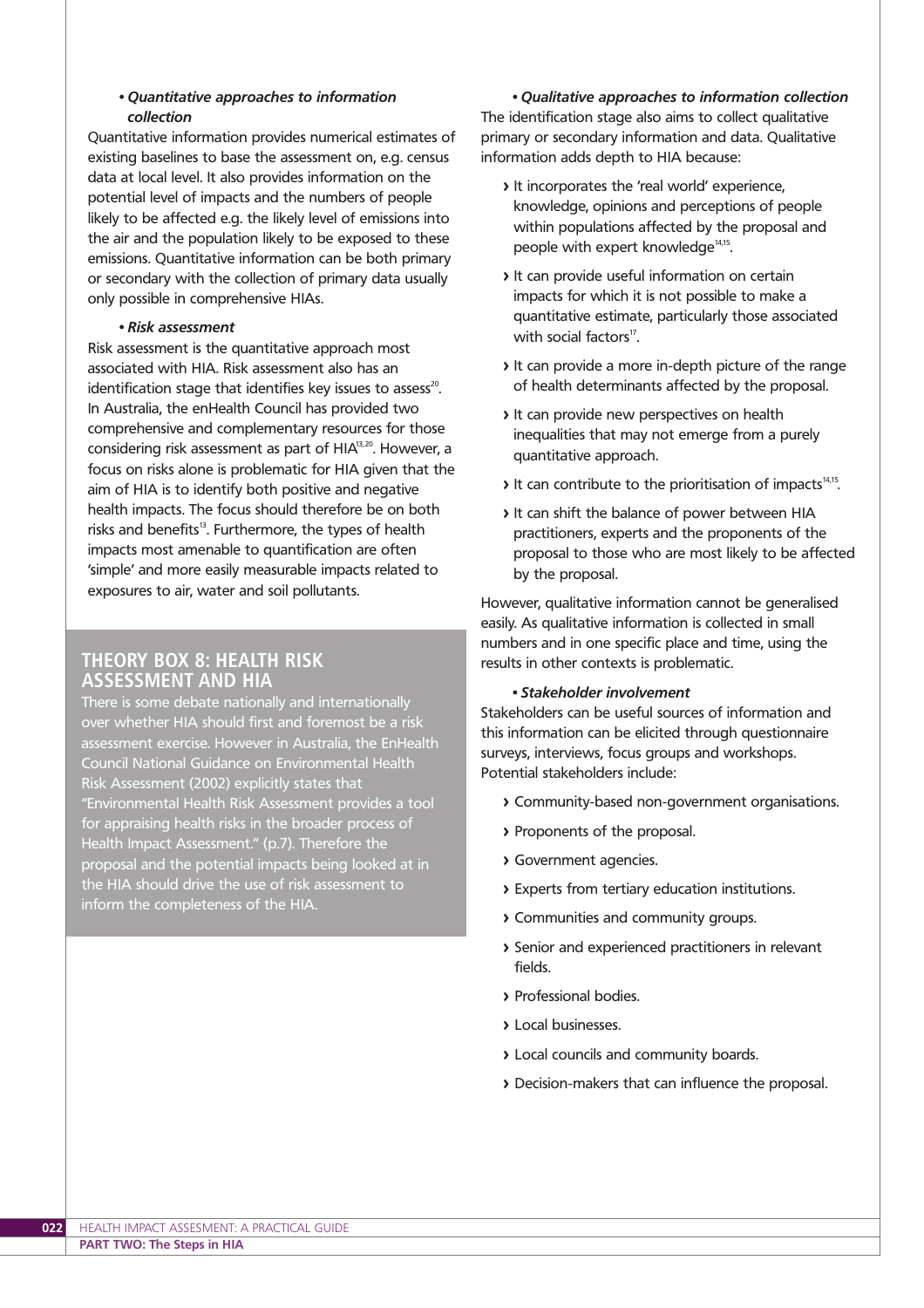## **THEORY BOX 9: COMMUNITY INVOLVEMENT**

Wherever possible representatives of affected populations and communities should be actively engaged in the HIA and involved in developing the findings of each stage of the HIA and the final recommendations. However, community involvement requires specific skills. For example:

- **>** Assessing what community consultation processes and networks may already be in place17.
- **>** Identifying what groups within the community or population may be disadvantaged or marginalised.
- **>** Having respect for consultees by keeping them informed of the findings of the HIA following their involvement.

More information on community participation can be found on the International Association for Public Participation website: http://www.iap2.org/index.cfm

### **THEORY BOX 10: EXAMPLES OF QUALITATIVE AND QUANTITATIVE METHODS USED TO IDENTIFY INFORMATION IN HIA INCLUDE:**

- **>** Focus groups.
- **>** Scenario building (either quantitative or qualitative).
- **>** Forecasting.
- **>** Mathematical modelling.
- **>** Issue identification for risk assessment.
- **>** Health hazard identification and classification for dose response assessment (either quantitative or qualitative).
- **>** Benefit identification.
- **>** Stakeholder workshops.
- **>** Surveys.
- **>** Semi-structured or unstructured key informant interviews.
- **>** Brainstorming.
- **>** Citizens' juries (inviting members of the public to hear evidence from experts and make an assessment).
- **>** Delphi processes (panel of individual experts and key people engage in consensus decision-making, where the group decides the weighting and scaling using an iterative process).
- **>** Environmental monitoring (either quantitative or qualitative).
- **>** Cost-benefit analysis.
- **>** Evaluation.
- **>** Multi-criteria decision analysis.

# 3.4. Endpoints of identification

**Identification should result in a transparent summary report of the different techniques and approaches used to collect information, why they were used and their strengths and limitations. A summary of the impacts that were identified should be included..**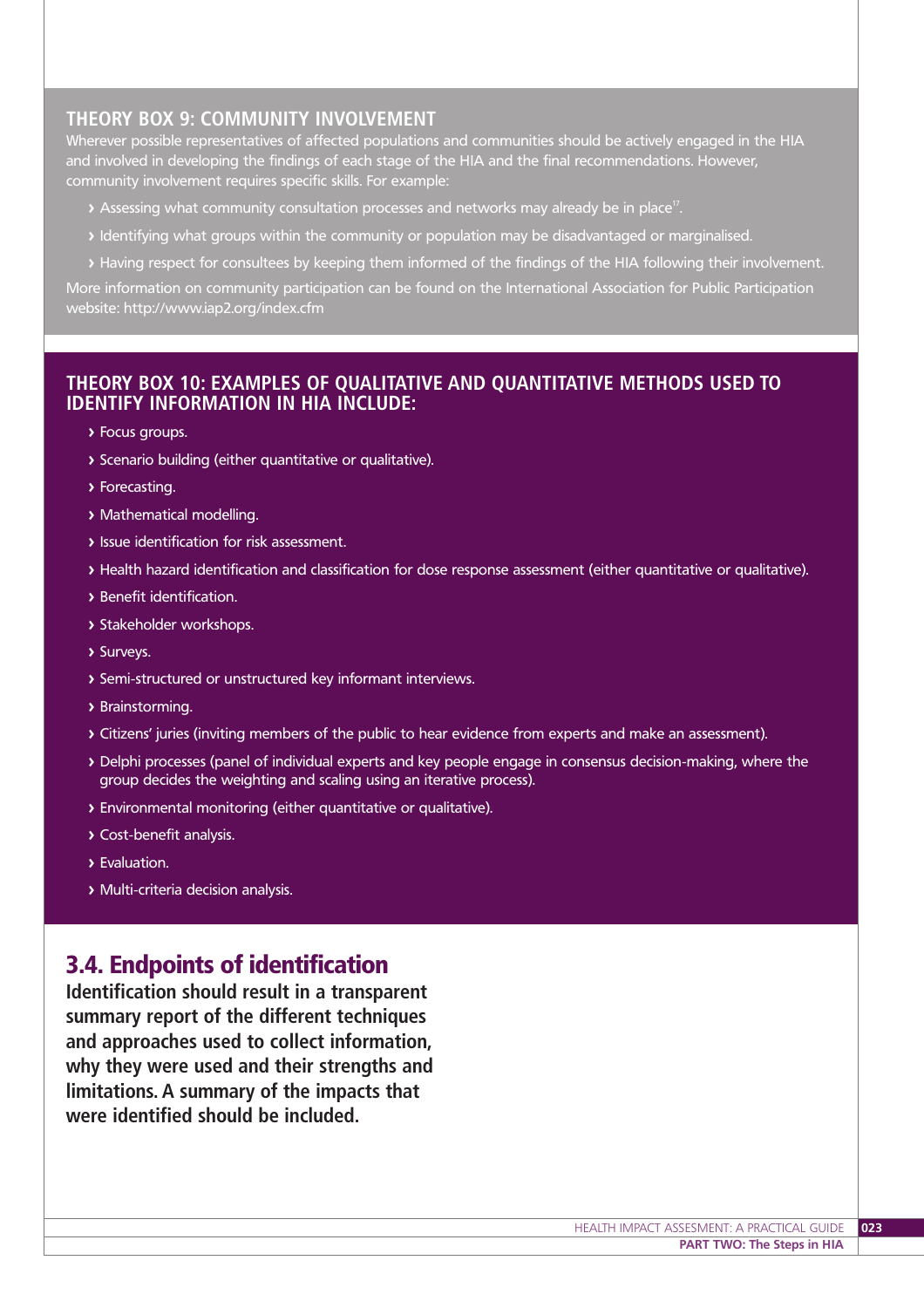# **4. Assessment**

# 4.1. Purpose

**The assessment stage synthesises and critically assesses the information collected during the identification stage, in order to prioritise health impacts.**

## **PRACTITIONER REFLECTION 7: PRINCIPLES**

"A clear set of principles by which to judge the evidence is vital at the assessment stage. This can be informed by the decisions that were made during the scoping stage."

# 4.2. Who is involved in assessment?

**Assessment should be a multidisciplinary group exercise and involve a range of perspectives. The assessment of the potential impacts can be led by:**

- **>** the project team;
- **>** the steering committee;
- **>** an assessor with the necessary skills and knowledge; and/or
- **>** workshops and other participatory events to explore the views of stakeholders, both those professionally concerned with the proposal (experts and/or health professionals) and those directly affected by the proposal (community members).

# 4.3. The process of assessment **The assessment step involves:**

- **synthesising and assessing the information collected on impacts from the different sources, including the significance of that information; and**
- **deliberating to prioritise impacts.**

Assessment is a complex task that involves making explicit judgements to prioritise potential impacts. This complexity can be made easier by using a matrix to streamline assessment considerations. However, using a matrix is not the only method available. As experience with HIA increases different tools and approaches can be developed and used.

To ensure transparency and assist with decision-making, records should be kept on what decisions were made, why they were made, and the methods and tools used to reach them.

# 4.3.1. Assessing the information collected

#### *4.3.1.1. Using an Assessment Matrix*

Most existing HIA guidance has recommended the use of an assessment matrix to manage the information on impacts.

The purpose of an assessment matrix is to systematically:

- **>** synthesise and assess the range, nature and magnitude of impacts;
- **>** identify areas where trade-offs may be required; and
- **>** work towards initial recommendations to mitigate negative and maximise positive impacts.

The list below provides a comprehensive overview of considerations to be covered in the assessment stage. This is provided as a matrix in Appendix 3, which can be used as a checklist of considerations.

Whether each consideration is included in an HIA will depend on what was decided at scoping: desk-top HIAs cover fewer impacts in less depth and so will include fewer considerations; comprehensive HIAs may cover all impacts in great depth and so will include many considerations.

The key considerations for the project team/steering committee to make, based on the evidence gathered (see Case Study 4 for examples), are:

#### *• Activity*

This refers to the main activity (or gap) within the proposal that was scoped as contributing to potential health impacts.

#### *• Relevant determinants of health*

Determinants of health can link the proposal's activity to a health impact. Useful documents on determinants of health include Dahlgren and Whitehead 3 and the World Health Organisation's 'The Solid Facts'<sup>21</sup>.

#### *• Source of information*

The sources of information for each activity being considered that will support the assessment of each impact.

#### *• Typology weight*

Using a typology of evidence (see point 2.3.4 in the scoping step) will enable weight to be assigned to a source of information.

#### *• Nature of impact*

Impacts can be both positive and negative or the nature of the impact may be unclear.

#### *• Timing of impact*

The timeframe in which the impact may occur can be long, medium or short-term.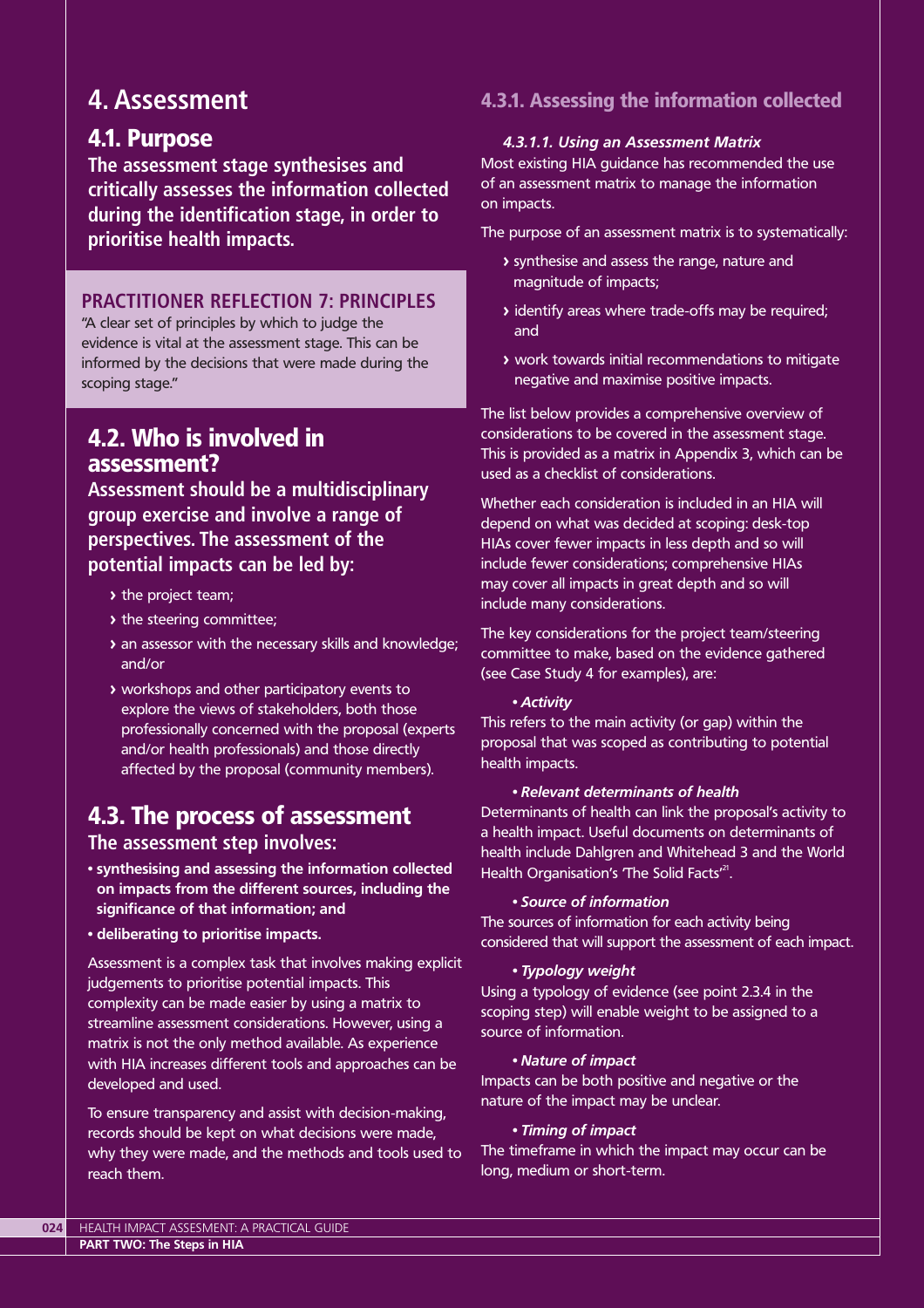#### *• Size of impact*

Impacts can be assessed (based on the evidence) as being large, medium, small or negligible.

#### *• Likelihood of impact*

Impacts can be assessed (based on the evidence) as being definite, probable or speculative.

#### *• Groups, communities or populations bearing differential impacts*

Assessing the differential impacts (positive and negative) on groups, communities and populations affected by the proposal is a basis for assessing health equity. At a minimum consider groups defined by age, gender, ethnicity/culture, socioeconomic position, locational disadvantage, and existing levels of health or disability.

#### *• Nature of differential impacts*

Describe the nature of differential impacts, and assess whether these are unfair and actions are able to be taken to reduce or eliminate them.

*• Scope for recommendations to be adopted and* Assess the likelihood that recommendations will be adopted and acted upon (high, medium, low or negligible).

#### *• Initial recommendations*

Initial recommendations sum up the assessment of each impact. These may form the basis for recommendations to be made in the next stage.

^It may be useful for the HIA Project Team to initially use a matrix and then present findings to the steering committee for discussion and deliberation.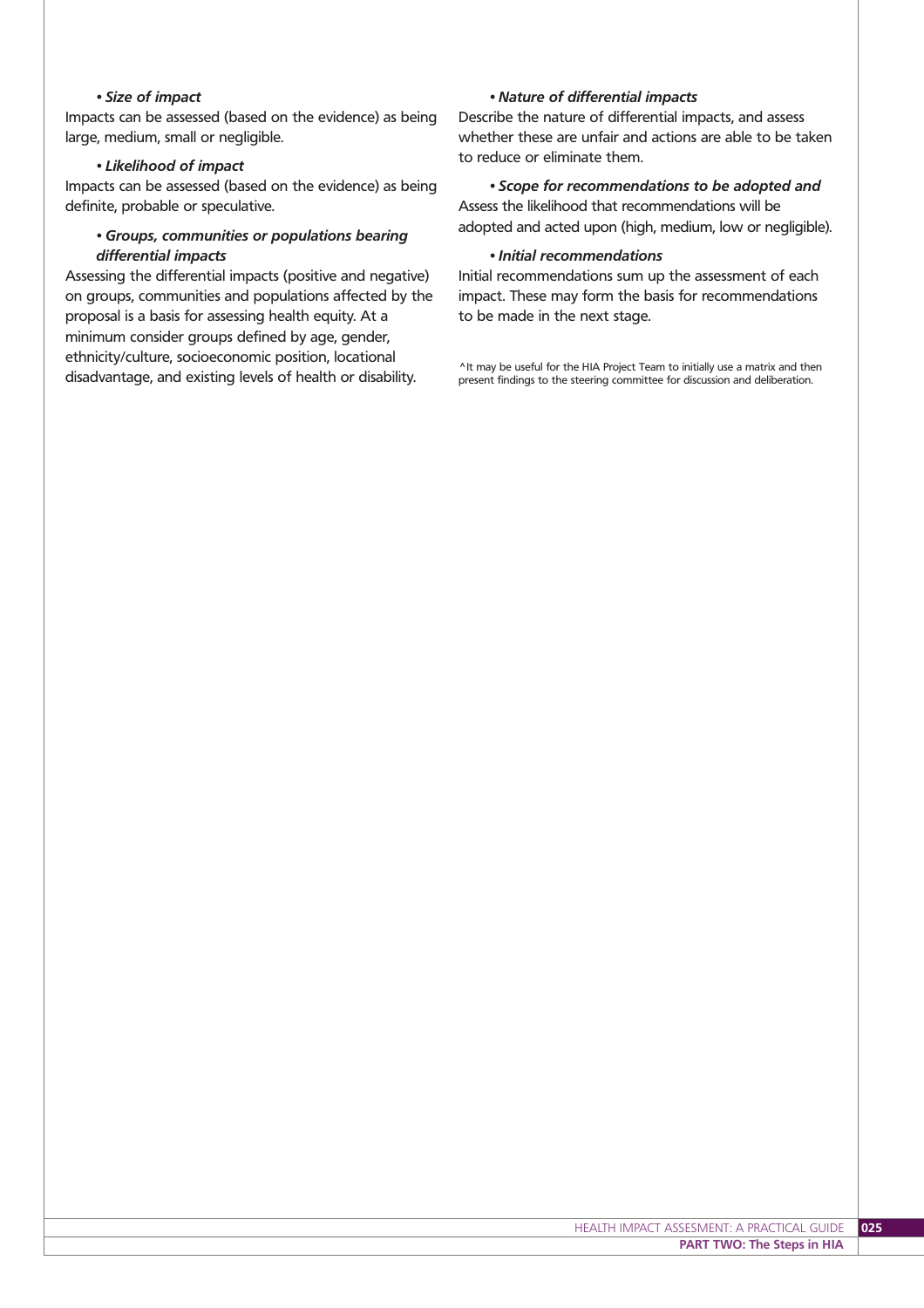# **CASE STUDY 4: ASSESSMENT CONSIDERATIONS**

Based on: Neville L, Furber, S., Thackway, S., Gray, E., Mayne, D. A health impact assessment of an environmental management plan: the impacts on physical activity and social cohesion. Australian Journal of Health Promotion 2005; 16:194 - 200.

### **An HIA was conducted on a proposed foreshore environmental management plan developed by a local council. An intermediate HIA was scoped to focus on two activities:**

a) a shared cycle-way and the creation of community art; and b) two determinants of health: physical activity and social cohesion. Sources of evidence were: a community profile, literature review, policy review, a recreational environmental audit of six facilities along the foreshore, four key informant interviews, and documents of the local council's community consultations. The assessment covered:

| <b>Activity</b>                                                                                                                                                                                                                                              | 1. Shared cycle and walkway<br>2. Community Art                                                                                                                                                                                                                                                                                                                                                   |
|--------------------------------------------------------------------------------------------------------------------------------------------------------------------------------------------------------------------------------------------------------------|---------------------------------------------------------------------------------------------------------------------------------------------------------------------------------------------------------------------------------------------------------------------------------------------------------------------------------------------------------------------------------------------------|
| <b>Determinants of health</b>                                                                                                                                                                                                                                | <b>Physical Activity</b><br><b>Social Cohesion</b>                                                                                                                                                                                                                                                                                                                                                |
| <b>Source of information</b><br>(typology weight)                                                                                                                                                                                                            | Community profiles $(+++)$ , literature review $(++)$ , policy review $(+)$ ,<br>recreational environmental audit $(+++)$ , key informant interviews $(++)$ ,<br>community consultations $(++)$ .                                                                                                                                                                                                 |
| <b>Nature of impacts</b>                                                                                                                                                                                                                                     | <b>Shared cycle and walkway</b><br>. Physical activity - positive impact (increase in opportunities for physical<br>activity but negative impact through increase in risk of injury).<br>· Social cohesion - unclear.<br><b>Community art</b><br>. Physical activity - positive impact (improved aesthetic environment).<br>· Social cohesion - positive impact (improved aesthetic environment). |
| <b>Timing of impacts</b>                                                                                                                                                                                                                                     | • Short-term through immediate changes planned to the foreshore.<br>. Long term through regular maintenance of the cycle and walkway and<br>updating of community art.                                                                                                                                                                                                                            |
| <b>Size of impacts</b><br>Based on the numbers of people<br>using the foreshore (not the region<br>as a whole) evident in the available<br>literature and the steering<br>committee's knowledge<br>and expertise                                             | <b>Shared cycle and walkway</b><br>. Physical activity - Large numbers of people affected.<br>· Social cohesion - Medium numbers of people affected.<br><b>Community art</b><br>. Physical activity - Small numbers of people affected.<br>• Social cohesion - Large numbers of people affected.                                                                                                  |
| <b>Likelihood of impacts</b><br>Definite is a demonstrated association<br>in the published literature or through<br>expert opinion; probable is likely to<br>have an impact; and speculative<br>means the steering committee<br>think the impact is possible | <b>Shared cycle and walkway</b><br>· Physical activity - Definite.<br>· Social cohesion - Probable.<br><b>Community art</b><br>• Physical activity - Speculative.<br>· Social cohesion - Probable.                                                                                                                                                                                                |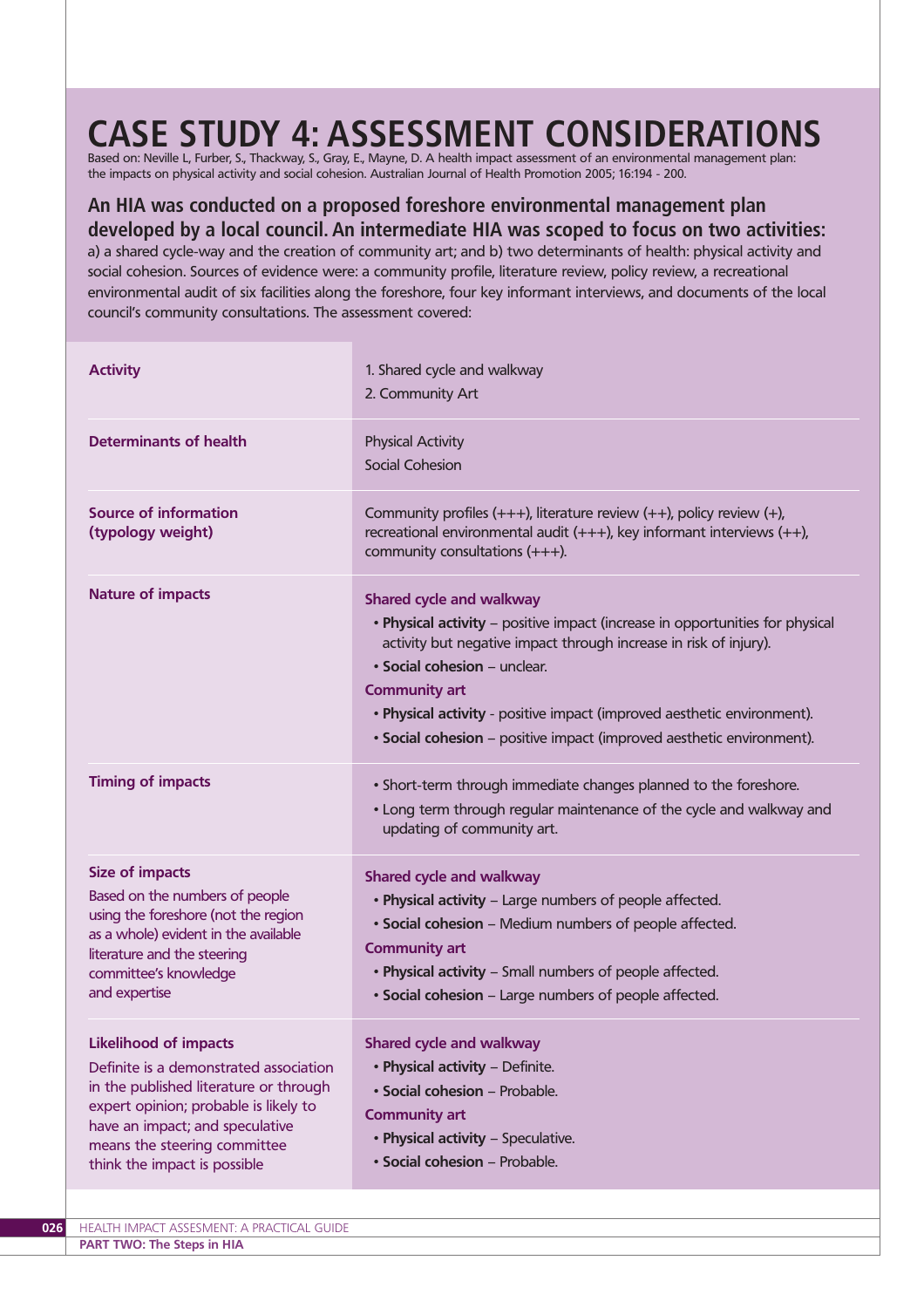# **CASE STUDY 4: ASSESSMENT CONSIDERATIONS**

| <b>Groups, communities or populations</b><br>bearing differential impacts | <b>POSITIVE</b><br><b>Shared cycle and walkway</b><br>· Physical activity -<br>potential benefit for all<br>groups<br>• Social cohesion -<br>potential benefit for all<br>groups<br><b>Community art</b><br>· Physical activity -<br>potential benefit for all<br>groups<br>· Social cohesion -<br>potential benefit for all<br>groups                                                                                                                                                                                                                                                                                                                                                                                                                                                                                                                                                                                   | <b>NEGATIVE</b><br><b>Shared cycle and walkway</b><br>· Physical activity - potential disadvantage<br>for elderly, young children, locational<br>disadvantage, low socio-economic status,<br>people with disability<br>· Social cohesion - potential disadvantage<br>for elderly, young children, people from<br>culturally and linguistically diverse<br>backgrounds (CALDB), Aboriginal people,<br>locational disadvantage, low socio-<br>economic status, people with disability<br><b>Community art</b><br>• Physical activity - unclear<br>· Social cohesion - potential disadvantage<br>for Aboriginal people, people from CALDB |  |
|---------------------------------------------------------------------------|--------------------------------------------------------------------------------------------------------------------------------------------------------------------------------------------------------------------------------------------------------------------------------------------------------------------------------------------------------------------------------------------------------------------------------------------------------------------------------------------------------------------------------------------------------------------------------------------------------------------------------------------------------------------------------------------------------------------------------------------------------------------------------------------------------------------------------------------------------------------------------------------------------------------------|----------------------------------------------------------------------------------------------------------------------------------------------------------------------------------------------------------------------------------------------------------------------------------------------------------------------------------------------------------------------------------------------------------------------------------------------------------------------------------------------------------------------------------------------------------------------------------------------------------------------------------------|--|
| <b>Nature of differential impacts</b>                                     | • Potential lack of access to foreshore for those travelling by public transport<br>(elderly, locational disadvantage, low SES) is unfair, and council can take<br>actions to reduce or eliminate by encouraging public transport for groups.<br>• Potential for lack of involvement in community art (CALDB, different age<br>groups, Aboriginal people) is unfair, and council can take action to reduce or<br>eliminate by encouraging involvement by different cultural / ethnic /<br>Aboriginal / age groups.<br>. Risk of injury for elderly people is unfair, and council can take action to reduce<br>risk by ensuring adequate lighting, signage, and space.<br>. Risk of disadvantage for people with disability is unfair and council can take<br>action to ensure the walkway is accessible to people with disability, and<br>ensuring adequate lighting, signage, and space.                                |                                                                                                                                                                                                                                                                                                                                                                                                                                                                                                                                                                                                                                        |  |
| Scope for recommendations to be<br>adopted and acted upon                 | High likelihood because proponents of the proposal (local council) were<br>involved in the HIA from the outset.                                                                                                                                                                                                                                                                                                                                                                                                                                                                                                                                                                                                                                                                                                                                                                                                          |                                                                                                                                                                                                                                                                                                                                                                                                                                                                                                                                                                                                                                        |  |
| <b>Initial recommendations</b>                                            | <b>Shared cycle and walkway</b><br>• Maximise positive impact on physical activity and social cohesion: actively<br>promote the cycle-walkway; strategically place drinking fountains, bike racks<br>and picnic tables along the cycle-walkway; and provide adequate shading.<br>. Minimise the potential for the plan to have a negative impact on physical<br>activity and social cohesion: establish a regular maintenance program for all<br>facilities; provide signage for the safe use of the shared cycle-walkway; and<br>ensure adequate lighting.<br><b>Community art</b><br>• Maximise positive impact on physical activity and social cohesion: provide<br>interactive community art and a cultural story trail; maximise community<br>involvement and consultation in the planning and development of<br>community art; and ensure accessibility of facilities for elderly and people<br>with disabilities. |                                                                                                                                                                                                                                                                                                                                                                                                                                                                                                                                                                                                                                        |  |
|                                                                           |                                                                                                                                                                                                                                                                                                                                                                                                                                                                                                                                                                                                                                                                                                                                                                                                                                                                                                                          | HEALTH IMPACT ASSESMENT: A PRACTICAL GUIDE                                                                                                                                                                                                                                                                                                                                                                                                                                                                                                                                                                                             |  |
|                                                                           |                                                                                                                                                                                                                                                                                                                                                                                                                                                                                                                                                                                                                                                                                                                                                                                                                                                                                                                          |                                                                                                                                                                                                                                                                                                                                                                                                                                                                                                                                                                                                                                        |  |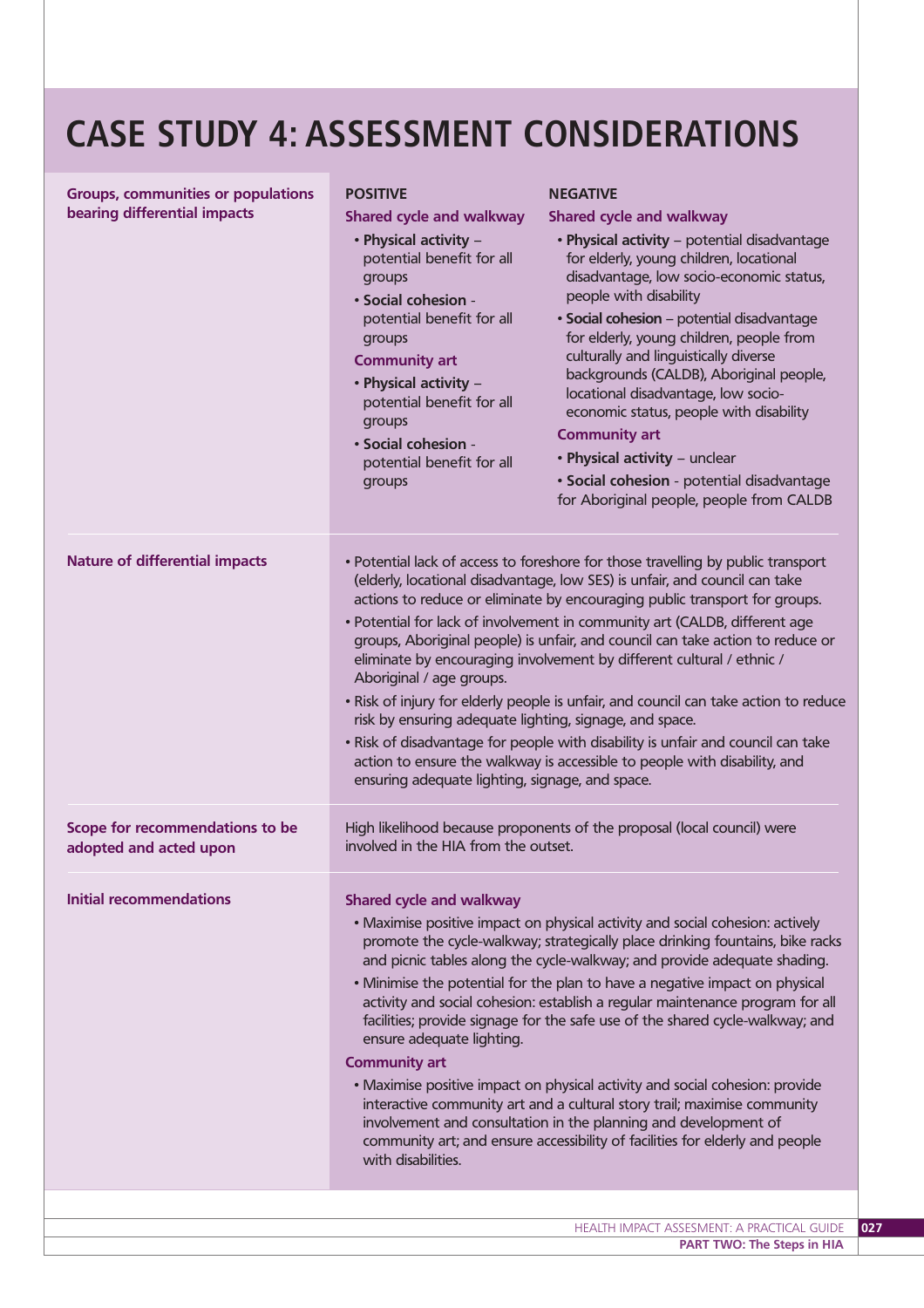#### **TABLE 5**

**Impact Prioritisation**

|                           | <b>HIGH IMPORTANCE</b> | <b>LOW IMPORTANCE</b> |
|---------------------------|------------------------|-----------------------|
| <b>HIGH MODIFIABILITY</b> | $A$ $V$                | B ✔                   |
| <b>LOW MODIFIABILITY</b>  | D V                    | C X                   |

### 4.3.2. Deliberating to prioritise impacts

During the assessment the project team and/or steering committee can begin to prioritise impacts. Prioritisation should be based on the assessment considerations used.

A simple matrix for prioritising impacts is found in Table 5. This matrix prioritises impacts by assigning a weight for how modifiable each impact is against how important it is. Impacts falling in box A (high importance and high modifiability) are given highest priority, followed by boxes B and D. Impacts falling in box C (low importance and low modifiability) are given lowest priority.

#### *4.3.2.1. Managing discussion and deliberation*

Where prioritisation is less clear cut (for example boxes B and D in Figure 5), group discussion and deliberation will be required. Focussing on two issues will help steer this deliberation. These are:

- **>** the information assessed; and
- **>** the opinions of those doing the assessment and the steering committee.

#### *• Information*

Different sources of information may yield diverging or even conflicting evidence or information. This can become apparent:

- **>** within sources of evidence, for example within the stakeholder/community workshops or interviews.
- **>** between sources of evidence, for example modelling, and / or the literature, and / or community views.

There are a number of criteria that can help with the assessment of such information. Impacts that should be given more weight by the HIA steering committee and the project team are those that:

- **>** are triangulated (see Theory box 7);
- **>** have clear and important health and/or policy implications;
- **>** are causal precursors of other impacts;
- **>** are reported more frequently and with more consistency;
- **>** affect greater numbers of people;
- **>** affect vulnerable populations; and
- **>** have local significance.

It is essential that all processes and criteria used to prioritise one impact over another are well documented.

*• Opinions*

Groups doing the assessment may not always agree. When there is disagreement, and the best way forward is not clear, strategies to assist in the resolution of conflict include<sup>6</sup>:

- **>** Clearly articulating the principles and values identified during the scoping stage. For example, how evidence will be valued.
- **>** Basing decisions on mixed methods to draw out the range and scope of the potential impacts. For example, assessing potential decreases in air quality through community surveys as well as mathematical modelling.
- **>** Sharing the findings with appropriate key informants or stakeholders so that areas of potential tension can be explored and discussed early. For example, asking experts their opinion on air quality measures and findings and bringing these opinions, and their sources, back to the HIA project team and steering committee.

# 4.4. Endpoints of assessment

**The endpoint of this stage is the production of an overview of the findings of the identification and assessment stages. The report should be a transparent record of the processes and include:**

- **prioritised impacts; and**
- **an initial formulation of recommendations to enhance positive health impacts and mitigate negative ones**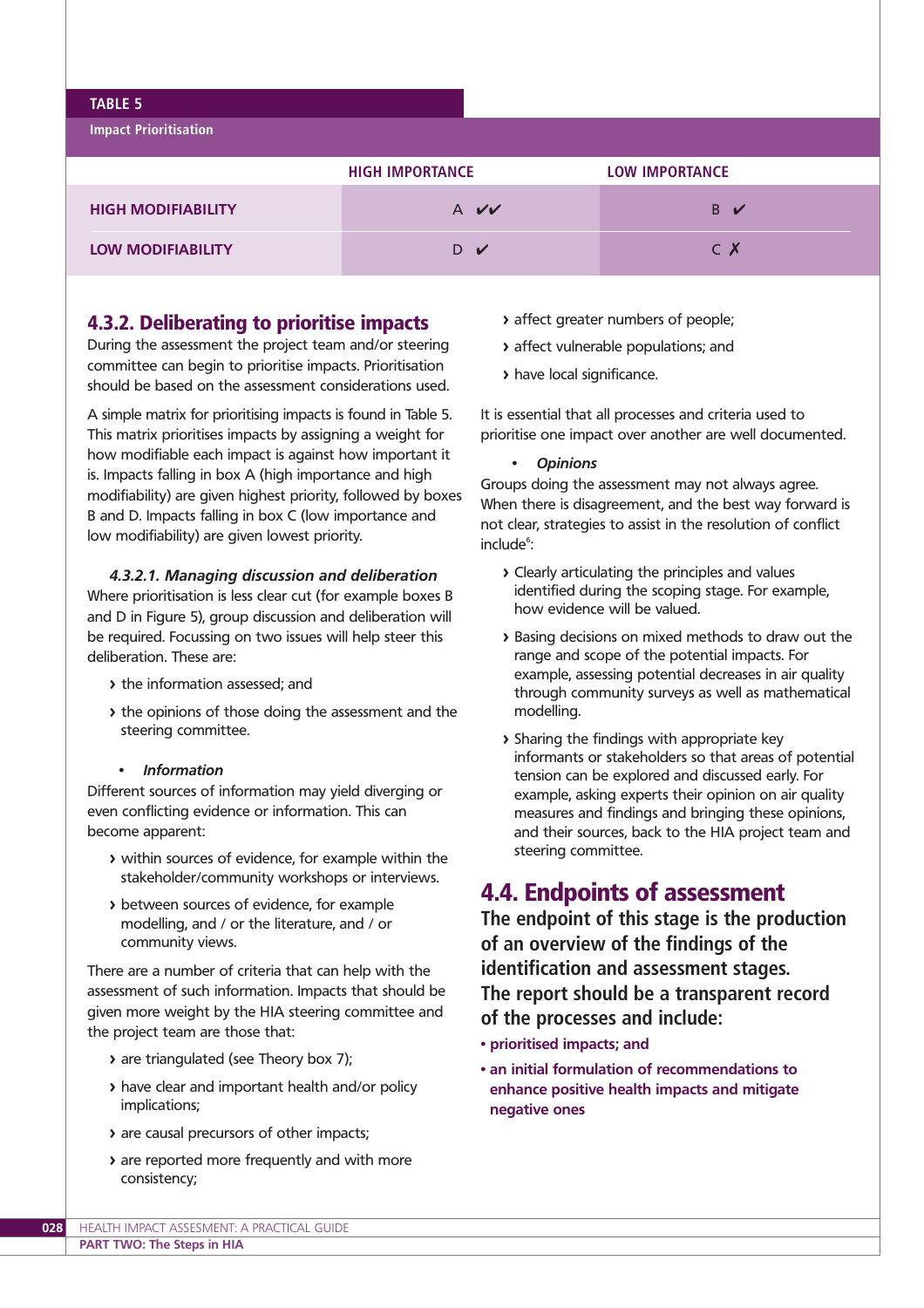# **5. Decision-making and recommendations**

# 5.1. Purpose

**The decision-making and recommendations stage of HIA is where the steering committee makes decisions to reach a set of final recommendations for acting on the findings of the HIA17.**

The basis of these recommendations will be:

- **>** the decisions made during the HIA;
- **>** a consideration who will act on the recommendations; and
- **>** a consideration of how the recommendations will be acted upon once they have been made and the potential barriers to their implementation.

# 5.2. Who is involved in decisionmaking and recommendations?

**The HIA Steering Committee takes responsibility for this stage. It may be useful for the HIA Project Team to initially draft the recommendations and then present these to the steering committee for discussion and endorsement.**

# 5.3. The process of decision-making and recommendations

### **There are two tasks in this stage:**

- **Develop a draft set of concise and action-oriented recommendations.**
- **Write the final recommendations report and send this to the proponent of the proposal for implementation and action.**

### 5.3.1. Developing a draft set of recommendations

Developing recommendations should be based on:

- **>** the scope of the HIA;
- **>** the prioritisation of impacts; and
- **>** the measures to enhance positive impacts; and mitigate negative impacts.

 $\mathrm{^{4}As}$  an alternative or addition to recommendations some guidance suggests the development of options for proponents of proposals to consider (for example the Merseyside Guidelines). This is a useful tactic to encourage ownership of the HIA results by the proponents. It is also worth considering the development of options earlier on during screening or scoping.

# **PRACTITIONER REFLECTION 8: DEVELOPING RECOMMENDATIONS**

"It is also worthwhile mentioning that the recommendations may not solely be directed to those who want the proposal to be implemented – recommendations to other participating agencies may also be applicable."

#### *• Types of recommendations*

In most cases the recommendations will correspond to the activities or gaps in the proposal that have the most potential to enhance positive health benefits or to generate negative health impacts. In some cases the recommendation may be that the proposal should not be implemented at all. In others, the recommendation will be to enhance the current actions outlined in the proposal.

*• Rationale and transparent justifications* Recommendations alone may be too dry and unsubstantiated for some decision-makers. Incorporating a summary document to support the recommendations can assist those requiring more detail. The document should include:

- **>** a brief rationale and transparent overview of the HIA process; and
- > a summary of the evidence gathered and assessed<sup>8</sup>.

This document can become the basis of the executive summary of the final HIA report.

#### *• Evaluation and follow-up*

Recommendations for evaluation and follow-up (see next stage) should be included.

#### *• The art of developing recommendations: some tips*

Some tips for developing effective recommendations are:

- **>** Highlight positive impacts and the positive aspects of the proposal before the negative impacts and negative aspects.
- **>** Keep wording concise and action-oriented. Concise recommendations supported by achievable and realistic actions are likely to be influential. Waffly, vague and overambitious recommendations are not.
- **>** Focus on a small number of achievable recommendations (but see Practitioner Reflection 9).
- **>** Be explicit about who is best placed to implement the recommendation and provide suggestions on how the recommendation can be implemented.
- **>** Creativity with formatting and displaying key messages in boxes can help readers navigate the recommendations and focus on the key messages.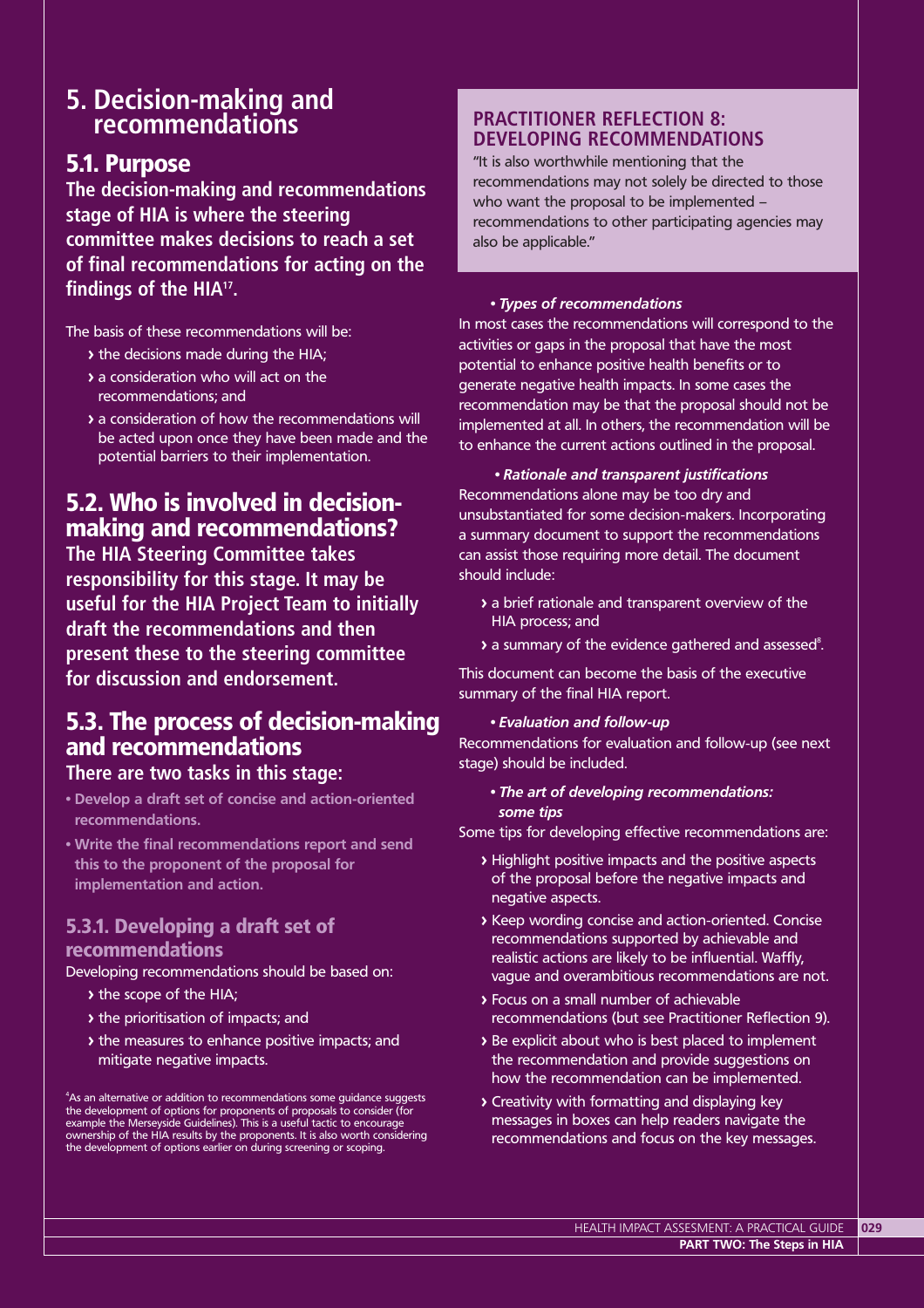- **>** Focussing on who is going to implement the recommendations and how these are going to be implemented. Action oriented recommendations require explicit guidance on who is best placed to implement the recommendation and provide suggestions on how the recommendation can be implemented.
- **>** Creativity with formatting and displaying key messages on boxes can help readers navigate the recommendations and focus on the key messages.

#### *• Develop the recommendations with input from stakeholders*

Involve the proponents of the proposal and other stakeholders when developing recommendations. This helps to increase ownership of the recommendations and their relevancy. This is often termed 'negotiation' in HIA guidance, referring to the need to negotiate the recommendations to be relevant to stakeholders without compromising the findings of the HIA.

#### **PRACTITIONER REFLECTION 9: NUMBER OF RECOMMENDATIONS**

"If a proposal warrants a larger number of recommendations then there may be some value in categorising recommendations in terms of when they are likely to be implemented: short, medium and longer term as well as in terms of their likely costs. This allows decision-makers some quick implementation 'wins'".

### **PRACTITIONER REFLECTION 10: GETTING OWNERSHIP OF THE RECOMMENDATIONS**

"It is important to involve the proposal proponents as early as possible in the decision making process. Having a representative on the steering committee is helpful. So is being aware of the steering committee and project team's negotiation skills!"

### 5.3.2. Develop a full report of the HIA and send this to the proponent of the proposal for implementation and action

While the recommendations are the most important output of an HIA, these are insufficient without a full report detailing the HIA process and outcomes.

The full report provides:

- **>** Depth to the recommendations and provides detail on the process of the HIA.
- **>** Details to assist others interested in conducting similar HIAs. This adds to the broader pool of information necessary to encourage the effectiveness of HIA as a scientific discipline.

### **PRACTITIONER REFLECTION 11: TRANSPARENCY DURING THE HIA ASSISTS WRITING THE FINAL REPORT**

"Documentation throughout the HIA process, particularly during the screening and scoping stages, can significantly decrease the amount of time it may take to complete this report."

Some general tips for writing the report are:

- **>** Keep a clear structure to the report. For example:
	- *an executive summary;*
- *a detailed recommendations section;*
- *an overview of each HIA step and the endpoints of each step; and*
- *a conclusion.*
- **>** Keep wording concise and where possible support statements with evidence collected throughout the HIA.
- **>** Be transparent about how decisions were made at each stage including what tools and guidance were used. Inclusion of the process evaluation of the HIA facilitates transparency.
- **>** Keep the report as short as possible. This will vary depending on the level of depth of the HIA (desktop HIAs will be shorter than comprehensive HIAs).

#### **THEORY BOX 11: THE 1:3:25 RULE**

The Canadian Health Services Research Foundation has offered a useful strategy for writing concise reports. This is termed the '1:3:25 rule':

- **>** start with one page of main messages for HIA this may be the recommendations themselves;
- **>** follow that with a three page executive summary; and
- **>** then present the findings in no more than twenty-five pages.

This and other useful resources encouraging the effective translation of evidence into policy and practice are available for download from **http://www.chsrf.ca** 

# 5.4. The endpoints of the decisionmaking and recommendations stage **The endpoints of this stage are:**

- **a full report of the HIA including recommendations; and**
- **a written transparent, concise and action-oriented report of the HIA.**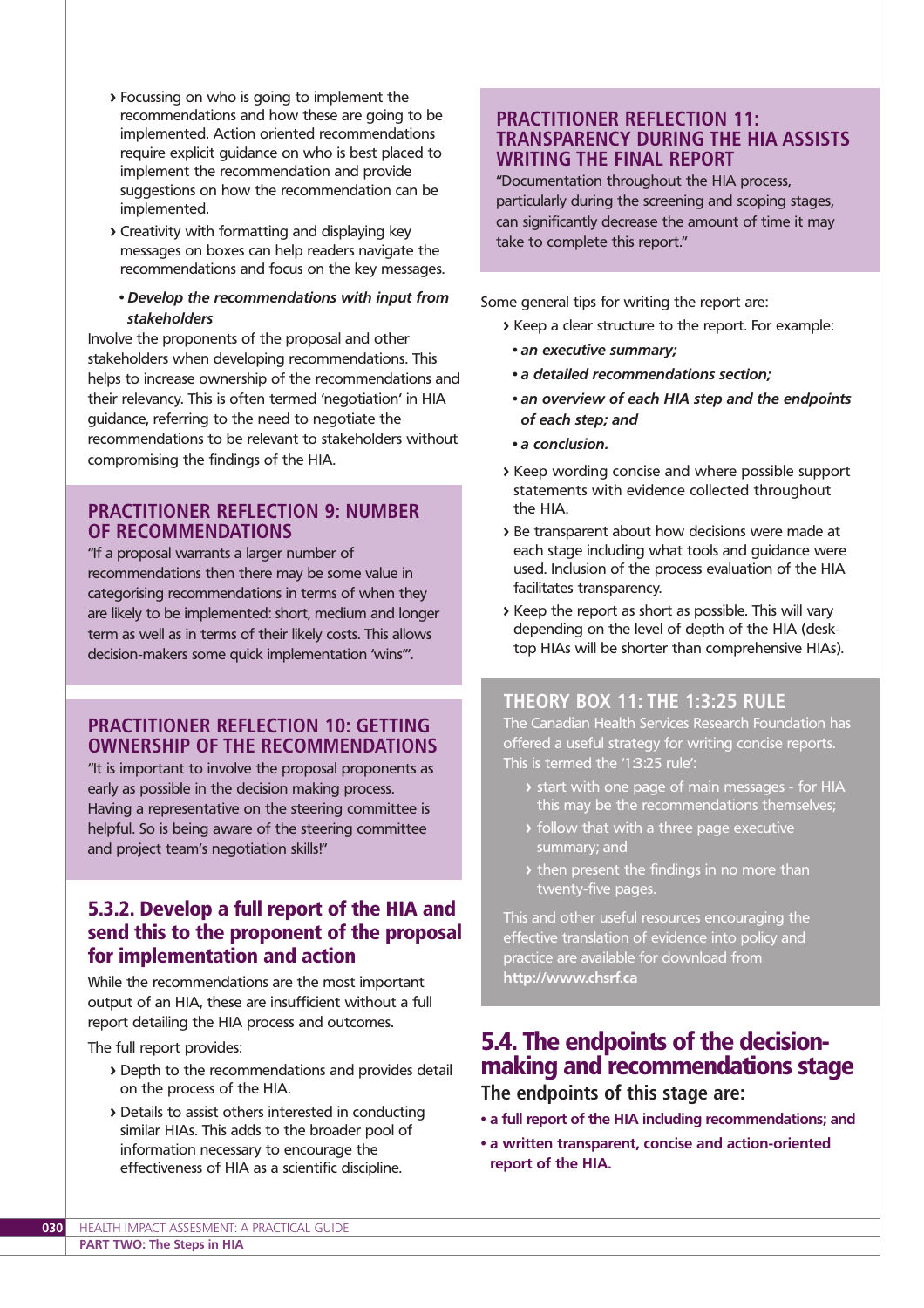# **6. Evaluation and follow-up**

# 6.1. Purpose

**The evaluation and follow-up stage has two components: evaluating the process and impact of the HIA; and establishing 'followup' to the HIA through monitoring and a plan for the management of a proposal's potential health impacts.**

This stage should not be ignored as it is critical in making the specific HIA that was carried out, as well as HIA in general, a more effective intervention.

# 6.2. Who is involved in evaluation and follow-up?

**The evaluation component of this stage involves those involved in the HIA (the project team, steering committee and other stakeholders) and, potentially, external evaluators.**

The follow up component is the 'handing-over' component of the HIA to the proposal proponents, decision-makers and other affected stakeholders.

# 6.3. What is evaluation and follow up **As the title suggests, there are two elements to this stage:**

**• Evaluation, covering:**

- **>** process evaluation of the HIA (what was done and was it seen as useful); and
- **>** impact evaluation of the HIA (what changes resulted from the HIA).
- **Follow up:**

Linking the HIA to the actual health impacts arising from the implementation of the proposal through ongoing monitoring and the development of a simple health impact or health management plan.

### 6.3.1. Evaluation

Two specific types of evaluation are most readily achievable for an HIA: process and impact.

#### *6.3.1.1. Process evaluation*

Process evaluation examines how the HIA was conducted to learn from the experience and provide information that will be useful to future HIA theory and practice $^{23}$ . Ideally, a process evaluation plan is outlined during the scoping stage and involves the assessment of the HIA procedures against the Terms of Reference set for the HIA steering committee<sup>8</sup>.

## **THEORY BOX 12: OUTCOME EVALUATION AND HIA22**

Outcome evaluations investigate the long term health outcomes resulting from an intervention. Health outcomes are expressed in terms of physical function or disease state for example, a reduction in road traffic deaths. They can have multiple causes with each cause having a large number of determinants. Linking health outcomes to an HIA is extremely difficult and resource intensive (time, skills and money) with little chance of providing a strong causal link between the recommendations of the HIA and a proposal's positive or negative health outcomes.

Examples of process indicators which can be used to frame questions are provided in Appendix 4. The U.K. Health Development Agency $^{24}$  has devised a number of questions to help evaluate the process of an HIA:

- **>** How was the HIA undertaken, what stages were used and, in particular, how were any inequalities addressed?
- **>** What resources (financial, human, time) were used?
- **>** What evidence was used and how was it used to inform development of recommendations?
- **>** How was the health inequalities agenda addressed?
- **>** How were recommendations formulated and prioritized, what factors influenced this process, and who was involved?
- **>** How were the decision makers involved and engaged in the process? What were their expectations and were they fulfilled with the limited resources available?
- **>** How and when were the recommendations delivered to the relevant decision makers?

#### *6.3.1.2. Impact evaluation*

Impact evaluation looks at the changes that took place as a result of the HIA. For example, whether the recommendations made were included in the revised proposal (short term) and in the implementation of the proposal (medium term).

Ideally, impact evaluation should be planned for during scoping. As a general rule of thumb, the impact of an HIA should be evaluated 12-18 months following its completion.

Examples of impact indicators to be used in HIA are provided in Appendix 4. Questions to help impact evaluation  $are^{24}$ :

**>** Were the recommendations accepted, when were they implemented and what factors contributed to this?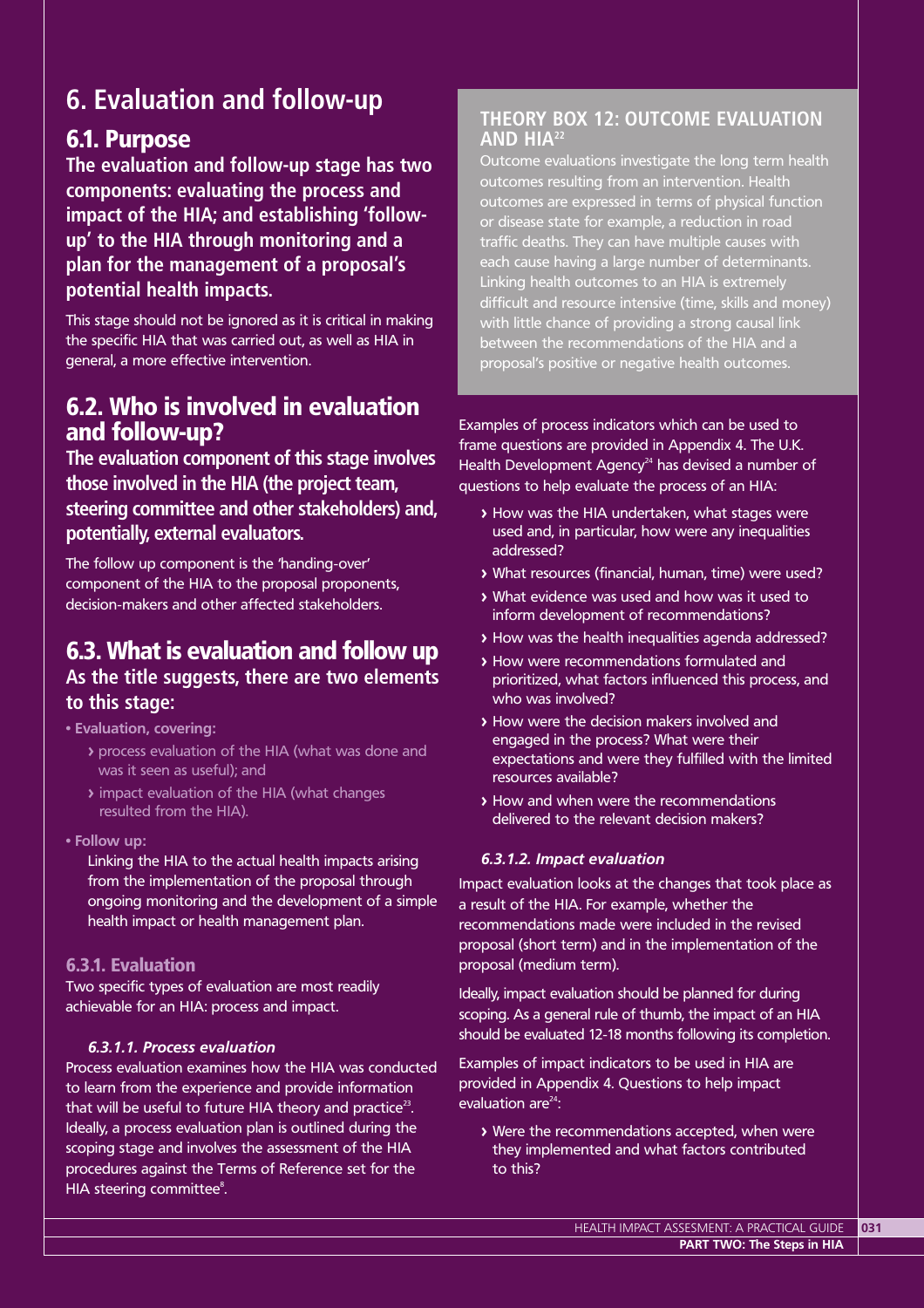- **>** What are the likely reasons why recommendations were rejected or not implemented?
- **>** Were the aims and objectives of the HIA met?
- **>** What other impacts were associated with the HIA; e.g. enhanced partnerships, raising the profile of local health needs and putting health on the agenda of partner agencies, or organisational development and new ways of working within and across the organisations involved?

### 6.3.2. Follow-up

Follow-up encourages 'follow-up' involvement by proponents, decision-makers and other stakeholders, including communities, in monitoring and managing the actual health impacts of the implementation of the proposal. Follow-up is based on two related tasks: monitoring and the development of a health impact management plan.

#### *6.3.2.1. Monitoring*

Monitoring is a way of regularly checking whether the proposal is impacting on health once it is implemented. Monitoring is important for three reasons:

- **>** Monitoring enables assessment of the predictive effectiveness of the HIA. Predictive effectiveness assesses whether the predicted positive impacts occur or are enhanced, and predicted negative impacts do not occur or are reduced.
- **>** Ongoing long-term monitoring may uncover other impacts that were not anticipated in the HIA.
- **>** Monitoring plays an important role in the absence of outcome evaluation. For example, monitoring local hospital admissions data for respiratory conditions, over time, will provide a picture of whether the construction of an incinerator leads to a change in the health status of a local population<sup>22</sup>. However, because such monitoring is long term it requires a significant commitment from HIA practitioners, proponents, local health services, local government and communities to follow through and report on the data<sup>22</sup>.

#### *6.3.2.2. Health Impact Management Plan*

A health impact management plan outlines what should occur if the impacts predicted by the HIA occur or if unforeseen impacts not predicted by the HIA occur<sup>25</sup>. The plan should be developed in partnership with the proponent organisation and those likely to be affected by the proposal.

Monitoring of health impacts will trigger actions described in the plan if key negative health impacts are detected or increases in health inequalities are observed.

The plan should be clear about:

- **>** what actions will be taken in response to issues arising from evaluation and follow-up activities. For example:
	- *safeguards put into place such as monitoring emissions from a freeway that may be hazardous to the health of nearby communities;*
	- *mitigation measures such as changing the site of a wind-farm to a site less likely to result in direct negative impact;* **and**
	- *enhancement measures such ensuring the needs of potentially disadvantaged populations are met;* **and**
- **>** who will be responsible for impact management. For example the proponents of the proposal and/or relevant regulatory bodies.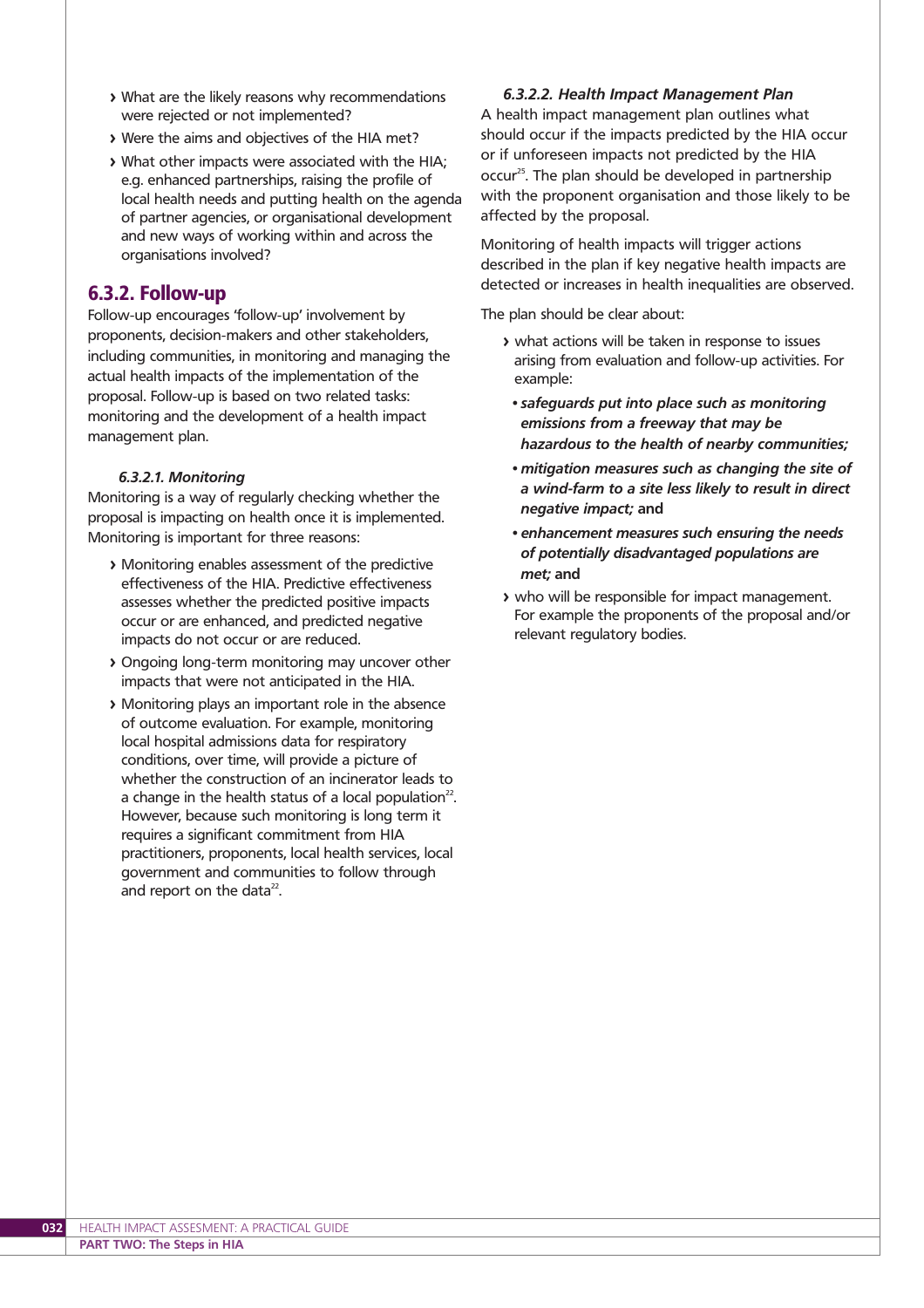# **CASE STUDY 5: PROPOSED FOLLOW-UP PLAN OF A HOSPITAL REDEVELOPMENT HIA**

Based on: Maxwell M, Peters, S. Health Impact Assessment of the Redevelopment of Liverpool Hospital: An Intermediate Health Impact Assessment of the construction phase of the redevelopment of Liverpool Hospital. Liverpool, Sydney: Sydney South West Area Health Service; 2007.

An HIA was conducted on a re-development of a hospital. To assist ongoing monitoring and action on potential health impacts from the redevelopment, the HIA provided a follow-up plan. The plan encouraged reporting against performance indicators that were developed for each of the recommendations:

#### **TABLE ?**

**Proposed Follow-up Plan of a Hospital Redevelopment HIA** 

| <b>RECOMMENDATION</b>                          | <b>PERFORMANCE</b><br><b>INDICATOR</b>                                                                                                 | <b>RESPONSIBILITY</b> | <b>PROGRESS/ACTIONS</b> |
|------------------------------------------------|----------------------------------------------------------------------------------------------------------------------------------------|-----------------------|-------------------------|
| <b>Active Transport Plan</b>                   | Plan is developed,<br>implemented and evaluated<br>Increase in number of staff<br>using active transport to<br>travel to and from work | Hospital executive    | To be completed         |
| Park and Ride system                           | Report on feasibility of<br>system for staff                                                                                           | Hospital executive    | To be completed         |
| Increased security presence                    | Audit of lighting and<br>personal duress alarms                                                                                        | Hospital executive    | To be completed         |
| Non-attendance at<br>appointments              | System developed to monitor<br>non-attendance                                                                                          | Hospital executive    | To be completed         |
| Employment and training for<br>local community | Managing contractor<br>actively seeks local<br>unemployed<br>Number of local people<br>employed during<br>construction                 | Managing contractor   | To be completed         |
| Dust containment                               | Managing contractor<br>complies with dust<br>containment regulations                                                                   | Managing contractor   | To be completed         |

# 6.4. The endpoint

**The endpoints of this stage are:**

- **a process evaluation report to be included with the final report;**
- **an impact assessment of what changed as a result of the HIA; and**
- **a health impact management plan to be included with the final report.**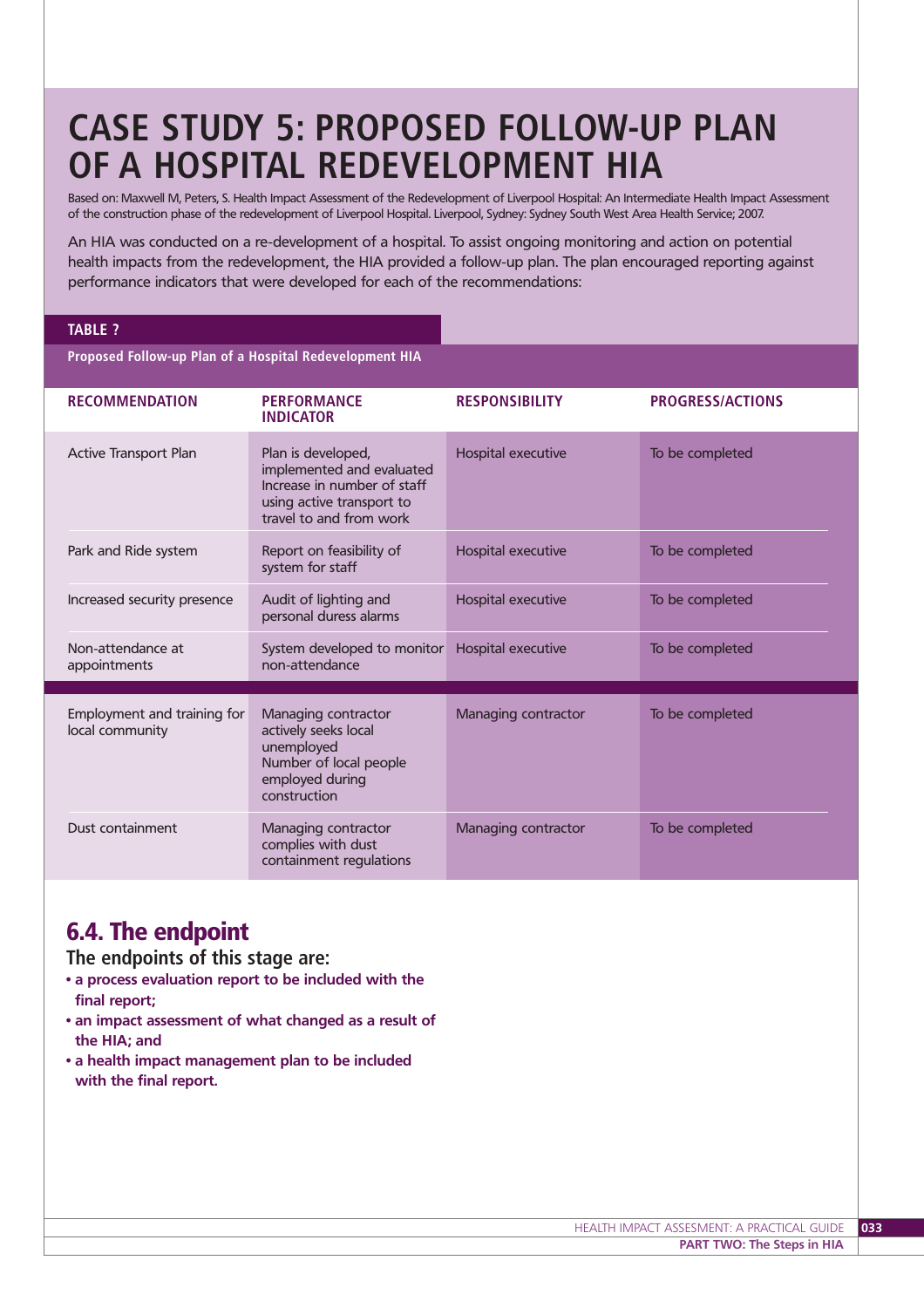# Health Impact Assessment: A Practical Guide

Glossary of Terms (see also<sup>17, 24, 26</sup>)

| <b>Decision-makers</b>                      | The people who have control over the final content of the proposal and/or are responsible for its<br>implementation, including the extent to which it is influenced by the HIA.                                                                                                                                                                                                                                                                                                 |
|---------------------------------------------|---------------------------------------------------------------------------------------------------------------------------------------------------------------------------------------------------------------------------------------------------------------------------------------------------------------------------------------------------------------------------------------------------------------------------------------------------------------------------------|
| Differential distribution<br>of impacts     | Where impacts are distributed unequally across or within population groups.                                                                                                                                                                                                                                                                                                                                                                                                     |
| <b>Direct vs indirect</b><br><b>impacts</b> | Direct impacts effect the health of the population directly, for example exposure to pollutants<br>(including noise) that a proposal may release in the air, water and soil. Indirect impacts effect the<br>health of the population indirectly through the proposal's influence on the determinants of the<br>health, for example the affects a proposal might have on the local job market, access to local shops<br>and amenities and the availability of public greenspace. |
| <b>Endpoints</b>                            | The outcome of each step within an HIA.                                                                                                                                                                                                                                                                                                                                                                                                                                         |
| <b>Enhancement Measures</b>                 | Changes made to a proposal to increase the likelihood of positive impacts.                                                                                                                                                                                                                                                                                                                                                                                                      |
| <b>Health</b>                               | A state of complete physical, mental and social well being and not merely the absence of disease<br>or infirmity <sup>27</sup> .                                                                                                                                                                                                                                                                                                                                                |
| <b>Health Determinants</b>                  | The 'causes of the causes of health' that are found outside the traditional health sector, often<br>referred to as social or environmental determinants of health.                                                                                                                                                                                                                                                                                                              |
| <b>Health Equity</b>                        | Health equity is concerned with whether the differential distribution of health impacts is considered<br>unfair and modifiable.                                                                                                                                                                                                                                                                                                                                                 |
| <b>Health Hazards</b>                       | An agent with a potential to create ill health (e.g., bacteria, toxins, chemicals).                                                                                                                                                                                                                                                                                                                                                                                             |
| <b>Health Impact</b>                        | A tool to assess the impacts of a proposal prior to the implantation of that proposal.                                                                                                                                                                                                                                                                                                                                                                                          |
| <b>Assessment</b>                           | The overall effects, direct or indirect, of a policy, plan, program or project on the health of a                                                                                                                                                                                                                                                                                                                                                                               |
| <b>Health Impacts</b>                       | population.                                                                                                                                                                                                                                                                                                                                                                                                                                                                     |
| <b>Health Outcome</b>                       | A change in the health status of an individual, group or population which is attributable to a<br>planned intervention or series of interventions, regardless of whether such an intervention was<br>intended to change health status.                                                                                                                                                                                                                                          |
| <b>Health Promotion</b>                     | Concerned with promoting health and wellbeing.                                                                                                                                                                                                                                                                                                                                                                                                                                  |
| <b>Health Protection</b>                    | Concerned with protecting health from risks and hazards.                                                                                                                                                                                                                                                                                                                                                                                                                        |
| <b>Health Risk</b>                          | Indicates the extent to which the potential of a hazard may be realized.                                                                                                                                                                                                                                                                                                                                                                                                        |
| <b>Locational</b><br><b>Disadvantage</b>    | Locations that are disadvantaged through lack of access to services and infrastructure or experience<br>high levels of social disadvantage, such as rural and remote areas, outer metropolitan areas, and<br>pockets of disadvantage within metropolitan areas.                                                                                                                                                                                                                 |
| <b>Mitigation measures</b>                  | Measures to reduce the likelihood or severity of negative impacts.                                                                                                                                                                                                                                                                                                                                                                                                              |
| <b>Project team</b>                         | Those responsible for leading the work of the HIA, for report writing, and for framing the<br>recommendations about modifications to the proposal.                                                                                                                                                                                                                                                                                                                              |
| <b>Proponents</b>                           | Those responsible for developing the proposal under assessment.                                                                                                                                                                                                                                                                                                                                                                                                                 |
| Proposal                                    | A draft policy, plan, program, or project.                                                                                                                                                                                                                                                                                                                                                                                                                                      |
| <b>Recommendations</b>                      | Clear and concise statements of action resulting from the HIA.                                                                                                                                                                                                                                                                                                                                                                                                                  |
| Short, long term and<br>cumulative impacts  | Short term impacts are those potentially occurring within a short time frame (may be weeks,<br>months or a few years, depending on the nature of the proposal and impacts). Long term impacts<br>are those potentially occurring over a longer time frame, usually years or even decades. Cumulative<br>impacts are a series of smaller impacts that collectively add up to a large impact.                                                                                     |
| <b>Stakeholders</b>                         | People involved in or affected by proposal development and implementation, drawn from public,<br>private and voluntary sectors, and the communities or groups affected.                                                                                                                                                                                                                                                                                                         |
| <b>Steering committee</b>                   | Group appointed to oversee the process and outputs of an HIA, and comprises representatives from<br>key stakeholder organisations and, ideally, representatives from the communities affected. It<br>sometimes includes one or more of the decision makers.                                                                                                                                                                                                                     |
| <b>Unanticipated effects</b>                | Impacts that may not have been considered for various reasons such as time, resources, or<br>professional orientation, during the development of a proposal.                                                                                                                                                                                                                                                                                                                    |
| <b>Values</b>                               | Beliefs about concepts such as health and equity, as well as views regarding the degree of<br>importance to be placed on elements of HIA such as differential impacts and types of evidence, and<br>views about the processes of HIA such as participation, transparency and decision-making processes.                                                                                                                                                                         |
|                                             |                                                                                                                                                                                                                                                                                                                                                                                                                                                                                 |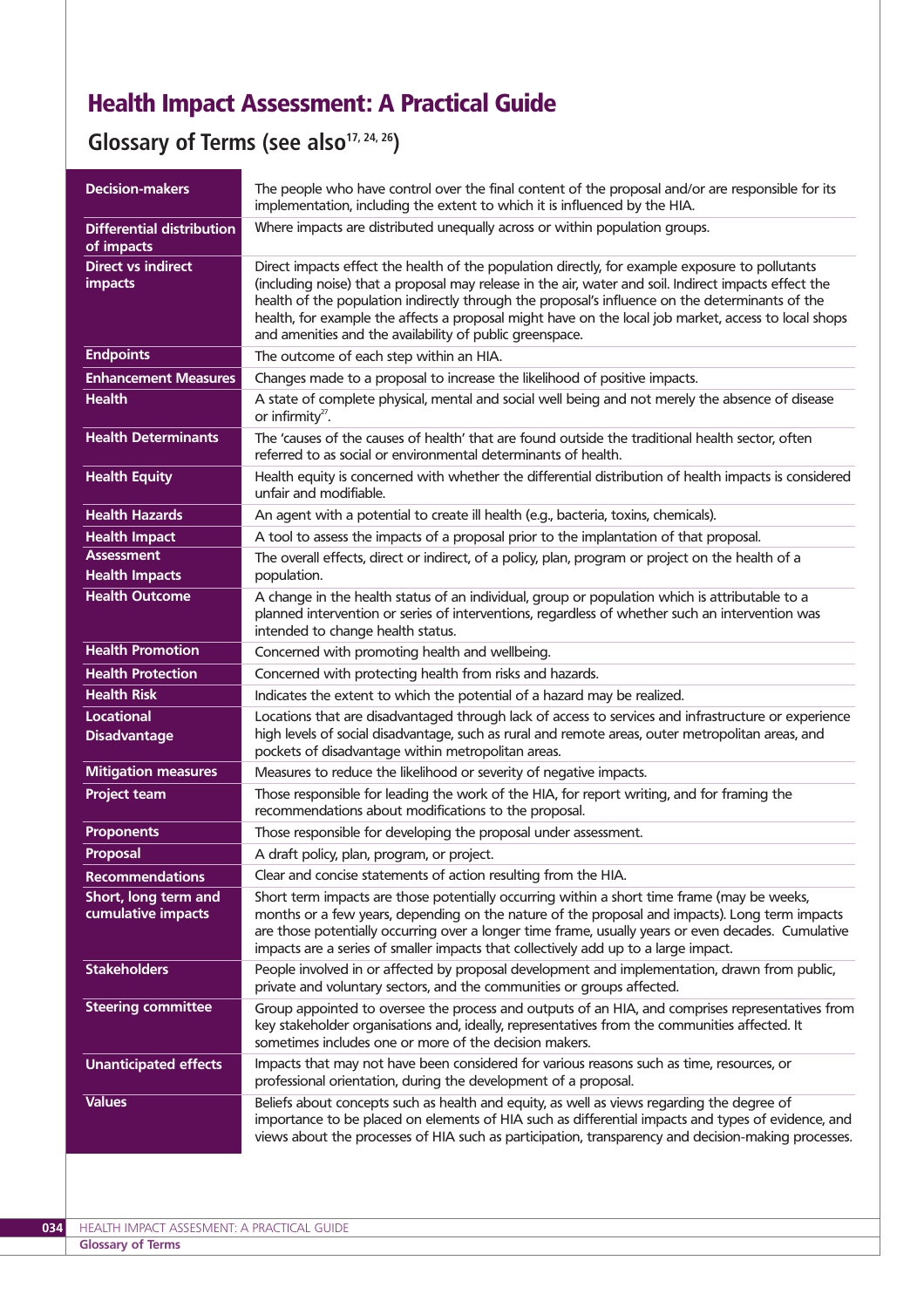# Health Impact Assessment: A Practical Guide

### **References**

- 1. Mahoney M. Current Thinking and Issues in the Development of Health Impact Assessment in Australia. NSW Public Health Bulletin 2002; 13 (7):167-169.
- 2. Kemm J. Can health impact assessment fulfill the expectations it raises? Public Health 2000; 114: 431-433.
- 3. Dahlgren G, & Whitehead, M. Policies and Strategies to Promote Social Equity in Health; Stockholm, 1991.
- 4. Barton H, Grant M. A health map for the local human habitat. The Journal of the Royal Society for the Promotion of Health 2006; 126 (6):252-253.
- 5. WHO European Centre for Health Policy. Health impact assessment: Main concepts and suggested approach. The Gothenburg Consensus Paper. WHO Regional Office for Europe, Brussels, 1999.
- 6. Health Development Agency. Introducing Health Impact Assessment (HIA): Informing the decision-making process. Lorraine Taylor, Clive Blair (eds.). London: NHS, 2002.
- 7. Mahoney M, Simpson, S., Harris, E., Aldrich, R., Stewart Williams, J. Equity Focused Health Impact Assessment Framework. The Australasian Collaboration for Health Equity Impact Assessment (ACHEIA), 2004.
- 8. Scott-Samuel A, Birley, M., Ardern, K. The Merseyside Guidelines for Health Impact Assessment (Second Edition). International Impact Assessment Consortium, 2005.
- 9. Stapleton R. Cheney S., Screening Tool for Health Impact Assessment. Orange: Mid Western Area Health Service. http://www.hiaconnect.edu.au/files/MWAHS\_Screening\_Tool.pdf
- 10. National Public Health Service for Wales. Health Inequalities Impact Assessment Checklist: Guidance Notes. National Public Health Service for Wales, 2003.
- 11. The Devon Health Forum. Health and Wellbeing Checklist: A Guide to Using Health Impact Assessment in Your Organisation. Devon: South and West Devon Health Authority, 2003.
- 12. Westminster City Council and Westminster Primary Care Trust. Screening Tool for Assessing the Impacts of Committee Reports on Health and Well-Being. Westminster. Westminster City Council and Westminster Primary Care Trust.
- 13. EnHealth Council. Health Impact Assessment Guidelines. Canberra: Commonwealth of Australia, 2001.
- 14. Institute of Public Health in Ireland. Health Impact Assessment Guidance. Dublin: The Institute of Public Health in Ireland on behalf of the Ministerial Group on Public Health, 2006.
- 15. European Policy Health Impact Assessment Group. European Policy Health Impact Assessment: A guide. 2004.
- 16. Petticrew M., Roberts H. Evidence, hierarchies, and typologies: horses for courses. Journal Epidemiol Community Health 2003; 57(7):527-529.
- 17. Ison E. Resource for Health Impact Assessment Volume 1 The Approach London: London Health Commission, 2000.
- 18. Patton M.Q. Qualitative research and evaluation methods. 3rd ed. Thousand Oaks, California: Sage Publications, 2002.
- 19. Robson C. Real world research: a resource for social scientists and practitioner-researchers. 2nd ed. Oxford, U.K. / Malden, Mass.: Blackwell Publishers, 2002.
- 20. enHealth Council. Environmental Health Risk Assessment: Guidelines for assessing human health risks from environmental hazards. Canberra: Commonwealth of Australia, 2002.
- 21. World Health Organisation Europe. Social Determinants of Health: The Solid Facts (2nd ed.). M. Marmot and R. Wilkinson (eds.). Denmark: WHO Regional Office For Europe, 2003.
- 22. Quigley RJ, & Taylor, L.C. Evaluating health impact assessment. Public Health. 2004;118:544-52.
- 23. Public Health Advisory Committee. A Guide to Health Impact Assessment: A Policy Tool for New Zealand (2nd Ed.). New Zealand: Ministry of Public Health, Wellington, 2005.
- 24. NHS Health Development Agency. Evaluating Health Impact Assessment. In: National Health Service Development Agency. London: NHS, 2003.
- 25. Quigley R, L. den Broeder, P. Furu, A., Bond, B. Cave and R. Bos. Health Impact Assessment International Best Practice Principles. Fargo, USA International Association for Impact Assessment; 2006.
- 26. Mindell J, Ison E, Joffe M. A glossary for health impact assessment. Journal of Epidemiology & Community Health 2003;57(9):647-51.
- 27. World Health Organization. Constitution of the World Health Organization. Geneva: World Health Organization, 1948.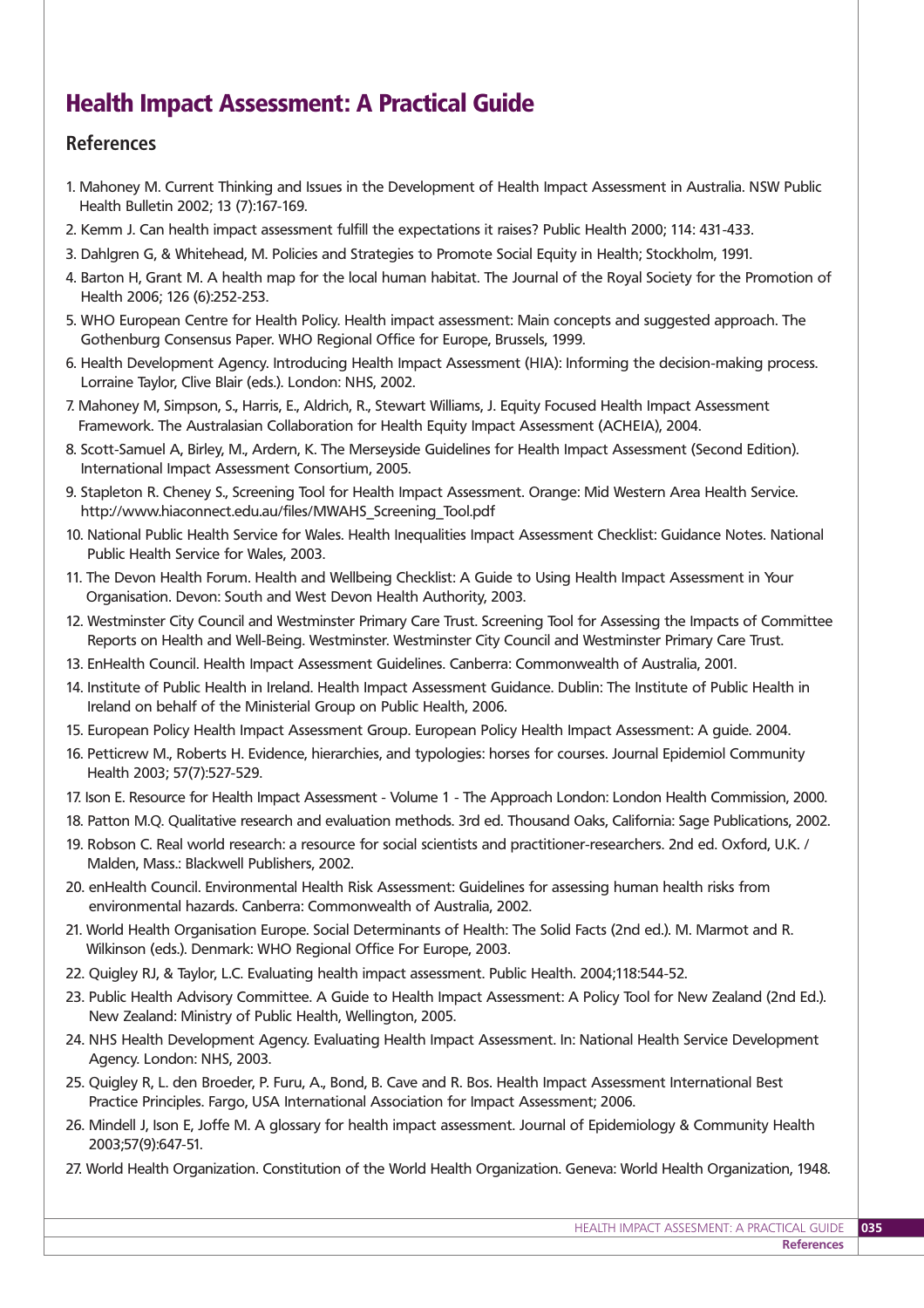# Appendix 1: Screening Tool for Health Impact Assessment

Based on:

- Screening Tool for Health Impact Assessment Queensland Health HIA Framework Draft 20 February 2004
- Seahorse HIA Planning & Report Writing Toolkit Salim Vohra et al version 4 October 2003, adapted from a tool developed by Erica Ison.

• CHETRE Screening Checklist, HIA Training 2004

| 1. What is the proposal about?                                           |        | Intended consequences                                                                                                       |
|--------------------------------------------------------------------------|--------|-----------------------------------------------------------------------------------------------------------------------------|
| 2. What is the context outlined for the proposal?                        |        | Possible unintended consequences                                                                                            |
| (eg policy context, history)                                             |        | 6. Describe any information which identifies the nature<br>and extent of the impacts on health for this type<br>of proposal |
| 3. Does the proposal concern any of the following<br>determinants?       |        |                                                                                                                             |
| Lifestyle                                                                | Yes/No | 7. List the groups most likely to be affected by this                                                                       |
| <b>Physical environment</b>                                              | Yes/No | proposal                                                                                                                    |
| Social/economic environment                                              | Yes/No |                                                                                                                             |
| Capacity of the health system<br>to impact on these determinants         | Yes/No | 8. What are some of the potential equity issues?                                                                            |
| Other<br>please specify                                                  | Yes/No | Desirable                                                                                                                   |
|                                                                          |        | Undesirable                                                                                                                 |
| 4. What are the assumptions embedded in or<br>underpinning the proposal? |        | 9. Is a HIA appropriate?<br>Yes/No<br>Why or why not?                                                                       |
| 5. Why does this proposal have potential to impact on<br>health?         |        | If yes, what type and how?                                                                                                  |
|                                                                          |        | <b>Recommendations/comments</b>                                                                                             |
| What are the:                                                            |        |                                                                                                                             |
| Potential positive impacts                                               |        |                                                                                                                             |
| Potential negative impacts                                               |        |                                                                                                                             |
|                                                                          |        |                                                                                                                             |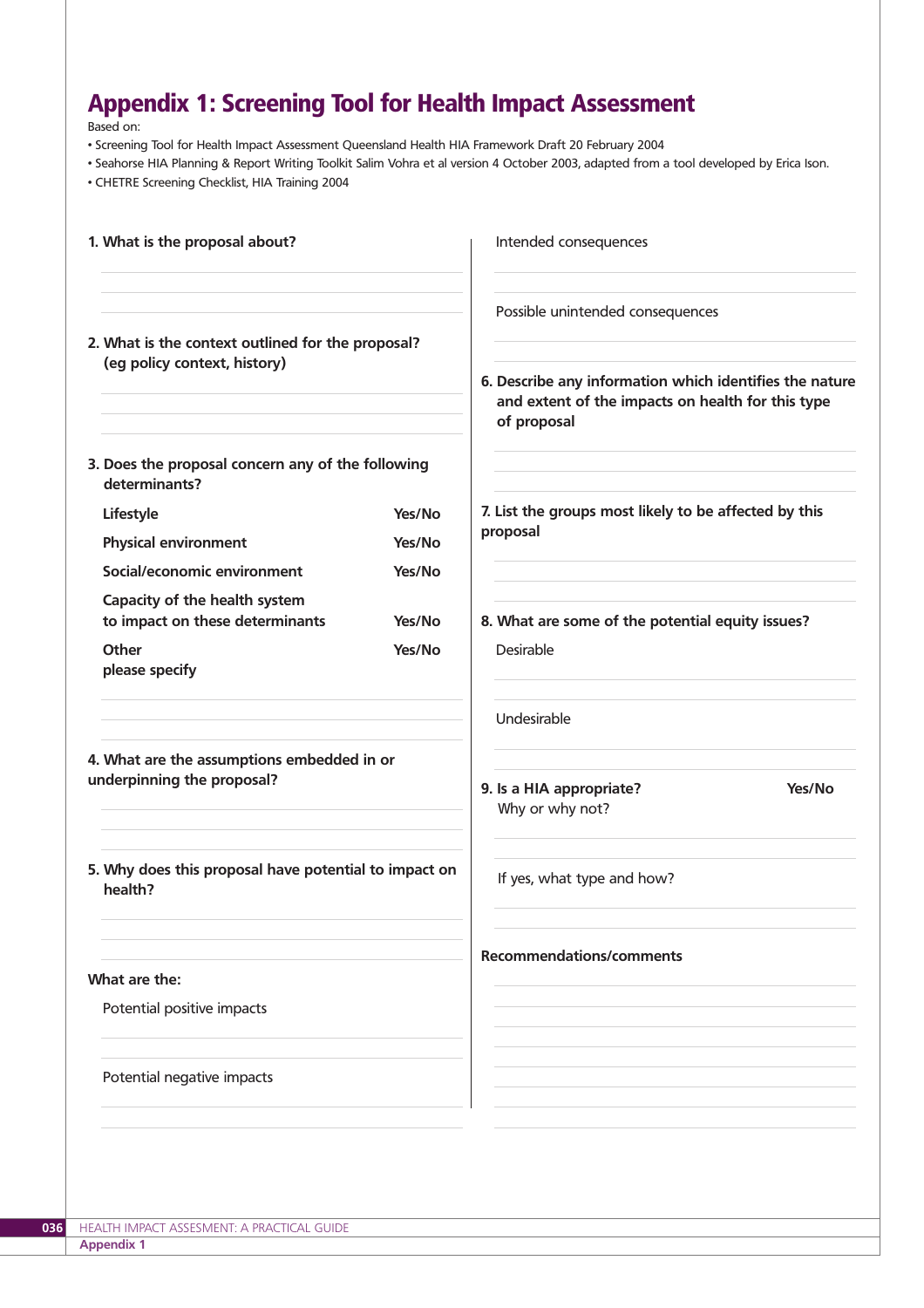# Appendix 1 continued: Screening Tool for Health Impact Assessment

# **10. Checklist**

| <b>ANSWERS FAVOURING</b><br><b>DOING A HIA</b> | <b>TO YOUR KNOWLEDGE</b>                                                                                                                                                       | <b>ANSWERS FAVOURING</b><br><b>NOT DOING A HIA</b> |
|------------------------------------------------|--------------------------------------------------------------------------------------------------------------------------------------------------------------------------------|----------------------------------------------------|
|                                                | <b>HEALTH IMPACTS</b>                                                                                                                                                          |                                                    |
| Yes / not sure                                 | Does the initiative affect health directly?                                                                                                                                    | No                                                 |
| Yes / not sure                                 | Does the initiative affect health indirectly?                                                                                                                                  | No                                                 |
| Yes / not sure                                 | Are there any potentially serious negative health impacts that<br>you currently know of?                                                                                       | No                                                 |
| Yes / not sure                                 | Is further investigation necessary because more information is<br>required on the potential health impacts?                                                                    | No                                                 |
| No                                             | Are the potential health impacts well known and is it<br>straightforward to suggest effective ways in which beneficial<br>effects are maximised and harmful effects minimised? | Yes                                                |
| No                                             | Are the potential health impacts identified judged to be minor?                                                                                                                | Yes                                                |
|                                                | <b>COMMUNITY</b>                                                                                                                                                               |                                                    |
| Yes / not sure                                 | Is the population affected by the initiative large?                                                                                                                            | No                                                 |
| Yes / not sure                                 | Are there any socially excluded, vulnerable, disadvantaged<br>groups likely to be affected?                                                                                    | No                                                 |
| Yes / not sure                                 | Are there any community concerns about any potential health<br>impacts?                                                                                                        | No                                                 |
|                                                | <b>INITIATIVE</b>                                                                                                                                                              |                                                    |
| Yes / not sure                                 | Is the size of the initiative large?                                                                                                                                           | No                                                 |
| Yes / not sure                                 | Is the cost of the initiative high?                                                                                                                                            | No                                                 |
| Yes / not sure                                 | Is the nature and extent of the disruption to the affected<br>population likely to be major?                                                                                   | No                                                 |
|                                                | <b>ORGANISATION</b>                                                                                                                                                            |                                                    |
| Yes                                            | Is the initiative a high priority/important for the<br>organisation/partnership?                                                                                               | No                                                 |
| Yes                                            | Is there potential to change the proposal?                                                                                                                                     | No                                                 |
| $FOR =$                                        | <b>TOTAL</b>                                                                                                                                                                   | $AGAINST =$                                        |
|                                                | <b>TYPE OF HIA</b>                                                                                                                                                             |                                                    |
|                                                |                                                                                                                                                                                |                                                    |
|                                                |                                                                                                                                                                                |                                                    |
| Yes                                            | Is there only limited time in which to conduct the HIA?                                                                                                                        | No                                                 |
| Yes<br>Yes                                     | Is there only limited opportunity to influence the decision?<br>Is the time frame for the decision-making process set by external                                              | No<br>No                                           |
|                                                | factors beyond your control?                                                                                                                                                   |                                                    |
| Yes                                            | Are there only very limited resources available to conduct the HIA?                                                                                                            | No                                                 |
| No                                             | <b>ASSESSORS</b><br>Do personnel in the organisation or partnership have the<br>necessary skills and expertise to conduct the HIA?                                             | Yes                                                |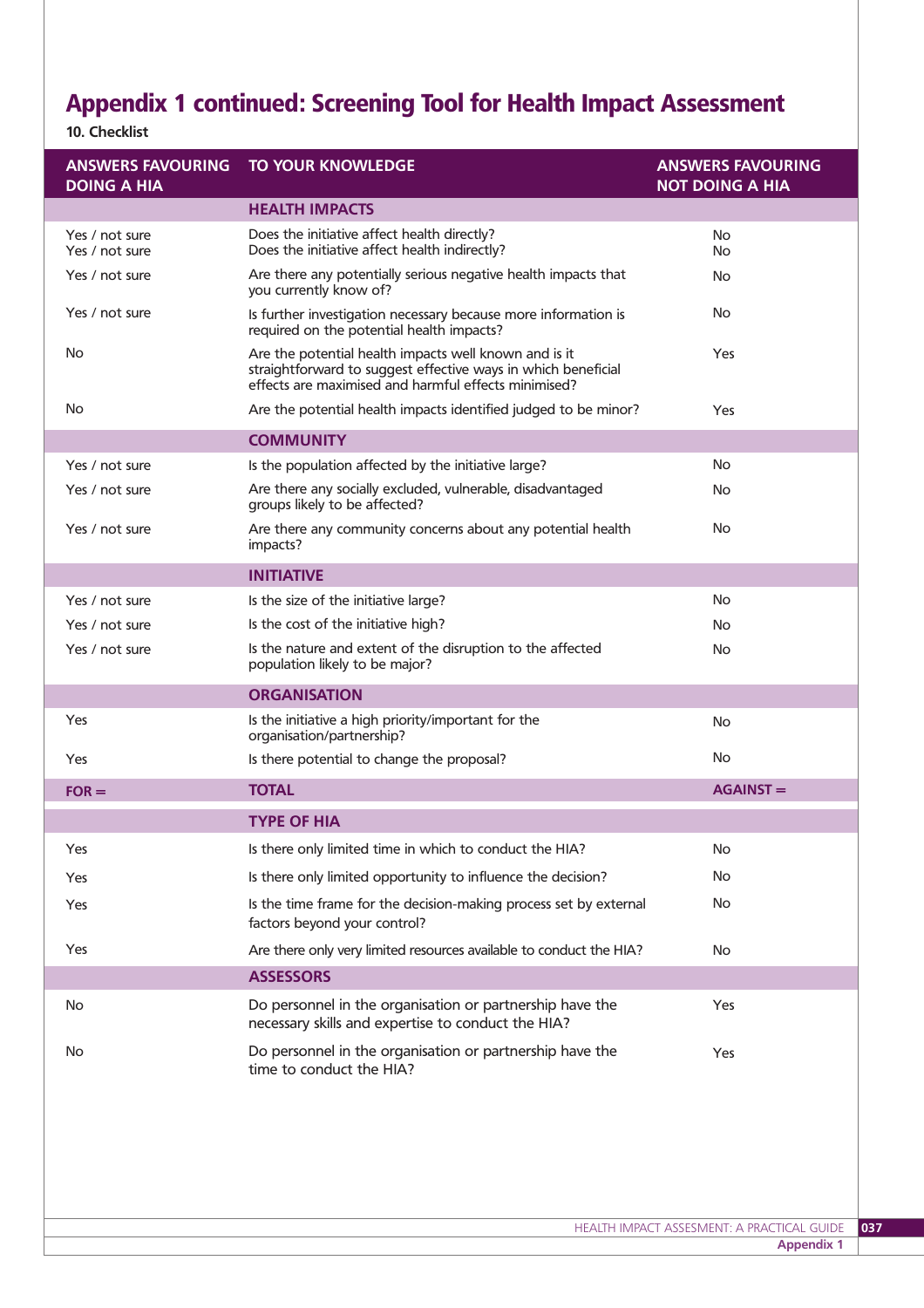# Appendix 2: Checklist for level of depth of HIA

(Based on New Zealand Public Health Advisory Committee22)

| <b>ISSUE</b>                                               | <b>QUESTION</b>                                                                                                                                   | <b>RESPONSE TO</b><br><b>QUESTION</b> | <b>GUIDANCE ON THE</b><br><b>APPROPRIATE LEVEL</b><br>OF TOOL                                                                                                     | <b>MORE / LESS</b><br><b>COMPREHENSIVE DECIDED</b> | <b>DEPTH</b> |
|------------------------------------------------------------|---------------------------------------------------------------------------------------------------------------------------------------------------|---------------------------------------|-------------------------------------------------------------------------------------------------------------------------------------------------------------------|----------------------------------------------------|--------------|
| Scale of the proposal<br>(e.g. type, topic,<br>investment) | Are the size and<br>importance of the<br>proposal significant?                                                                                    |                                       | The greater the size and<br>importance, the more<br>comprehensive the HIA should be.                                                                              |                                                    |              |
| Significance of health<br>impacts, based<br>on screening   | Are there significant<br>potential health impacts<br>of proposal?                                                                                 |                                       | The greater the significance of<br>potential health impacts, and the<br>higher the degree of uncertainty,<br>the more comprehensive the HIA<br>should be.         |                                                    |              |
| Timing                                                     | How urgent is the<br>completion of the HIA<br>to influence decisions?                                                                             |                                       | If there is relatively high urgency<br>then select a less comprehensive HIA.                                                                                      |                                                    |              |
| Timing                                                     | Is the timing critical in<br>relation to other policies/<br>programs/ projects/ issues?                                                           |                                       | If timing is critically linked to other<br>policies/ programs/ projects<br>developments and timeframes are<br>short, select a less comprehensive HIA.             |                                                    |              |
| <b>External interest</b>                                   | What is the level of<br>political interest?                                                                                                       |                                       | The higher the level of political<br>interest, the more comprehensive<br>the HIA should be.                                                                       |                                                    |              |
| <b>External interest</b>                                   | What is the level of public<br>interest?                                                                                                          |                                       | The higher the level of public<br>interest, the more comprehensive<br>the HIA should be.                                                                          |                                                    |              |
| <b>External interest</b>                                   | Are there other political<br>& public considerations?                                                                                             |                                       | The more complex the<br>considerations, the more<br>comprehensive the HIA should be.                                                                              |                                                    |              |
| Timing /<br>external interest                              | Is there a 'window of<br>opportunity' for the work?                                                                                               |                                       | Consider if there is a window of<br>opportunity (i.e. timeliness, currency,<br>political support). If the window is close,<br>select the less comprehensive tool. |                                                    |              |
| Capacity (in-house)                                        | What is the in-house level<br>of expertise in HIA?                                                                                                |                                       | The higher the level of expertise,<br>the more comprehensive the HIA<br>should be.                                                                                |                                                    |              |
| Capacity (in-house)                                        | What level of staff<br>resources and support<br>are available?                                                                                    |                                       | The higher the resource and<br>support level, the more<br>comprehensive the HIA should be.                                                                        |                                                    |              |
| Capacity (external)                                        | What level of expert<br>support is available?                                                                                                     |                                       | The higher the level of expert<br>support, the more comprehensive<br>the HIA should be.                                                                           |                                                    |              |
| <b>Resources</b>                                           | What funds are available<br>for the HIA?                                                                                                          |                                       | The higher the level of funding, the<br>more comprehensive the HIA<br>should be.                                                                                  |                                                    |              |
| <b>Resources</b>                                           | What data associated with<br>the proposal is available<br>and accessible? What is<br>the health evidence base<br>associated with the<br>proposal? |                                       | If more data is available and<br>accessible, the more comprehensive<br>the HIA should be.                                                                         |                                                    |              |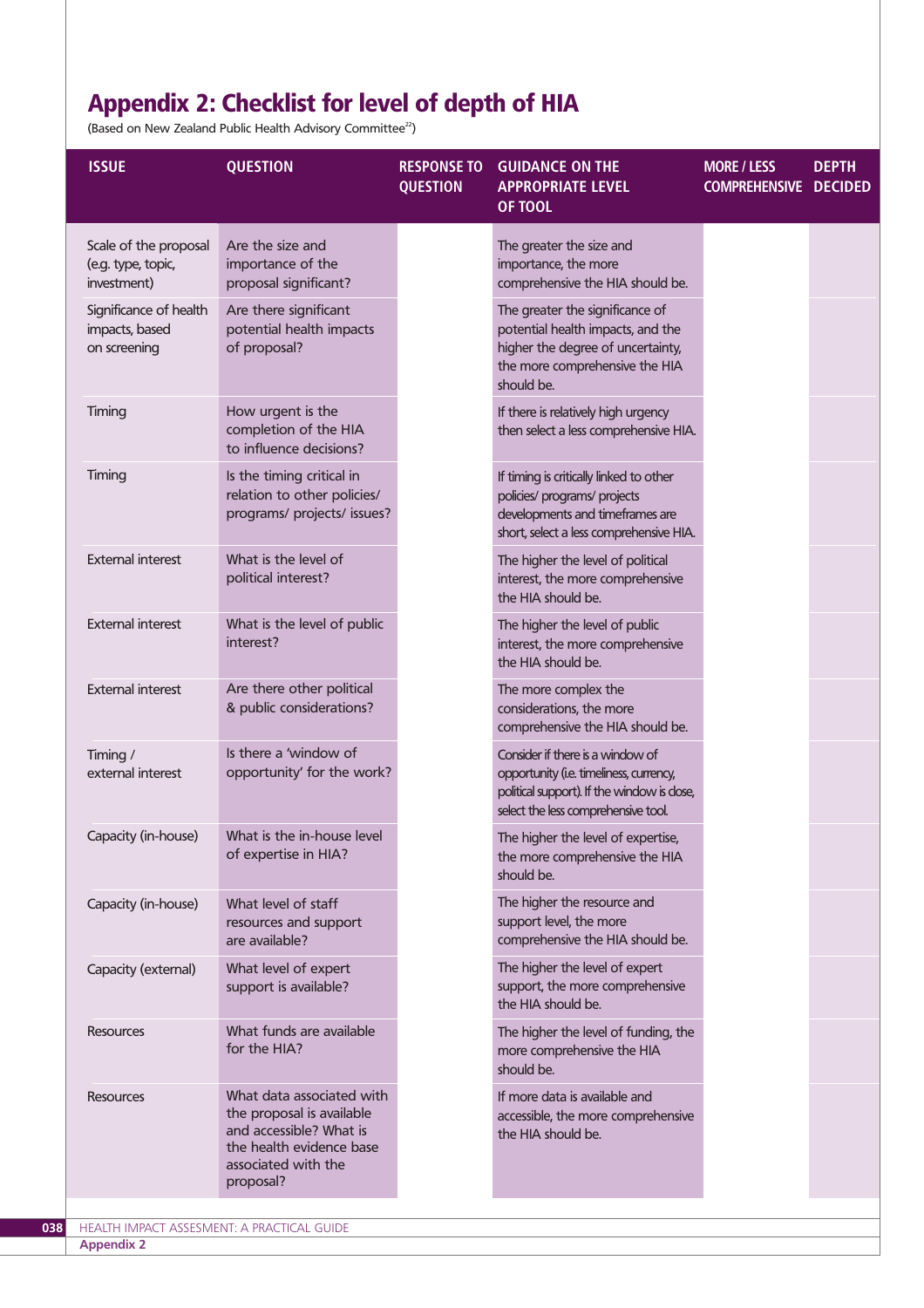|                                                                                                                                                                                                                                                                                                                                                                                                |                                                  |                                              |    | <b>NATURE OF IMPACT</b> | 巴              |                                   |                                              |                                                                                                                                                                                                                                   |                                   | NATURE OF DIFFERENTIAL IMPACTS |                        |                                                                                         |                |
|------------------------------------------------------------------------------------------------------------------------------------------------------------------------------------------------------------------------------------------------------------------------------------------------------------------------------------------------------------------------------------------------|--------------------------------------------------|----------------------------------------------|----|-------------------------|----------------|-----------------------------------|----------------------------------------------|-----------------------------------------------------------------------------------------------------------------------------------------------------------------------------------------------------------------------------------|-----------------------------------|--------------------------------|------------------------|-----------------------------------------------------------------------------------------|----------------|
| <b>DETERMINANTS</b><br>OF HEALTH<br><b>RELEVANT</b>                                                                                                                                                                                                                                                                                                                                            | <b>NFORMATION</b><br>(SEE TYPOLOGY)<br>SOURCE OF | (SEE TYPOLOGY)<br><b>MEIGHL<br/>LAbOFOGA</b> | ¥F | $\frac{1}{2}$           | <b>UNCLEAR</b> | TIMING OF<br>IMPACTS <sup>6</sup> | MAGNITUDE <sup>?</sup><br>SIZE OF<br>IMPACT/ | LIKELIHOOD <sup>8</sup> GROUPS, COMMUNITIES<br><b>BEARING DIFFERENTIAL</b><br><b>OR POPULATIONS</b><br><b>IMPACTS</b> <sup>9</sup>                                                                                                | <b>UNCLEAR</b><br>$-YE$<br>$+VEV$ | AVOIDABLE?<br>IS THIS          | <b>ISTHIS</b><br>FAIR? | <b>ADOPTED AND</b><br><b>ACTED UPON<sup>10</sup></b><br>REC.S TO BE<br><b>SCOPE FOR</b> | INITIAL REC.S" |
| DETERMINANT 1                                                                                                                                                                                                                                                                                                                                                                                  |                                                  |                                              |    |                         |                |                                   |                                              |                                                                                                                                                                                                                                   |                                   |                                |                        |                                                                                         |                |
| DETERMINANT <sub>2</sub>                                                                                                                                                                                                                                                                                                                                                                       |                                                  |                                              |    |                         |                |                                   |                                              |                                                                                                                                                                                                                                   |                                   |                                |                        |                                                                                         |                |
|                                                                                                                                                                                                                                                                                                                                                                                                |                                                  |                                              |    |                         |                |                                   |                                              |                                                                                                                                                                                                                                   |                                   |                                |                        |                                                                                         |                |
| DETERMINANT 1                                                                                                                                                                                                                                                                                                                                                                                  |                                                  |                                              |    |                         |                |                                   |                                              |                                                                                                                                                                                                                                   |                                   |                                |                        |                                                                                         |                |
| DETERMINANT <sub>2</sub>                                                                                                                                                                                                                                                                                                                                                                       |                                                  |                                              |    |                         |                |                                   |                                              |                                                                                                                                                                                                                                   |                                   |                                |                        |                                                                                         |                |
| # Impacts can be both positive and negative - provide notes on what aspects are negative, positive or unclear.<br>~ Definite, probable or speculative. Note the information this assessment of likelihood is based on.<br>^ Long, Medium or Short. Note the information this assessment of timing of impacts is based on                                                                       |                                                  |                                              |    |                         |                |                                   |                                              | * Large, medium, small or negligible. Note the information this assessment of magnitude is based and why that category (L, M, S, N) was chosen                                                                                    |                                   |                                |                        |                                                                                         |                |
| Unclear), noting the information this assessment of size is based on.                                                                                                                                                                                                                                                                                                                          |                                                  |                                              |    |                         |                |                                   |                                              | x List groups, communities or populations who may bear differential impacts. At a minimum consider differential impacts in terms of age, gender,<br>ethnicity/culture, socioeconomic position and locational disadvantage. Includ |                                   |                                |                        |                                                                                         |                |
| « List possible recommendations, drawing on the evidence gathered in the identification step. Consider differential impacts when formulating<br>recommendations in order to maximise positive impacts, minimise negative impacts and to ensure an equitable distribution of impacts.<br># High, medium low or negligible. Note the information this assessment of achieving change is based on |                                                  |                                              |    |                         |                |                                   |                                              |                                                                                                                                                                                                                                   |                                   |                                |                        |                                                                                         |                |
|                                                                                                                                                                                                                                                                                                                                                                                                |                                                  |                                              |    |                         |                |                                   |                                              |                                                                                                                                                                                                                                   |                                   |                                |                        |                                                                                         |                |
|                                                                                                                                                                                                                                                                                                                                                                                                |                                                  |                                              |    |                         |                |                                   |                                              |                                                                                                                                                                                                                                   |                                   |                                |                        |                                                                                         |                |

# Appendix 3: Comprehensive Assessment Matrix

HEALTH IMPACT ASSESMENT: A PRACTICAL GUIDE **039**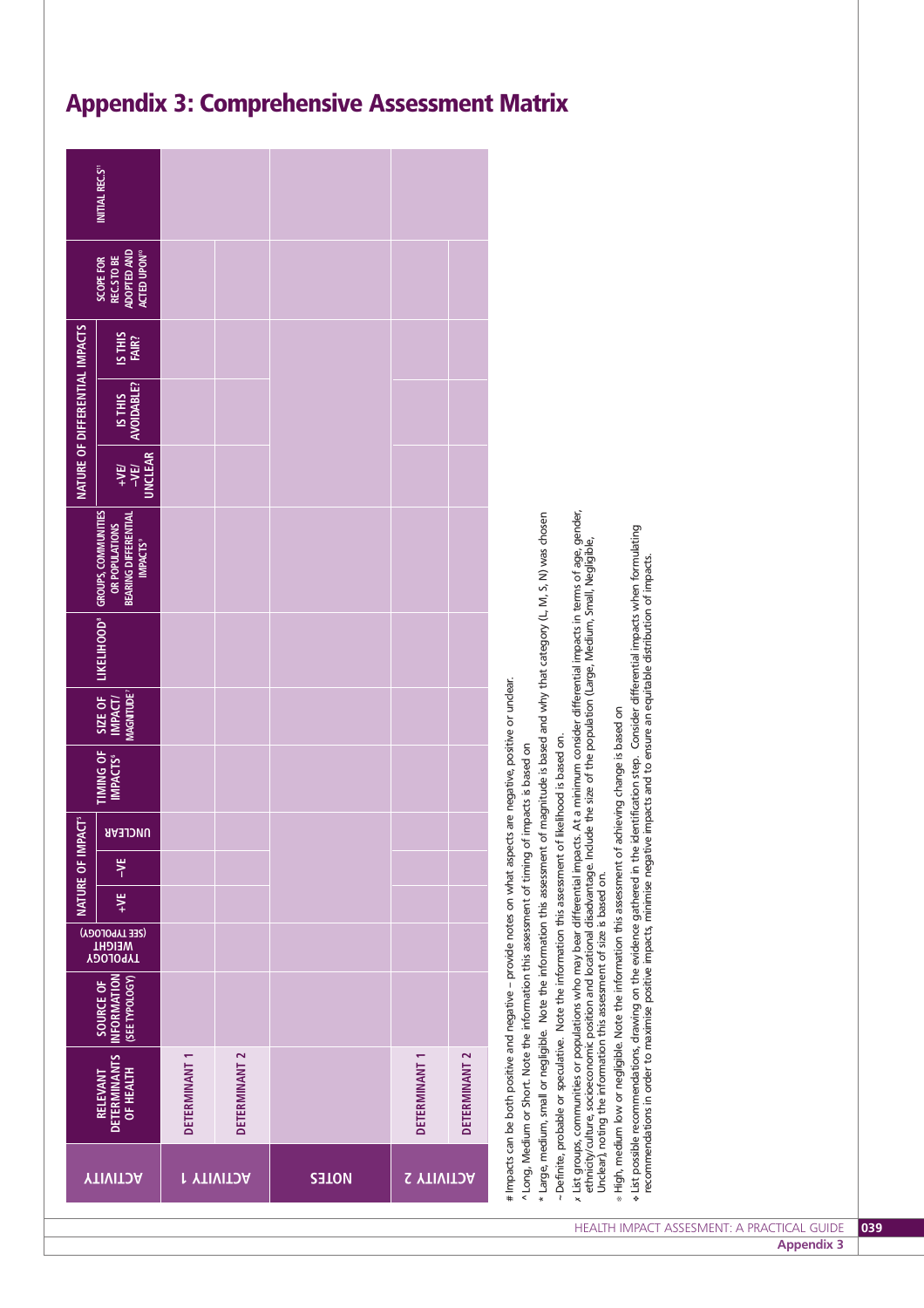# Appendix 4: Evaluation Indicators $24$

#### **Process indicators:**

- **>** Identifying key stakeholders and involving them at key stages throughout the process.
- **>** The setting up of a reference or steering group to carry out/oversee the work.
- **>** Time spent by individuals on specific stages of the process.
- **>** Minutes of all meetings circulated to stakeholders.
- **>** Evidence of identification of best available evidence and how it was collated.
- **>** Involvement of community in the process; who, how often and community perceptions of being involved.
- **>** Staff available for the HIA; experience, training required, turnover.
- **>** Assessment of timescales being met; if not, why not?
- **>** Recommendations delivered to decision-makers in appropriate format at the appropriate time.

#### **Impact indicators:**

- **>** Evidence of effective partnership working.
- **>** Community development, e.g. local representatives developed, community organisations supported, empowerment of local people, skills and confidence developed.
- **>** Health issues more prominent on local agenda.
- **>** Improved knowledge of the causes of ill health (social model of health) by non-health participants.
- **>** Decision-makers considered recommendations from the HIA.
- **>** Recommendations (which ones) adopted by decision-makers and changes made in the proposal.
- **>** Changes in proposal were implemented (may require longer term monitoring through follow-up).